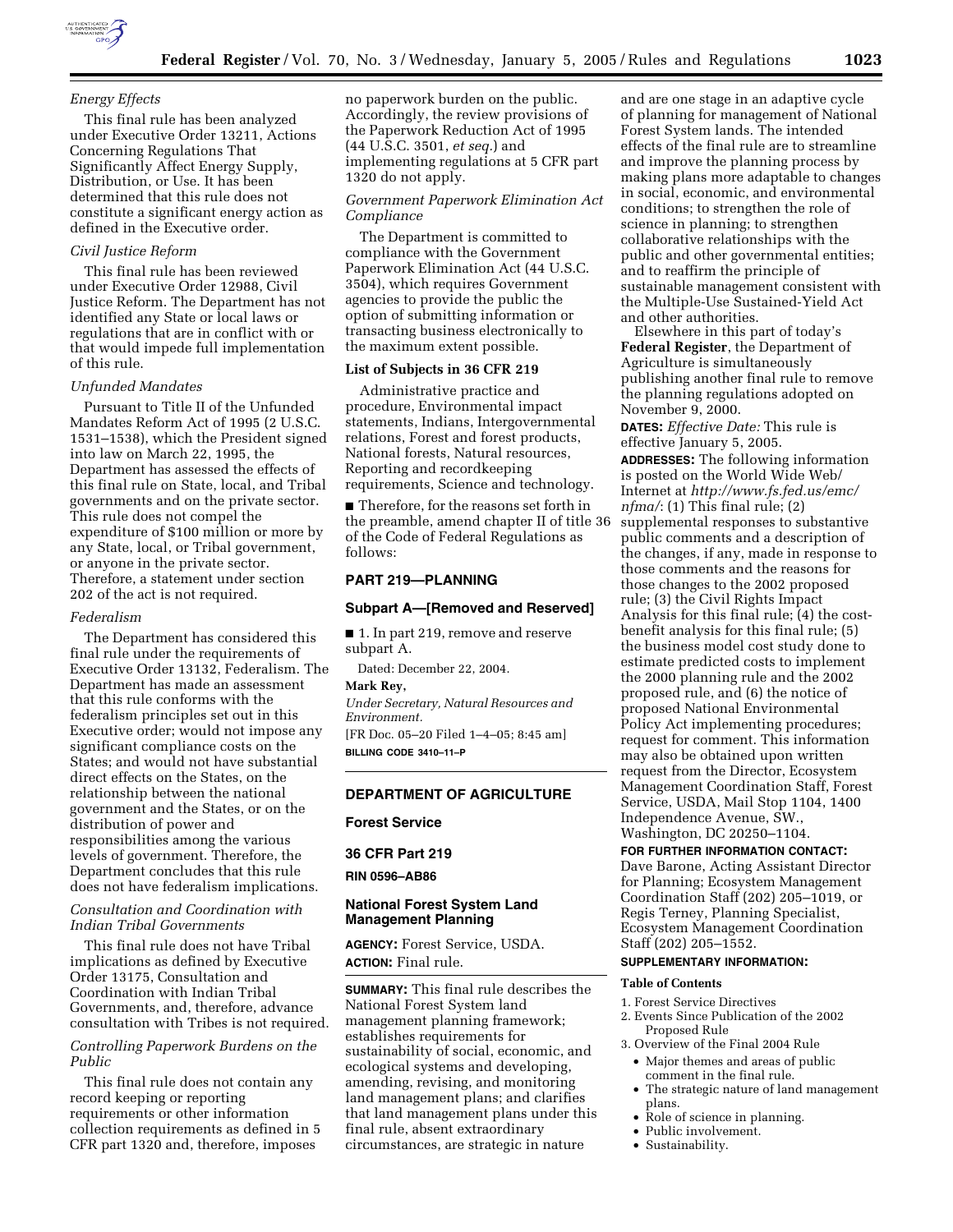- Environmental management systems and adaptive management.
- National Environmental Policy Act and National Forest Management Act planning.
- Summary.
- 4. Department Response to Comments on the 2002 Proposed Rule
	- General Issues.
- Issues in Response to a Specific Section.
- Section 219.1—Purpose and applicability
- Section 219.2—Levels of planning and planning authority
- Section 219.3—Nature of land management planning
- Section 219.4—National Environmental Policy Act compliance
- Section 219.5—Environmental management systems
- Section 219.6—Evaluations and monitoring
- Section 219.7—Developing, amending, or revising a plan
- Section 219.8—Application of a new plan, plan amendment, or plan revision Section 219.9—Public participation,
- collaboration, and notification
- Section 219.10—Sustainability
- Section 219.11—Role of science in planning Section 219.12—Suitable uses and provisions
- required by NFMA Section 219.13—Objections to plans, plan amendments, or plan revisions
- Section 219.14—Effective dates and
- transition Section 219.15—Severability
- Section 219.16—Definitions
- 5. Regulatory Certifications
- Regulatory Impact.
- Environmental Impacts.
- Energy Effects.
- 
- Controlling Paperwork Burdens on the Public.
- Federalism.
- Civil Rights Impact Analysis.
- Consultation with Indian Tribal Governments.
- No Takings Implications.
- Civil Justice Reform.-1
- Unfunded Mandates.

## **1. Forest Service Directives**

The Forest Service is developing planning directives to set forth the legal authorities, objectives, policy, responsibilities, direction, and overall guidance needed by Forest Service line officers, agency employees, and others to use this planning rule. A request for public comment on the Forest Service directives will be published in the **Federal Register** as soon as possible after adoption of this final rule.

# **2. Events Since Publication of the 2002 Proposed Rule**

The 2002 proposed rule was released for public review and comment in Volume 67 of the **Federal Register**, page 72770, December 6, 2002. Between February 18–20, 2003, during the comment period, scientists, experts in public land management issues, resource professionals, Tribal officials,

State officials, local government officials, and the public participated in a diversity options workshop. In addition, the public comment period on the 2002 proposed rule was extended from March 6, 2003 to April 7, 2003 (68 FR 10420, Mar. 5, 2003). The agency received about 195,000 comments, of which approximately 7,000 were original letters. All of the substantive comments on the 2002 proposed rule were carefully considered and led to a number of changes in this final rule.

Also, interim final rules extending the transition from the 1982 planning rule to the 2000 planning rule were published in 2001 (66 FR 27552, May 17, 2001) and 2002 (67 FR 35431, May 20, 2002), the latter rule allowing Forest Service managers to elect to continue preparing plan amendments and revisions under the 1982 planning rule until a new final rule is adopted. Finally, an interim rule was published in 2003 (68 FR 53294, Sept. 10, 2003) extending the date by which sitespecific project decisions must conform with provisions of the 2000 planning rule until replaced with a new rule. To date, Forest Service officials have elected to use the 1982 planning rule for all plan development, amendments, and revisions.

## **3. Overview of the Final 2004 Rule**

This final rule embodies a paradigm shift in land management planning based, in part, on the Forest Service's 25 years of experience developing plans under the 1982 planning rule. Having assessed the current system's flaws and benefits during this extended period, the Forest Service believes it is time to think differently about National Forest System (NFS) planning and management. Thus, based on the agency's expertise and experience, the Forest Service created this final rule to enable a better way to protect the environment and to facilitate working with the public. The final rule prioritizes agency resources to monitoring and, when necessary, provides a process to change plans to ensure that clean air, clean water, and abundant wildlife are available for future generations. This final rule allows the Forest Service to rapidly respond to changing conditions like hazardous fuels, new science, and many other dynamics that affect NFS management. Protection and management of the NFS should be based on sound science, which is fundamental to this final rule.

This final rule assures the public an effective voice in the entire planning process from beginning to end. Finally, because this final rule provides for more

efficient planning, more resources will be shifted to the public's expressed priorities, that is, improved conservation of the forests and grasslands and better responses to the real threats the forests and grasslands face, such as critical wildfire danger and invasive species which degrade ecological systems.

To achieve these important goals, plans under this final rule will be more strategic and less prescriptive in nature than under the 1982 planning rule. Emphasizing the strategic nature of plans under this rule is the most effective means of guiding NFS management in light of changing conditions, science and technology. Specifically, plans under this final rule will not contain final decisions that approve projects or activities except under extraordinary circumstances. Rather, as described further below, plans under this final rule will contain five components, which set forth broad policies to help guide future decisions on the ground: The plan components are desired conditions, objectives, guidelines, suitability of areas, and special areas.

# *Major Themes and Areas of Public Comment in the Final Rule*

The major themes of the final rule discussed in this preamble reflect the public comments received on the 2002 proposed rule. This final rule sets forth the process for NFS land management planning, including the requirements for complying with the National Forest Management Act (NFMA) of 1976 (16 U.S.C. 1600 *et seq.*) during development, amendment, and revision of land management plans (plans) for NFS units, including the national forests, grasslands, prairie, or other comparable administrative units. The Forest Service has prepared and revised plans more than 150 times since enactment of NFMA and expects to complete more than 100 additional plans and revisions during the next decade. The Forest Service has also been amending plans during the last 25 years. Based on the experience gained and public comments on the 2002 proposed rule, the U.S. Department of Agriculture (Department) has concluded that this final rule should be based on the following principles and practical considerations:

• *Plans should be strategic in nature.* The purpose of plans should be to establish goals for forests, grasslands, and prairies and set forth the guidance to follow in pursuit of those goals. Such goals can be expressed by describing: desired conditions, objectives, guidelines, suitability or areas, and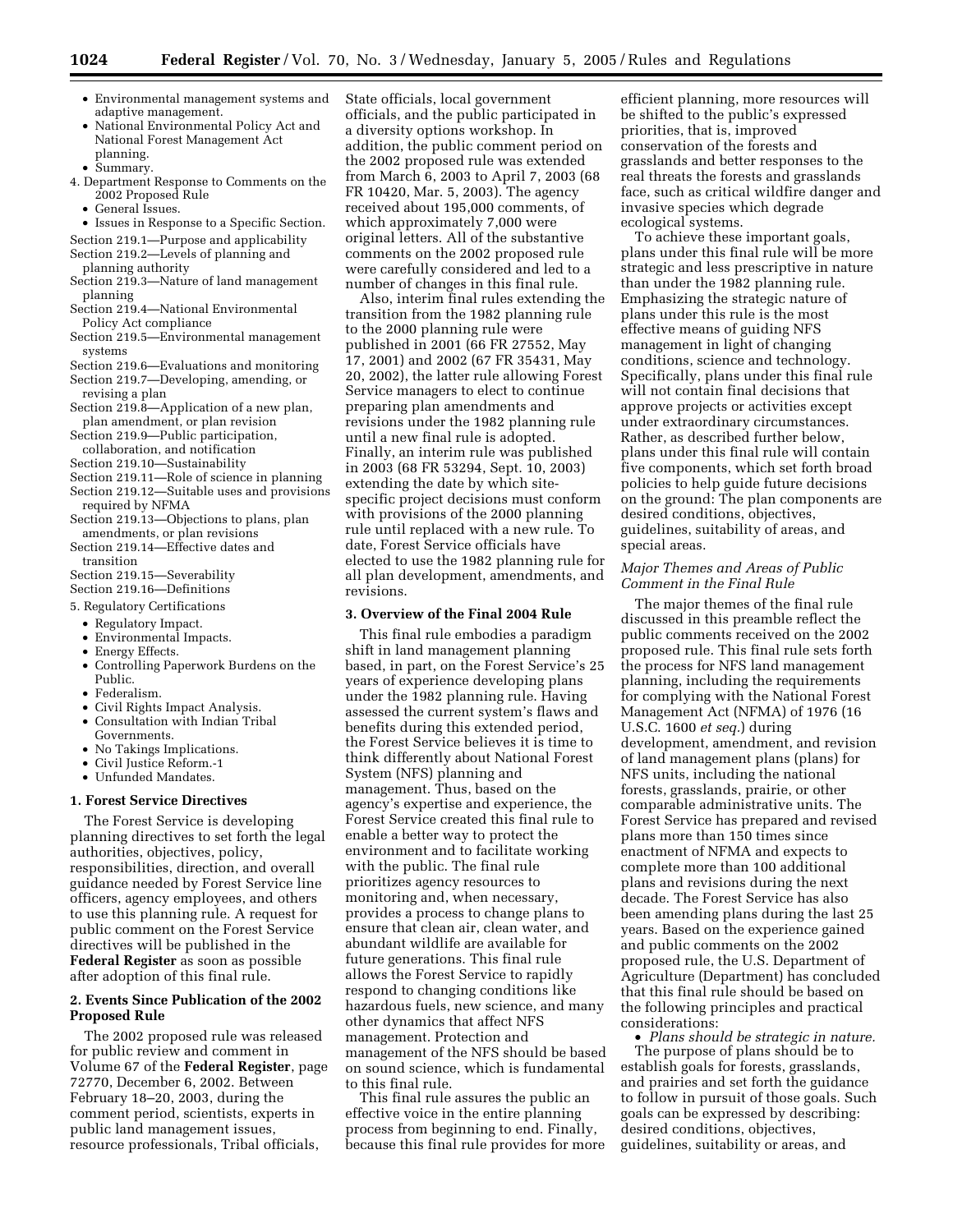special areas. Typically, a plan does not include final decisions approving projects or activities.

• *Plans must be adaptive and based on current information and science.*

During the 15-year life expectancy of a plan, information, science, and unforeseen circumstances evolve. It must be possible to adjust plans and the plan-monitoring program and to react to new information and science swiftly and efficiently. An environmental management system (EMS) approach will enhance adaptive planning and should be part of the land management framework.

• *Land management planning must involve the public.*

Plans are prepared for public lands. Public participation and collaboration needs to be welcomed and encouraged as a part of planning. To the extent possible, Responsible Officials need to work collaboratively with the public to help balance conflicting needs, to evaluate management under the plans, and to consider the need to adjust plans. • *Plans must guide sustainable* 

*management of NFS lands.*

The Multiple-Use Sustained-Yield Act (MUSYA) of 1960 (16 U.S.C. 528–531) requires that NFS lands be managed to provide a continuous flow of goods and services to the nation. To meet this requirement, plans must focus on providing a sustainable framework based on social, economic, and ecological systems—that guides on-theground management of projects and activities, which provide these goods and services.

• *Planning must comply with all applicable laws, regulations, and policies.*

Planning must comply with all applicable laws, regulations, and policies, although all these requirements do not need to be restated in a plan. For example, the Clean Water Act includes requirements for nonpoint source management programs, to be administered by the States. The States or the Forest Service then develops Best Management Practices (BMPs) for use in design of projects or activities on NFS lands. BMPs are designed to meet State water quality standards and are intended to result in prevention of adverse consequences. Specific BMPs do not have to be repeated in the plan to be in effect and applicable to National Forest System projects and activities.

# *The Strategic Nature of Land Management Plans*

Land management plans are strategic in nature. A plan establishes a long-term management framework for NFS units. Within that framework, specific projects

and activities will be proposed, approved, and implemented depending on specific conditions and circumstances at the time of implementation. The U.S. Supreme Court described the nature of NFS plans in *Ohio Forestry Ass'n* v. *Sierra Club,* (523 U.S. 726, 737 (1998)) explaining that plans are ''tools for agency planning and management.'' The Court recognized that the provisions of such plans ''do not command anyone to do anything or to refrain from doing anything; they do not grant, withhold, or modify any formal legal license, power, or authority; they do not subject anyone to any civil or criminal liability; they create no legal rights or obligations'' (523 U.S. 733 (1998)).

The Supreme Court also recently recognized the similar nature of land management plans for public lands under the jurisdiction of the Bureau of Land Management (BLM) in *Norton* v. *Southern Utah Wilderness Alliance, 124 S.Ct. 2373 (2004).* The Supreme Court again observed that ''land use plans are a preliminary step in the overall process of managing public lands—'designed to guide and control future management actions and the development of subsequent, more detailed and limited scope plans for resources and uses.' '' In addition, ''a land use plan is not ordinarily the medium for affirmative decisions that implement the agency's 'project[ion]s.' '' Like a NFS land management plan, a BLM plan typically'' 'is not a final implementation decision on actions which require further specific plans, process steps, or decisions under specific provisions of law and regulations.'" "The BLM's \* \* \* land use plans are normally not used to make site-specific implementation decisions.'' The Supreme Court acknowledged that plans are ''tools by which 'present and future use is *projected*' [and] \* \* \* generally a statement of priorities,'' *124 S.Ct. 2373 (2004).*

Under the Final Rule, plans will continue to be strategic in nature, as described by the Supreme Court in *Ohio Forestry* and *SUWA.* As described below, the five components of a plan under the Final Rule do not authorize project and activity decisions, but rather characterize general future conditions and guidance for such decisions. Only in extraordinary circumstances will project and activity decisions be implemented at the time of a plan development, revision, or amendment.

• *Planning documentation.*

The final rule requires a Plan Document or Set of Documents to contain all information relevant to the planning and EMS processes. A Plan

Document or Set of Documents includes: (1) Evaluation reports that, among other things, document the public involvement process in planning; (2) the plan, including applicable maps; (3) the plan approval document; (4) National Environmental Policy Act of 1969 (NEPA) documents; (5) the monitoring program for the plan area; (6) documents relating to the environmental management system (EMS) established for the unit; and (7) documentation of how science was taken into account in the planning process.

• *Plan components.*

The 2002 proposed rule used the term ''management direction'' to describe the parts of a plan. This final rule uses the term ''plan components'' to describe the elements of the plan pursuant to the final rule. How plans are characterized and plan components operate has evolved over the years. This evolution has occurred through an ongoing evaluation of the role plans play, how plans guide projects, how plans by themselves do or do not have impacts on the ground, how current plans enable or restrict decisions to respond to changing circumstances and science, and how more active and structured monitoring provides better information to amend or revise plans as needed. Proposals for action to accomplish plan goals and desired conditions, with effects that can be meaningfully evaluated and which may be significant, generally are made at the project and activity stage.

Through this evaluation, the agency has concluded that plans are more effective if they include more detailed descriptions of desired conditions, rather than long lists of prohibitive standards or guidelines or absolute suitability determinations developed in an attempt to anticipate and address every possible future project or activity and the potential effects they could cause. Under this final rule, plans have five principal components  $(\S 219.7(a)(2))$ : desired conditions, objectives, guidelines, suitability of areas, and special areas.

• *Desired Conditions.*

Desired conditions are the social, economic, and ecological attributes toward which management of the land and resources of the plan area is to be directed. Desired conditions are longterm in nature and aspirational, but are neither commitments nor final decisions approving projects and activities. Desired conditions may be achievable only over a period longer than the 15 years covered by the plan.

The increased attention to fire regimes provides an example of the role of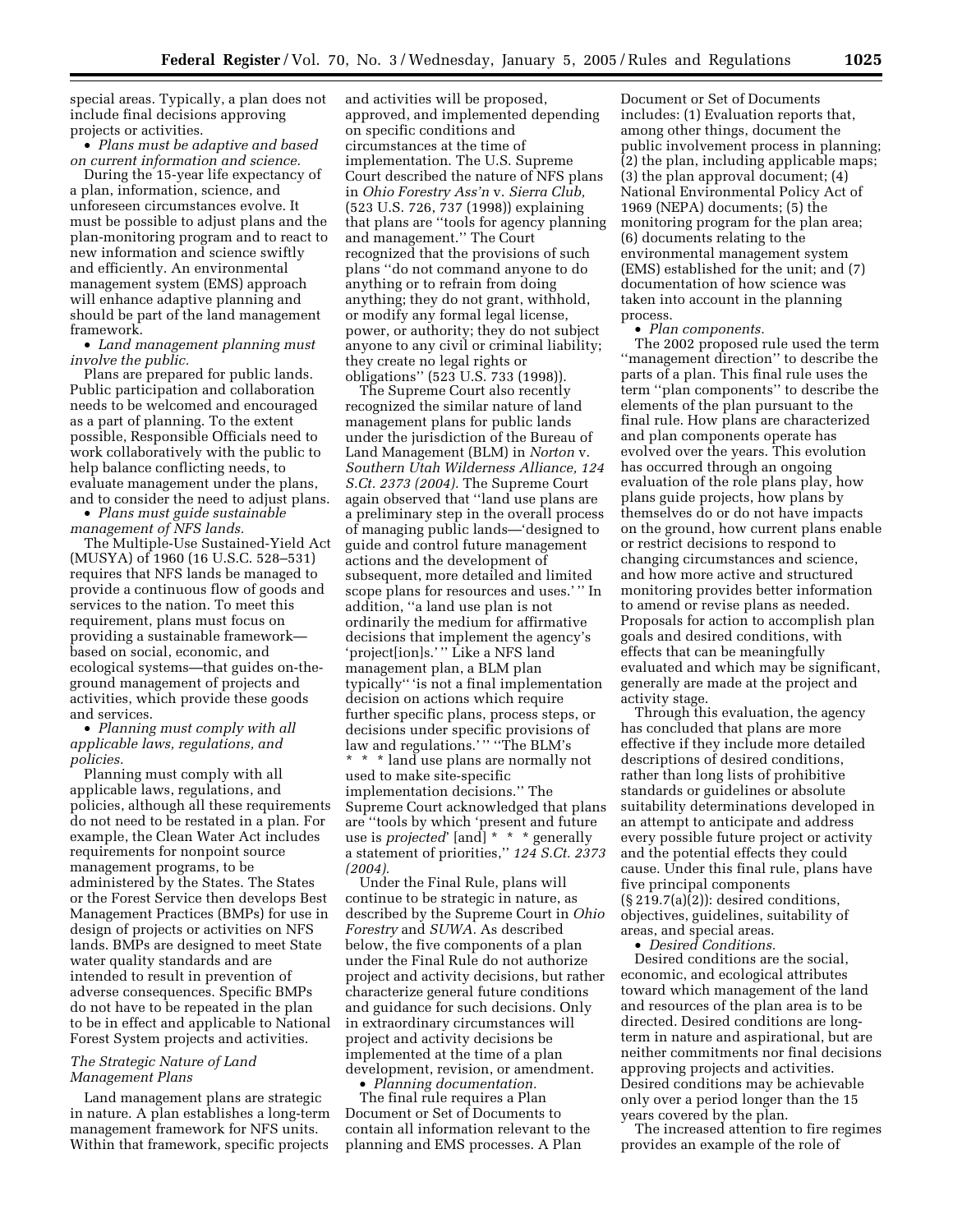''desired conditions.'' The Forest Service is challenged with unnatural fuel levels throughout the NFS. Much of the western United States is currently in a severe drought cycle, and fuel reduction is needed. To facilitate moving toward a healthier and more natural condition on the land, a plan could contain, for example, desired conditions that include a description of desired fuel loading, along with a description of desired tree species, structure, distribution, and density closer to what would have occurred under natural fire regimes.

The agency, working with the public, also may seek to achieve or maintain desired conditions for attributes, such as quietness, or a sense of remoteness, or attributes of our cultural heritage. Desired conditions also have a key role to play for wildlife habitat management. During plan development, it is difficult to envision all the site-specific factors that can influence wildlife. For example, in the past plans might have included standards precluding vegetation treatment during certain months or for a buffer for activities near the nest sites of birds sensitive to disturbance during nesting. However, topography, vegetation density, or other factors may render such prohibitions inadequate or unduly restrictive in specific situations. A thorough desired condition description of what a species needs is often more useful than a long list of prohibitions. Thorough desired condition descriptions are more useful because they provide a better starting point for project or activity design, when the site-specific conditions are better understood and when species conservation measures can be most meaningfully evaluated and effectively applied. Again, a description of what the agency, working with the public, wants to achieve is key.

• *Objectives.*

Objectives are concise projections of intended outcomes of projects and activities to contribute to maintenance or achievement of desired conditions. Objectives are measurable and timespecific and, like desired conditions, are aspirational, but are neither commitments nor final decisions approving projects and activities. Application of objectives is the same as applied under the 1982 planning rule. • *Guidelines.*

Guidelines provide information and guidance for the design of projects and activities to help achieve objectives and desired conditions. Guidelines are not commitments or final decisions approving projects and activities. Guidelines should provide the recommended technical and scientific

specifications to be used in the design of projects and activities to contribute to the achievement of desired conditions and objectives. They are the guidance that a project or activity would normally apply unless there is a reason for deviation. If deviation from plan guidelines is appropriate in specific circumstances, the rationale for deviation should be based on project or activity analysis and explained fully in the project decision document. However, deviation does not require an amendment to the plan.

In the National Forest Management Act (NFMA) of 1976 (16 U.S.C. 1600 *et seq.*), the terms ''standards'' and ''guidelines'' are both used, with no apparent distinction between them with respect to their force and effect. In the 1982 planning rule and the first round of plans, the two terms were usually written together as ''standards and guidelines.'' Some plan revisions have designed mandatory provisions as ''standards'' and general direction with latitude for implementation as ''guidelines.'' The 2000 planning rule did not use the term ''guidelines.'' In the 2000 planning rule, a provision that is labeled as a standard could be either mandatory or discretionary depending upon its wording and the scope of its requirements.

The 2002 proposed rule, consistent with the approach in the 2000 planning rule, continued to use only the term ''standards'' and did not use the term "guidelines." However, in line with and to clarify the strategic nature of plans, this final rule instead adopts the term ''guidelines'' and has removed the term ''standards'' as a plan component. The Department decided to employ the term ''guideline'' to reflect a more flexible menu of choices consistent with the nature of plans set forth in this rule.

In this final rule, guidelines are described as ''information and guidance for project and activity decisionmaking.'' Guidelines will not contain final decisions approving activities and uses. A Responsible Official has the discretion to act within the range of guidelines, as well as the latitude to depart from guidelines when circumstances warrant it. In the latter case, the Responsible Official should document the rationale for taking such exception to guidelines.

• *Suitability of areas.*

Suitability of areas is the identification of the general suitability of an area in an NFS unit for a variety of uses. Areas may be identified as generally suitable for uses that are compatible with desired conditions and objectives for that area. The identification of an area as generally

suitable for a use or uses is neither a commitment nor a decision approving activities and uses. The suitability of an area for a specific use or activity is authorized through project and activity decisionmaking.

Suitable use identification has evolved over time. Suitable use identification has often been characterized in plans prepared under the 1982 planning rule as permanent restrictions on uses or permanent determinations that certain uses would be suitable in particular areas of the unit over the life of the plan. However, even under the 1982 planning rule, these identifications were never truly permanent, unless they were statutory designations by Congress. It became apparent early in implementation of the 1982 planning rule that plan suitability identifications, like environmental analysis itself, always necessitated sitespecific reviews when projects or activities were proposed.

For example, on lands identified as generally suitable for timber production, site-specific analysis of a proposal could identify a portion of that area as having poor soil or unstable slopes. The project design would then exclude such portions of the project area from timber harvest. Thus, the final determination of suitability was never made until the project or activity analysis and decision process was completed. This final rule better characterizes the nature and purpose of suitability identification.

An illustration of the effect of suitability identifications in the final rule may be helpful. Under this final rule, a plan may identify certain portions of an NFS unit as suitable for some uses. For example, some areas of an NFS unit may be suitable for transportation development or motorized use. Identification of an area in a plan as suitable for transportation development or motorized use does not mean that construction of a road is immediately approved or is even inevitable. Rather, the identification merely provides guidance for where road construction may be considered suitable. Proposed projects for construction of a road or roads would be approved after appropriate projectspecific National Environmental Policy Act (NEPA) analysis and public involvement.

This final rule, as discussed next in this preamble, also includes specific provisions for identification of lands generally suitable for timber harvest and identification of lands not suitable for timber production as required by NFMA. However, under this final rule, other generally suitable uses may be identified in a variety of ways. A land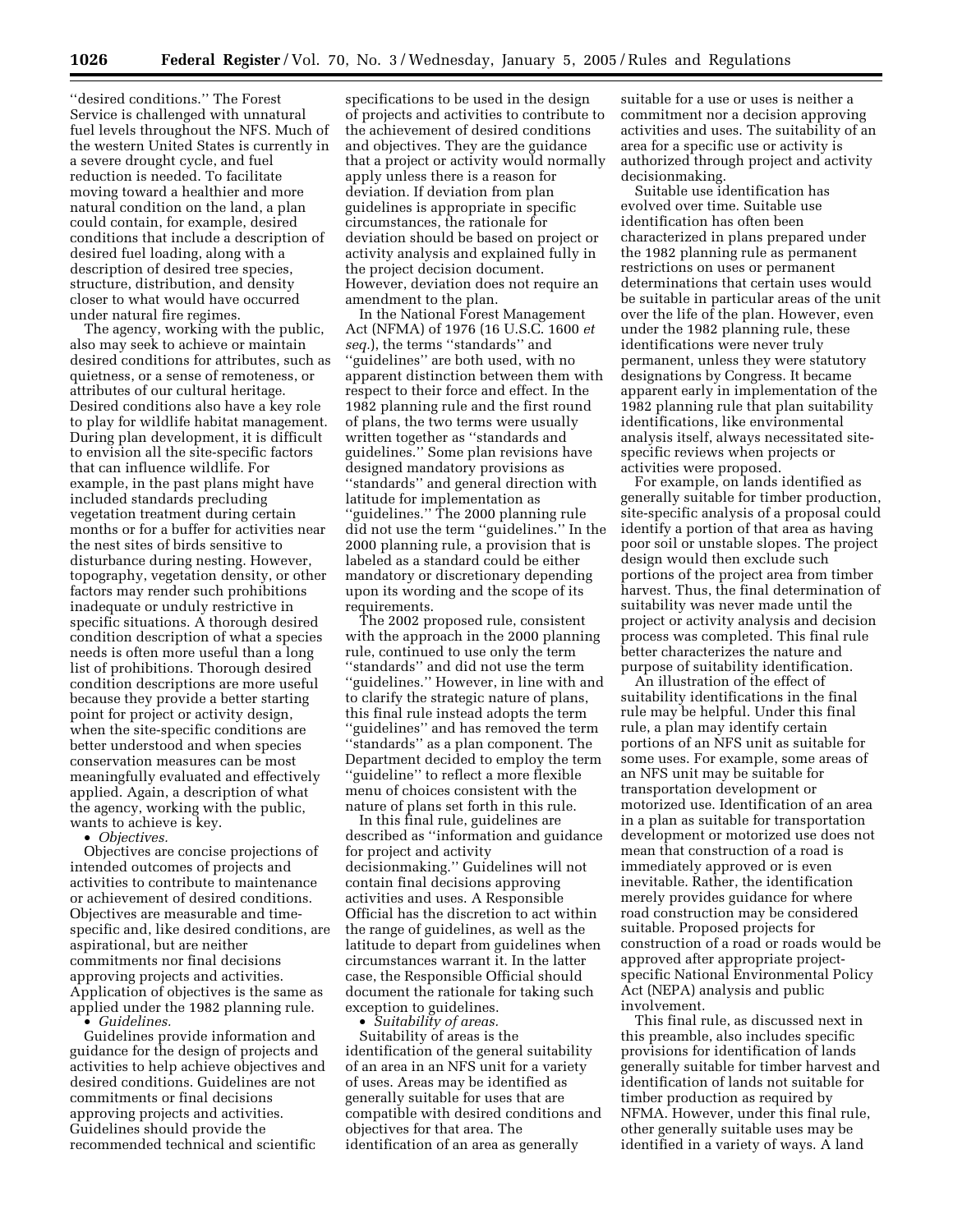management plan may identify all uses that are generally suitable for a particular area, may identify the major or most prominent generally suitable uses, and/or may identify criteria to be used to determine whether a use is compatible with the desired condition of the area.

• *Special areas.*

Special areas are areas within the NFS designated for their unique or special characteristics. These areas include wilderness, wild and scenic river corridors, and research natural areas. Some of these areas are statutorily designated. Other areas may be designated through plan development, amendment, revision, or through a separate administrative process with an appropriate NEPA process.

• *Monitoring.*

The monitoring program is a central element of adaptive management planning in this final rule because monitoring is the key to discovering how to make project specific decisions consistent with objectives and to discovering what ultimately may need to be changed in a plan. Experience has shown that while some monitoring programs and specific monitoring techniques have been adequate to assess need for changes in plans of national forests, grasslands, prairie, or other comparable administrative units over time, some have not. New uses, such as mountain biking, were not contemplated 25 years ago. Noxious weeds can infest a previously pristine landscape. New methods of measuring water quality or wildlife habitat can be developed. Therefore, a unit's monitoring program must be readily adaptable too. Most plans revised under the 1982 planning rule, in fact, have removed most monitoring operational details from the plans themselves to allow for quicker changes to monitoring when needed.

The final rule allows the plan's monitoring program to be changed with administrative corrections, instead of amendments, to more quickly reflect the best available science and account for unanticipated changes in conditions. Changes in monitoring programs will be reported annually, and the Responsible Official has flexibility to involve the public in a variety of ways to develop program changes.

• *Streamlining the planning rule and use of the Forest Service Directive System.*

Part of the strategic and adaptive nature of planning is to make the planning rule itself more strategic and adaptive. Therefore, procedural and technical details are being moved to the Forest Service Directive System (Forest

Service directives). Forest Service directives are the primary basis for the Forest Service's internal management of all its programs and the primary source of administrative direction to Forest Service employees. The Forest Service Manual (FSM) contains legal authorities, objectives, policies, responsibilities, instructions, and guidance needed on a continuing basis by Forest Service line officers and primary staff to plan and execute programs and activities. The Forest Service Handbook (FSH) is the principal source of specialized guidance and instruction for carrying out the policies, objectives, and responsibilities contained in the FSM.

The public will have an opportunity to comment on both the FSM and FSH provisions to implement this final rule. The FSH and FSM provisions will be issued as soon as possible after release of this final rule. Thereafter, the agency will provide the public an opportunity to comment on future changes to the adopted provisions where there is substantial public interest or controversy concerning the future changes.

#### *Role of Science in Planning*

The 2002 proposed rule would have required that Forest Service decisions be consistent with the best available science. The final rule requires that the Responsible Official take into account the best available science (§ 219.11). The actual process for taking into account science in planning has not changed from the 2002 proposed rule. Under the final rule, science, while only one aspect of decisionmaking, is a significant source of information for the Responsible Official. When making decisions, the Responsible Official also considers public input, competing use demands, budget projections, and many other factors as well as science.

The final rule, like the 2002 proposed rule, states that the Responsible Official may use independent peer reviews, science advisory boards, or other appropriate review methods to evaluate the application of science used in the planning process. Specific procedures for conducting science reviews will be provided in the Forest Service directives.

The Responsible Official must take into account the best available science, and document in the plan that science was considered, correctly interpreted, appropriately applied, and evaluate and disclose incomplete or unavailable information, scientific uncertainty, and risk. This evaluation and disclosure of uncertainty and risk provide a crosscheck for appropriate

interpretation of science and helps clarify the limitations of the information base for the plan.

# *Public Involvement*

The final rule is similar to the 2002 proposed rule regarding public involvement requirements, but the final rule more clearly expresses the Department's emphasis on public involvement and collaboration. The final rule clarifies requirements regarding public involvement in the 2002 proposed rule by consolidating these requirements contained in several sections of the 2002 proposed rule into § 219.9, which requires consultation with interested individuals and organizations, State and local governments, Federal agencies, and federally recognized Indian Tribes.

The Department expects that, compared with prior planning rules, this final rule will allow more members of the public to be more effectively engaged because development of a plan, plan amendment, or plan revision will be simpler, more transparent, and faster. The public will have the opportunity to be engaged collaboratively in the development, amendment, or revision of a plan, in monitoring and in the unit's environmental management system (EMS). In addition, the public will have an opportunity to comment on a plan, plan amendment, or plan revision, and to object prior to approval if concerns remain.

The final rule requires opportunities for public involvement in the unit's land management planning process (§ 219.9) and in monitoring (§ 219.6(b)(3)). In response to public comments on the 2002 proposed rule, the final rule eliminates the prohibition on the use of duplicative materials, such as form letters, when filing an objection to a plan, thus removing a perceived barrier to wider public participation (§ 219.13).

One of the more important changes in public involvement is how the Forest Service will work with the public to collaboratively develop, amend, or revise a plan. The Forest Service has found that the traditional way of developing plan alternatives under the 1982 planning rule was not very useful. The traditional approach of developing and choosing among discrete alternatives that were carried throughout the entire planning process often proved divisive, because it often maintained adversarial positions, rather than helping people seek common ground.

To overcome this tendency, the final rule allows an iterative approach to planning. The Department recognizes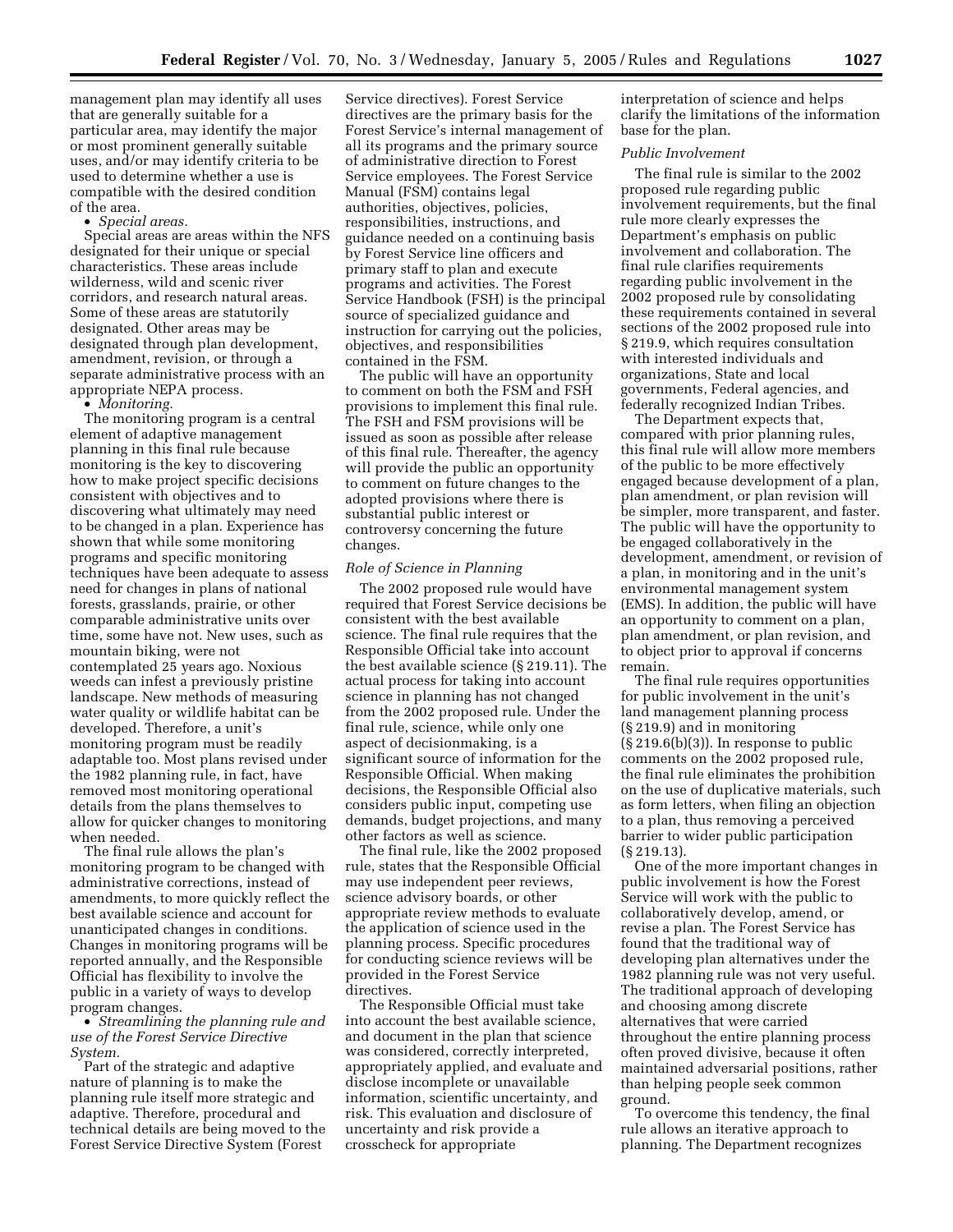that people have many different ideas about how NFS lands should be managed. Furthermore, a plan could potentially include a variety of different desired conditions, objectives, identification of potential suitable uses, guidelines, and special area designations. The Department also recognizes that the public should be involved in determining what plan components should be. Therefore, the final rule provides for participation and collaboration with the public at all stages of plan development, plan amendment, or plan revision.

The Responsible Official and the public will review the various options to respond to the need to change the plan, and together they will successively narrow potential options until a proposed plan is developed. However, the final rule also recognizes that it is not always possible or desirable to present only one proposed plan for public comment and, therefore, options to the proposed plan can be provided for public comment when appropriate.

The process for plan development will be transparent to the public. Key steps in development of the proposed plan will be documented in the Plan Document or Set of Documents, which will be available to the public. While the final rule requires the Responsible Official to collaborate with the public and that a record of that collaboration be kept, it does not require in-depth social, economic, or ecological analysis of every potential option for a plan. Indepth analysis, documented in an evaluation report, is required only for the proposed plan and the options that remain after public collaboration.

The plan approved by the Responsible Official will be a result of public participation and collaboration that will have included consideration of a variety of different ways to manage a national forest, grassland, prairie, or other comparable administrative unit. Although the Responsible Official will continue to have the responsibility and the authority to make the final decision, the proposed plans that the Forest Service will present for public comment will be plans jointly and collaboratively developed with the public. The Department hopes this approach to plan development will serve to encourage people to work together to understand each other and find common solutions to the important and critical planning issues the agency faces. In summary, the final rule emphasizes collaboration and provides for effective public involvement.

## *Sustainability*

This final rule retains the concept of the interdependent social, economic, and ecological elements of sustainability (§ 219.10) in the 2002 proposed rule. However, the final rule does not include many of the specific analytical processes and requirements set out in the 2002 proposed rule. Appropriate processes will be included in the Forest Service directives. The Department believes it is more appropriate to put specific procedural analytical requirements in the Forest Service directives rather than in the rule itself so that the analytical procedures can be changed more rapidly if new and better techniques emerge. As for other portions of the Forest Service directives, public notice and comment is required where there is substantial public interest or controversy.

As did the 2000 planning rule and the 2002 proposed rule, the final rule makes sustainability the overall goal for NFS planning. Managing NFS lands for sustainability of their renewable resources meets the MUSYA mandate that the Secretary develop and administer the renewable surface resources of the National Forests for multiple use and sustained yield (16 U.S.C. 529). Managing for sustainability will provide for management of the various renewable resources without impairment of the productivity of the land, as required by the MUSYA. Sustaining the productivity of the land and its renewable resources means meeting present needs without compromising the ability of those lands and resources to meet the needs of future generations. The final rule is similar to the 2002 proposed rule for social and economic sustainability requirements. However, as stated, there are changes from the 2002 proposed rule for ecological sustainability.

NFMA requires guidelines for land management plans which provide for diversity of plant and animal communities (16 U.S.C. 1604 (g)(3)(B)) based on the suitability and capability of the land area to meet overall multiple-use objectives. Almost 30 years after passage of the NFMA, the concepts of biological diversity at different spatial and temporal scales, including genetic diversity, species diversity, structural diversity, and functional diversity have been substantially refined and developed. Today, the agency has a vast array of methods available to provide for diversity. The complexity of biological diversity often results in a corresponding complicated array of concepts, measures, and values from several scientific disciplines.

The Department developed the final rule based on the following concepts related to diversity. First, maintenance of the diversity of plant and animal communities starts with an ecosystem approach. In an ecosystem approach, the plan will provide a framework for maintaining and restoring ecosystem conditions necessary to conserve most species.

Second, where the Responsible Official determines that the ecosystem approach does not provide an adequate framework for maintaining and restoring conditions to support specific federally listed threatened or endangered species, species-of-concern, and species-ofinterest, then the plan must include additional provisions for these species. This final rule defines species-ofconcern as those species for which the Responsible Official determine that continued existence is a concern and listing under the Endangered Species Act (ESA) may become necessary. This final rule defines species-of-interest as those species for which the Responsible Official determines that management actions may be necessary or desirable to achieve ecological or other multiple-use objectives. Forest Service directives will identify lists of species developed by an objective and scientifically credible third party, such as the U.S. Fish and Wildlife Service or NatureServe (*http:// www.natureserve.org/*).

Third, agency managers should concentrate their efforts on contributing to the persistence of species where Forest Service management activities may affect species rather than on species management where the cause of species decline is outside the limits of agency authority or the capability of the plan area.

Fourth, the presence of all native and desired non-native species in a plan area is important. However, the Responsible Official should have the flexibility to determine the degree of conservation to be provided for the species that are not in danger of ESA listing, to better balance the various multiple uses, including the oftencompeting needs of different species themselves.

Fifth, the planning framework should provide measures for accounting for progress toward ecosystem and species diversity goals. The final rule and the Forest Service directives provide a framework within which efforts to maintain and restore species will be monitored. Progress toward desired conditions and objectives will be monitored and the results made available to the public. The adaptive monitoring and feedback process will help maintain and improve diversity.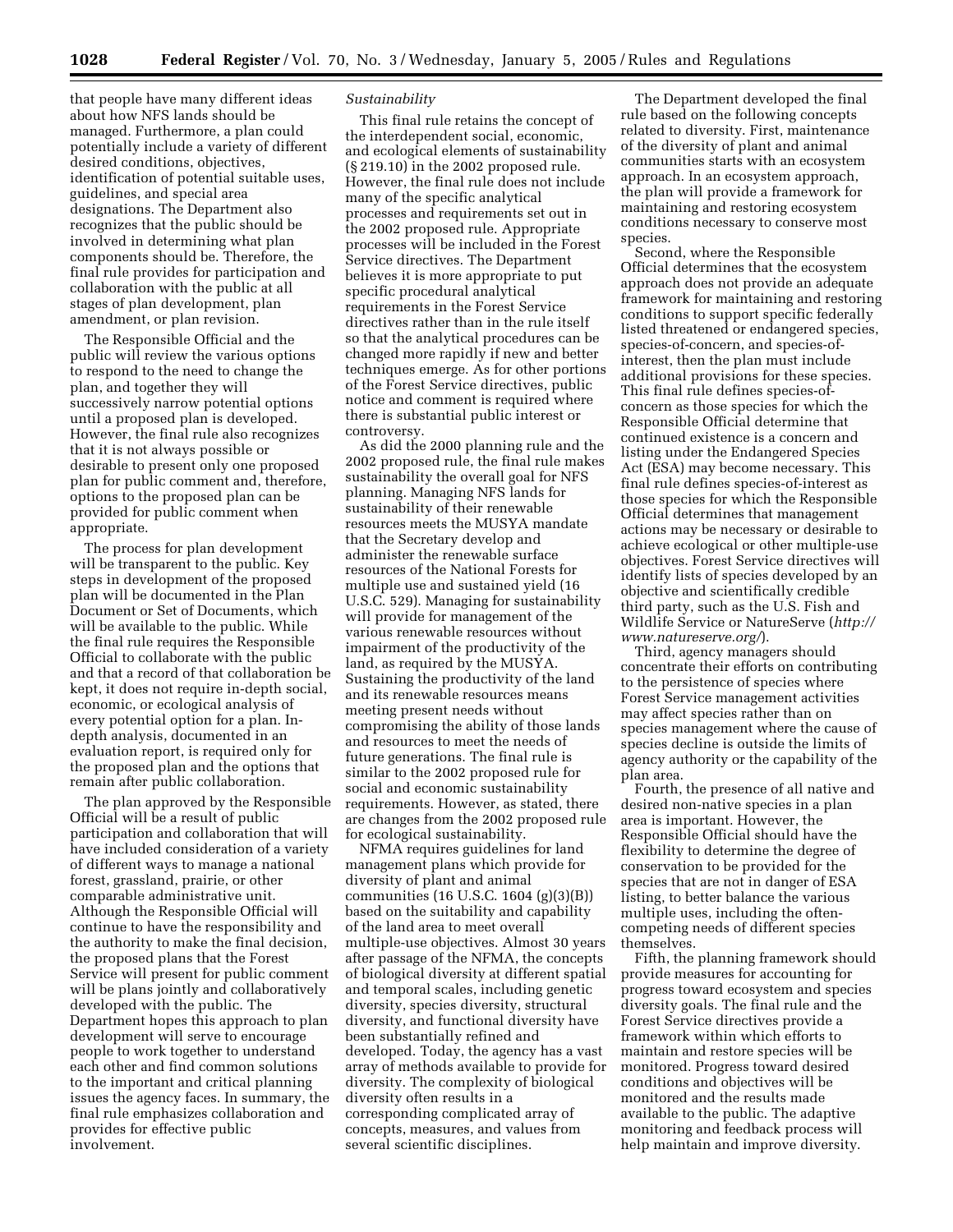The 2002 proposed rule included two different approaches to the NFMA diversity requirement labeled ''Option 1'' and ''Option 2'' and asked for comments on both options. The agency also hosted a workshop to provide an opportunity for public discussion of these options and for identification of other ideas on how to best meet the statutory diversity requirement. An extremely wide range of opinions was expressed, both in public comments and during the workshop. The Department found these comments useful in developing a scientifically credible and realistic approach for this final rule and the Forest Service directives to meet legal requirements and the agency's stewardship responsibilities.

The final rule incorporates features of both Options 1 and 2. In common with both options, the final rule approaches diversity at two levels of ecological organization: the ecosystem level and the species level. This concept has considerable support among scientists, has already been tested by a number of NFS administrative units developing or revising plans under the 1982 planning rule, and was included in the planning rule adopted in 2000.

The final rule is less detailed than either Options 1 or 2 with respect to specific ecosystem analysis requirements. After reviewing public comments, and after consideration of the Forest Service's experience with planning over the past 25 years, the Department concluded that such detail regarding analysis is more properly included in the Forest Service directives. These directives can be more extensive and can be more easily changed as the agency learns how to improve its analytic processes and as new scientific concepts and new technological capabilities become available.

In common with Options 1 and 2, the final rule focuses on ecosystem diversity as the primary means of providing for the diversity of plant and animal communities. The final rule differs from Option 2 in not explicitly requiring analysis of ecosystem diversity at multiple temporal and spatial scales, analysis of disturbance regimes, or analysis of the landscape context. Guidance on appropriate analysis will be included in the Forest Service directives. The agency will seek public comment on this guidance.

Another point in common between this final rule and Options 1 and 2 is the concept that the more effective the ecosystem management guidance is in sustaining species habitat, the less need there is for analysis and planning at the species level of ecological organization.

Option 1, Option 2, and this final rule all recognize that some additional analysis and additional plan provisions may be needed for some species. However, the final rule differs from Option 1 in that it does not include a requirement to provide for viable populations of plant and animal species. Such a requirement had previously been included in both the 1982 planning rule and the 2000 planning rule.

The species viability requirement was not adopted for several reasons. First, the experience of the Forest Service under the 1982 planning rule has been that ensuring species viability is not always possible. For example, viability of some species on NFS lands may not be achievable because of speciesspecific distribution patterns (such as a species on the extreme and fluctuating edge of its natural range), or when the reasons for species decline are due to factors outside the control of the agency (such as habitat alteration in South America causing decline of some Neotropical birds), or when the land lacks the capability to support species (such as a drought affecting fish habitat).

Second, the number of recognized species present on the units of the NFS is very large. It is clearly impractical to analyze all species, and previous attempts to analyze the full suite of species via groups, surrogates, and representatives have had mixed success in practice.

Third, focus on the viability requirement has often diverted attention and resources away from an ecosystem approach to land management that, in the Department's view, is the most efficient and effective way to manage for the broadest range of species with the limited resources available for the task.

Requirements for species population monitoring are not included in this final rule. Population data are difficult to obtain and evaluate because there are so many factors outside the control of the Forest Service that affect populations. The Department believes that it is best to focus the agency's monitoring program on habitat on NFS land where the agency can adjust management to meet the needs of certain species. Desired conditions are often a focus of the monitoring program. The agency will identify species-of-concern and species-of-interest (§ 219.16). Where ecological conditions for these species are identified as desired conditions, the habitat could be monitored to assist in avoiding future listing of these species. However, the final rule does not preclude population monitoring. Plans may include population monitoring as appropriate.

In summary, in compliance with NFMA, the ecological sustainability provisions in the final rule provide the foundation for the plan to provide for diversity of plant and animal communities. The final rule provides a complementary ecosystem and species diversity approach for ecological sustainability. The final rule at § 219.7(a)(2) establishes requirements for developing plan components to guide projects and activities. All parts of the land management framework, including plan components, monitoring, and plan adjustment, are designed to work together to contribute to sustainability.

## *Environmental Management Systems and Adaptive Management*

• *Adaptive management and land management planning.*

Plans must adapt to ever-changing conditions. Agency policy may change, new laws may be enacted, or court decisions can change interpretation of existing laws. Fires, invasive species, or outbreaks of insects or disease can substantially change environmental conditions. Changes in market conditions or public values may shift the demand for specific goods and services. Scientific findings can change our understanding of the environment and of the effects of specific management activities. Better monitoring techniques or ways to achieve objectives may be found. Land management plans must reflect the fact that change and uncertainty are inevitable. Consequently, plans must allow for quick response to these everchanging conditions.

The National Association of Professional Forestry Schools and Colleges and others commented on the 2002 proposed rule regarding the importance, from the scientific perspective, of using adaptive management when dealing with complex ecosystems. In 1999, the Committee of Scientists developed recommendations that strongly encouraged the use of adaptive management. The Committee of Scientists recommended setting a high priority on developing ongoing analyses that are based on monitoring to continually adjust or change land management planning decisions. In response to these comments and recommendations for a greater emphasis on and commitment to adaptive management, the Department has chosen to include environmental management systems (EMS) in the land management framework.

The adaptive management approach includes land management plans along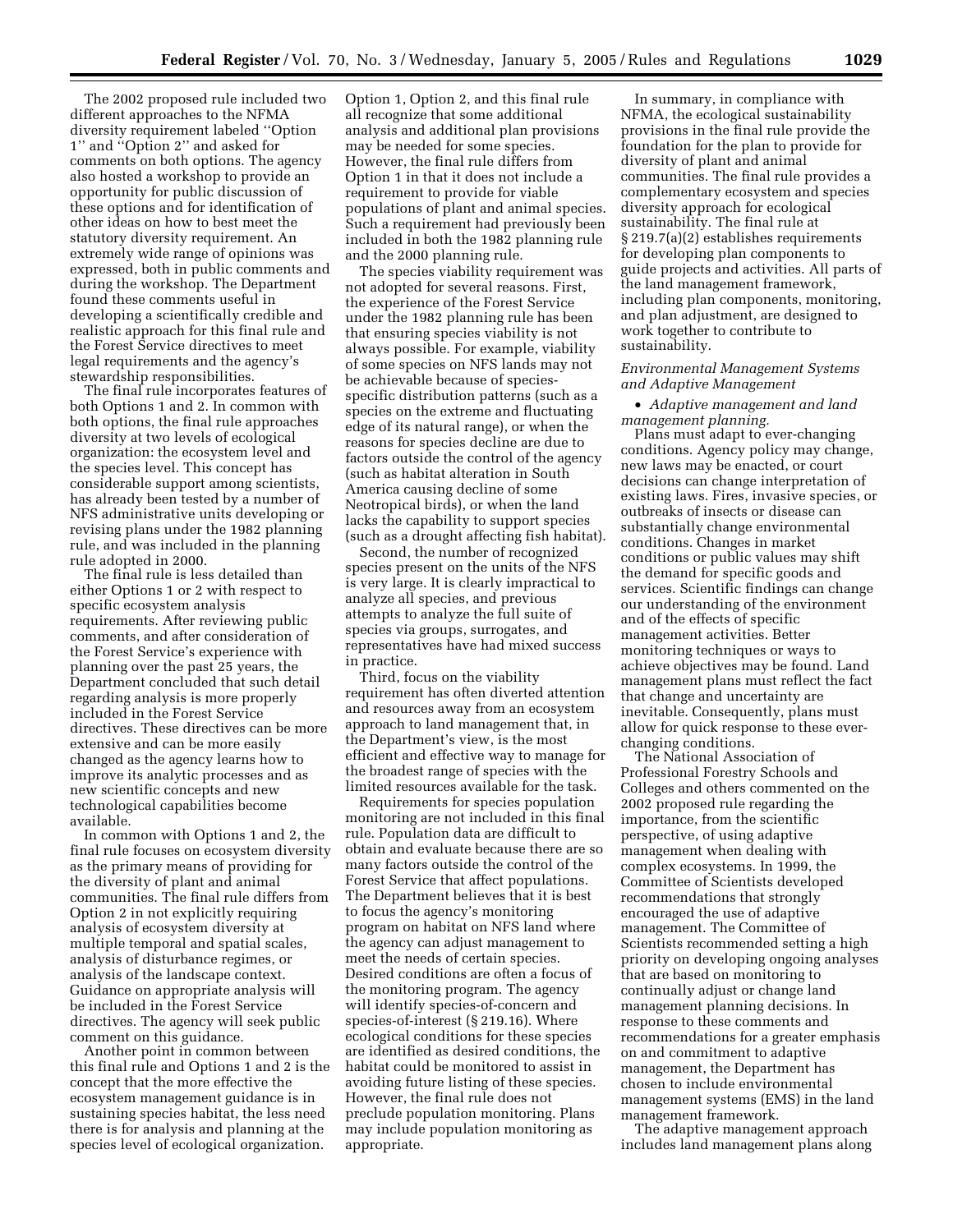with comprehensive evaluations, an environmental management system, monitoring, evaluation, and research. Adaptive management requires careful coordination of the work performed through these programs. It does not require equal emphases among these various programs, but rather requires organizational learning, an active pursuit of best available scientific information, evaluation and disclosure of uncertainties and risks about scientific information, and a response to change.

A land management plan starts the adaptive management cycle. Managers then pursue ways to achieve desired conditions and objectives described in the plan. The comprehensive evaluation may describe the risks and uncertainties associated with implementing the plan. Managers prioritize risks and develop strategies to control them.

Monitoring and evaluations check for status and change across the administrative unit. Monitoring results may show that the desired conditions are not being achieved through projects. This may trigger future project changes to reach desired conditions. Alternatively, monitoring results may lead to conclusions that the land management plan should be changed through a plan amendment.

Research is an important part of adaptive management. Through experimentation, researchers investigate cause and effect relationships of management practices on the environment. Experiments test hypotheses and researchers develop reliable knowledge about effects of management practices. The new information may be used to amend plans, change project level work, or update an environmental management system.

• *Land management plans, adaptive management, and environmental management systems.*

This final rule requires each national forest, grassland, prairie, or other comparable administrative unit to develop and implement an EMS based on the international consensus standard published by the International Organization for Standardization as ''ISO 14001: Environmental Management Systems—Specification With Guidance For Use'' (ISO 14001). Each unit's EMS should be designed and implemented to more efficiently meet legal obligations, including supporting the creation of effective land management plans, ensuring public participation in the process, and providing a framework for adaptive management.

The administrative units' EMS will be a systematic approach to identify and manage environmental conditions and obligations to achieve improved performance and environmental protection. Each unit's EMS will identify and prioritize environmental conditions; set objectives in light of Congressional, agency, and public goals; document procedures and practices to achieve those objectives; and monitor and measure environmental conditions to track performance and verify that objectives are being met. Agency management personnel will regularly review performance, and information about environmental conditions will be regularly updated to continually improve land management and environmental performance.

By systematically collecting and updating information about environmental conditions and practices (for example, through monitoring, measurement, research, and public input), the units' EMS will provide a foundation for effective adaptive management, plan amendments, or even changing specific project or work practices. The agency expects that, whenever possible, EMS and land management plan documentation will be coordinated and integrated to avoid unnecessary duplication.

The units' EMS will more efficiently meet legal obligations, will improve public participation in the land management planning process, and enhance the agency's ability to identify and respond to public input. Creating a transparent and consistent framework that describes how units are managed will improve the public's ability to effectively participate in land management. The units' EMS will not replace any legal obligations that the agency has under NFMA, MUSYA, NEPA, or any other statute, nor will the EMS diminish the public's ability to participate in the land management process or its rights under any law. To the contrary, EMS will significantly improve the public's ability to effectively participate in the process.

The agency chose ISO 14001 as the EMS model for several reasons. First, it is the most commonly used EMS model in the United States and around the world. This will make it easier to implement and understand (internally and externally) because there is a significant knowledge base about ISO 14001. Second, the National Technology and Advancement Act of 1995 (NTAA) (Pub. L. 104–113) requires that Federal agencies use or adopt applicable national or international consensus standards wherever possible, in lieu of creating proprietary or unique

standards. The NTAA's policy of encouraging Federal agencies to adopt tested and well-accepted standards, rather than reinventing-the-wheel, clearly applies to this situation where there is a ready-made international and national EMS consensus standard (through the American National Standards Institute) that has already been successfully implemented in the field for almost a decade. Third, it has been a long-standing policy that Federal agencies implement EMS to improve environmental performance (Executive Order 13148 issued April 21, 2000 (E.O. 13148), titled ''Greening the Government Through Leadership in Environmental Management'' and an April 1, 2002, Memorandum from the Chair of the Council on Environmental Quality and the Director of the Office of Management and Budget to the heads of all Federal agencies). Federal agencies that have been implementing EMS in response to the E.O. 13148 have typically been using ISO 14001 as their model.

The implementation of ISO 14001 in NFS administrative units will have to reflect the legal and public obligations of the agency, as well as the environmental conditions and issues relevant to land management, such as sustainability and long-term issues, including cumulative effects. For example, while ISO 14001 requires implementing organizations to identify their ''environmental aspects,'' administrative units implementing their EMS under this rule will include the concept of environmental conditions in land management planning in this step. Another example reflecting the legal and public obligations of the agency is that the units' EMS must include the public participation requirements of this rule, which are much stronger than the public communication provisions of ISO 14001. Therefore, the agency will interpret and implement ISO 14001 in a manner consistent with the agency's legal obligations, its duty to the public, and the unique circumstances of land management.

# *National Environmental Policy Act and National Forest Management Act Planning*

The application of NEPA to the planning process as identified in this final rule is the next iterative step in an evolution that began with the promulgation of the 1979 planning rule, revised in 1982. In developing the NEPA provisions of this final rule, the Department took into account the nature of the five plan components under this final rule, experience the agency has gained over the past 25 years from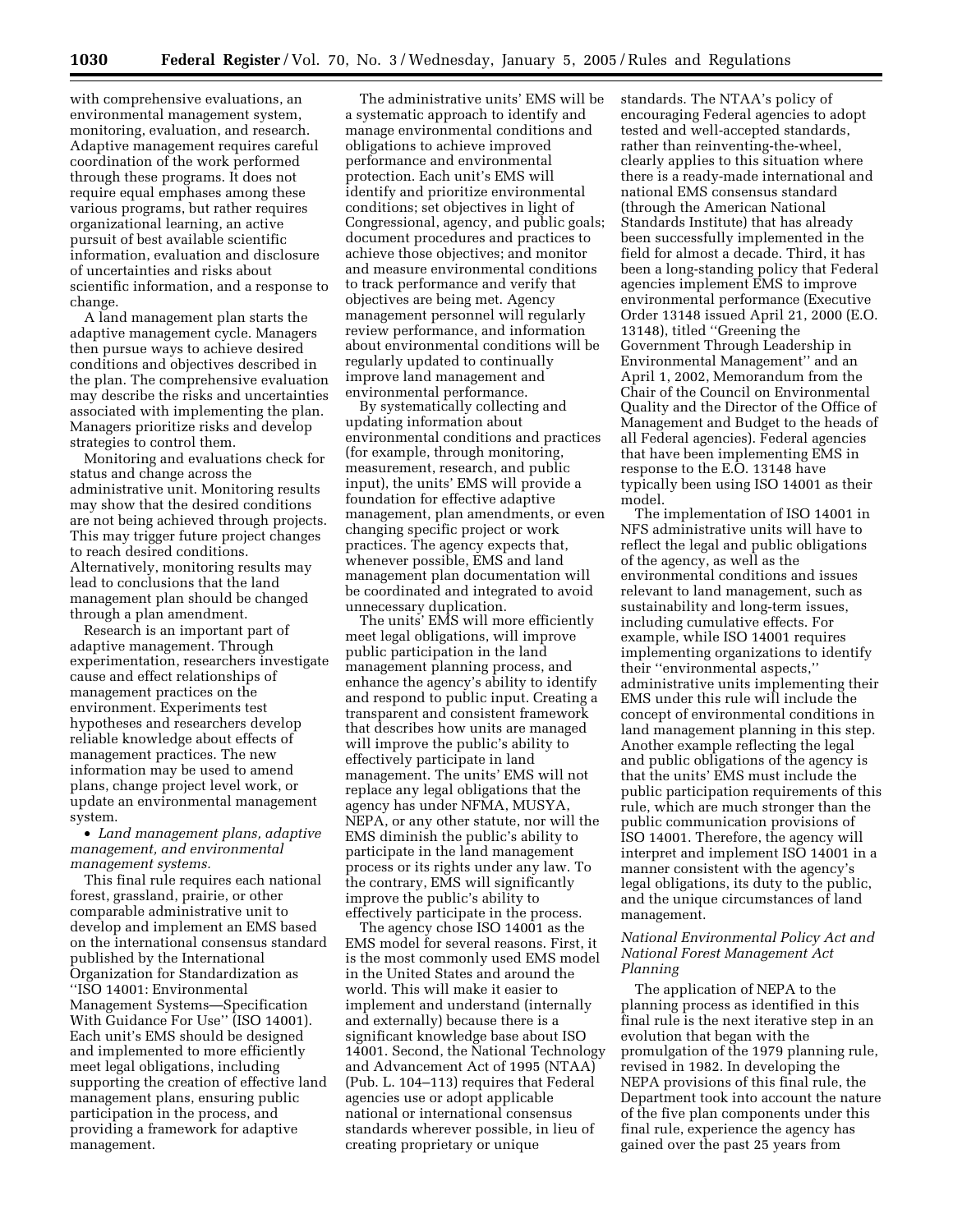developing, amending, and revising land management plans; the requirements of NEPA and NFMA, the Council on Environmental Quality (CEQ) regulations, and the comments by the Supreme Court in *Ohio Forestry Ass'n* v. *Sierra Club* and *Norton* v. *Southern Utah Wilderness Alliance* regarding the nature of plans themselves.

The 1979 planning rule required an environmental impact statement (EIS) for development of plans, significant amendments, and revisions. This requirement continued in the revised rule adopted in 1982. At the time, the Forest Service believed that the NEPA document prepared for a plan would suffice for making most project-level decisions. However, the agency came to understand that this approach to complying with NEPA was impractical, inefficient, and sometimes inaccurate. Over the course of implementing NFMA during the past 25 years, the agency has learned that environmental effects of projects and activities cannot be meaningfully evaluated without knowledge of the specific timing and location of the projects and activities.

At the time of plan approval, the Forest Service does not have detailed information about what projects and activities will be proposed over the 15 year life of a plan, how many projects will be approved, where they will be located, or how they will be designed. At the point of plan approval, the Forest Service can only speculate about the projects that may be proposed and budgeted and the natural events, such as fire, flood, insects, and disease that may occur that will make uncontemplated projects necessary or force changes in the projects and the effects of projects that were contemplated. Indeed, the Forest Service has learned that over the 15-year life of a plan it can only expect the unexpected.

In the course of completing NEPA analysis on the first generation of NFMA plans, the Forest Service also became more aware of the difficulties of scale created by the size of the national forests and grasslands. The National Forest System includes 192 million acres, and individual planning units, such as the Tongass National Forest, may be as large as 17 million acres. These vast landscapes contain an enormous variety of different ecosystems, which will respond differently to the same management practices. As the Committee of Scientists said on page 26 of the Committee of Scientists Report:

Because of the wide variation in sitespecific practices and local environmental

conditions (*e.g.*, vegetation type, topography, geology, and soils) across a given national forest or rangeland, the direct and indirect effects of management practices may not always be well understood or easily predicted. (Committee of Scientists Report, March 15, 1999, U.S. Department of Agriculture, Washington, DC 193 p.)

The result is that it is usually infeasible to do environmental analysis for a national forest as a whole that is sufficiently site-specific to allow projects to be carried out without further detailed NEPA analysis after the plan has been approved.

The agency has found itself preparing much more extensive NEPA documentation for projects than it had anticipated when it adopted the 1979 and 1982 planning rules. Moreover, the extensive changes to conditions in the plan area that occurred during the 15 year life of each plan made it increasingly impractical to tier projectlevel NEPA documentation to the plan EIS. The requirements of the 1979 and 1982 planning rules created an inefficient and ineffective system for complying with NEPA.

The 2000 planning rule furthered the existing presumption of requiring an EIS for plan development or revision, notwithstanding concerns raised by the Committee of Scientists. Secretary Glickman named the Committee of Scientists (COS) on December 11, 1997. The charter for the COS stated that the Committee's purpose was to provide scientific and technical advice to the Secretary of Agriculture and the Chief of the Forest Service on improvements that can be made in the National Forest System Land and Resource Management Planning Process.

The Committee of Scientists said, on page 117 of the Committee of Scientists Report:

Perhaps the most difficult problem is that the current EA/EIS process assumes a onetime decision. The very essence of smalllandscape planning is an adaptive management approach, based upon monitoring and learning. Although smalllandscape planning can more readily do realtime cumulative effects analysis \* \* \*, this kind of analysis is difficult to integrate with a one-time decision approach. Developing a decision disclosure and review process that is ongoing and uses monitoring information to adjust or change treatments and activities will need to be a high priority \* \* \*. (Committee of Scientists Report, March 15, 1999, U.S. Department of Agriculture, Washington, DC 193 p.)

In addition to concern about timely and accurate disclosure of environmental effects, the agency's experience with planning has demonstrated the need to clarify what plans, in fact, actually do. Neither the

1982 nor the 2000 planning rule clearly described or contrasted the differences between the effects of plans and the effects of projects and activities. This has been confusing to the public and agency employees. As discussed previously in the guidelines and the suitability discussions, plan components have not been applied or interpreted consistently throughout the agency and often have been characterized as the functional equivalent of final project-level decisions or actions, rather than guidance for projects and activities over time.

This final rule clarifies that plans will be strategic rather than prescriptive in nature absent extraordinary circumstances. Plans will describe the desired social, economic, and ecological conditions for a national forest, grassland, prairie, or other comparable administrative unit. Plan objectives, guidelines, suitable uses, and special area identifications will be designed to help achieve the desired conditions. While plans will identify the general suitability of lands for various uses, they typically will not approve projects or activities with accompanying environmental effects. Decisions approving projects or activities with environmental effects that can be meaningfully evaluated will typically be made subsequent to the plan. In essence, a plan simply is a description of a vision for the future that coupled, with evaluation, provides a starting point for project and activity NEPA analysis. Therefore, under this rule approval of a plan, plan amendment, or plan revision typically will not have environmental effects.

The formulation of plans under the final rule as being merely strategic rather than prescriptive is further evident in the five components of plans under the final rule. As described above, none of the five components is intended to directly dictate on the ground decisions which have impacts on the environment. Rather, they state general guidance and goals to be considered in project and activity decisions. These five components thus do not have any significant effect on the environment.

Notwithstanding their strategic nature, approval of a plan, plan amendment, or plan revision is a final action under the CEQ regulations. Further, such actions may have environmental effects in some extraordinary circumstances, such as when a plan amendment or revision includes final decisions approving projects or activities. For example, an amendment or revision including a decision approving a project to thin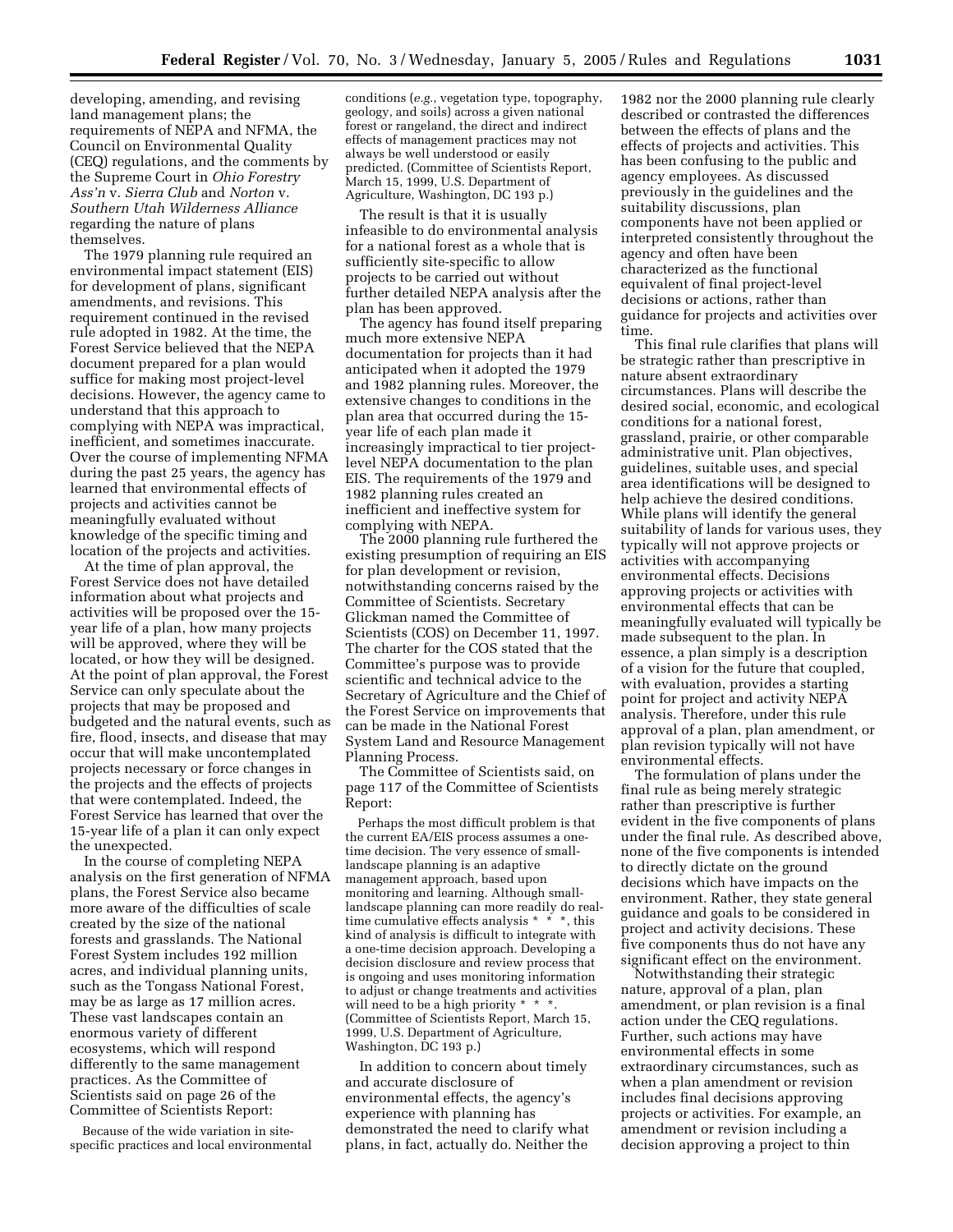certain trees to reduce fire hazards may have environmental affects that could be significant.

NFMA requires the Secretary of Agriculture to determine how to comply with NEPA during the course of NFMA planning. Section 106(g)(1) of NFMA directs the Secretary to specify in land management regulations procedures to insure that plans are prepared in accordance with NEPA, including direction on when and for what plans an EIS is required (16 U.S.C. 1604(g)(1)). The CEQ regulations direct Federal agencies to adopt procedures that designate major decision points for the agency's principal programs likely to have a significant effect on the human environment and ensuring that the NEPA process corresponds with them (40 CFR 1505.1(b)).

Under NEPA and the CEQ regulations, an EIS is required for every report or recommendation on proposals for legislation and other major Federal actions significantly affecting the quality of the human environment (16 U.S.C. 4321 *et seq.*, 40 CFR 1502.3). CEQ regulations define ''major Federal action'' as including ''actions with effects that may be major.'' The regulations explain that ''Federal actions'' generally tend to fall within several categories. Although these categories include adoption of formal agency plans within the definition of ''federal action,'' not all federal actions are major federal actions. As applied to the final rule, land management plans under this final rule, as evidenced by their five components, are strategic and aspirational in nature and generally will not include decisions with on-theground effects that can be meaningfully evaluated and that may be major. During plan development, amendment, or revision, the agency generally is not at the stage in National Forest planning of proposing actions to accomplish the goals in land management plans. CEQ regulations define ''proposals'' that can trigger the requirement for an EIS as ''that stage in development of an action when an agency subject to the Act has a goal and is actively preparing to make a decision on one or more alternative means of accomplishing that goal and the effects can be meaningfully evaluated (40 CFR 1508.23). Proposals for action to accomplish plan goals and desired conditions, with effects that can be meaningfully evaluated and which may be significant, generally are made at the project and activity stage. While a plan includes desired conditions, goals, and objectives, the Forest Service does not actively prepare to make a decision on an action aimed at achieving desired conditions, goals, or

objectives until the agency proposes projects and activities. Thus, the decision to adopt, amend, or revise a plan, therefore, is typically not the point in the decisionmaking process at which the agency is proposing an action likely to have a significant effect on the human environment.

The approach in this final rule is consistent with the nature of Forest Service land management plans acknowledged in *Ohio Forestry Ass'n* v. *Sierra Club,* 523 U.S. 726 (1998). As described above, in *Ohio Forestry,* the Supreme Court held that the timber management provisions of land management plans are tools for further agency planning and guide, but do not direct future management. When considering the role of land management plans with respect to timber harvesting, the Supreme Court explained that:

Although the Plan sets logging goals, selects the areas of the forest that are suited to timber production, and determines which ''probable methods of timber harvest'' are appropriate, it does not itself authorize the cutting of any trees. Before the Forest Service can permit the logging, it must: (a) Propose a specific area in which logging will take place and the harvesting methods to be used; (b) ensure that the project is consistent with the Plan; (c) provide those affected by proposed logging notice and an opportunity to be heard; (d) conduct an environmental analysis pursuant to the National Environmental Policy Act of 1969, to evaluate the effects of the specific project and to contemplate alternatives; and (e) subsequently make a final decision to permit logging, which affected persons may challenge in an administrative appeals process and in court.

The Supreme Court repeated its description of plans as merely strategic without any immediate on the ground impact in the recent SUWA decision described above. Both cases reinforce the observations of the FS in reflecting on 25 years of completing EISs for plans, and buttress the approach to planning and NEPA compliance described in the final rule.

In accordance with NFMA, NEPA, and the CEQ regulations, this final rule will ensure that Forest Service NEPA analysis will be timed to coincide with those stages in agency planning and decisionmaking likely to have a significant effect on the human environment. The final rule emphasizes the clear distinction between the mere adoption, revision or amendment of a plan and projects and activities having on-the-ground environmental effects. In this final rule, the Department is clarifying the nature of National Forest land management plans, and based on the nature of plans, specifying that

plans, plan amendments, and plan revisions may be categorically excluded from NEPA documentation as provided in agency NEPA procedures.

The CEQ regulations (40 CFR 1500) require that each agency establish specific criteria for and identification of three types of actions: (1) Those that normally require preparation of an environmental impact statement (EIS); (2) those that normally require the preparation of an environmental assessment (EA); and (3) those that normally do not require either an EA or EIS. Actions qualifying for this third type of action are defined as categorical exclusions because they do not individually or cumulatively have a significant impact on the human environment; therefore, neither an environmental assessment nor an environmental impact statement is required (40 CFR 1508.4).

A categorical exclusion is not an exemption from the requirements of NEPA. Categorical exclusions are an essential part of NEPA that provide a categorical determination that certain actions do not result in significant impacts, eliminating the need for individual analyses and lengthier documentation for those actions. CEQ regulations at 40 CFR 1500.4(p), 1507.3 and 1508.4 direct agencies to use categorical exclusions to define categories of actions which do not individually or cumulatively have a significant effect on the human environment and do not require the preparation of an environmental assessment or an environmental impact statement, thereby reducing excessive paperwork. Current Forest Service procedures for complying with and implementing NEPA are set out in Forest Service Handbook (FSH) 1909.15.

Simultaneously with this rulemaking, the Forest Service is proposing to revise its NEPA procedures to provide a new categorical exclusion for plan development, amendment, and revision. The proposed categorical exclusion describes the extraordinary circumstances that may require preparation of an EIS or an EA. The Forest Service is seeking comment on the proposed categorical exclusion.

The Forest Service presented and sought public comment on this approach to NEPA and NFMA planning in the 2002 proposed rule. The 2002 proposed rule at § 219.6(b) provided that if the Responsible Official determines that a new plan, plan amendment, or plan revision, or a component thereof, would be an action significantly affecting the quality of the human environment, or authorizes an action that commits funding or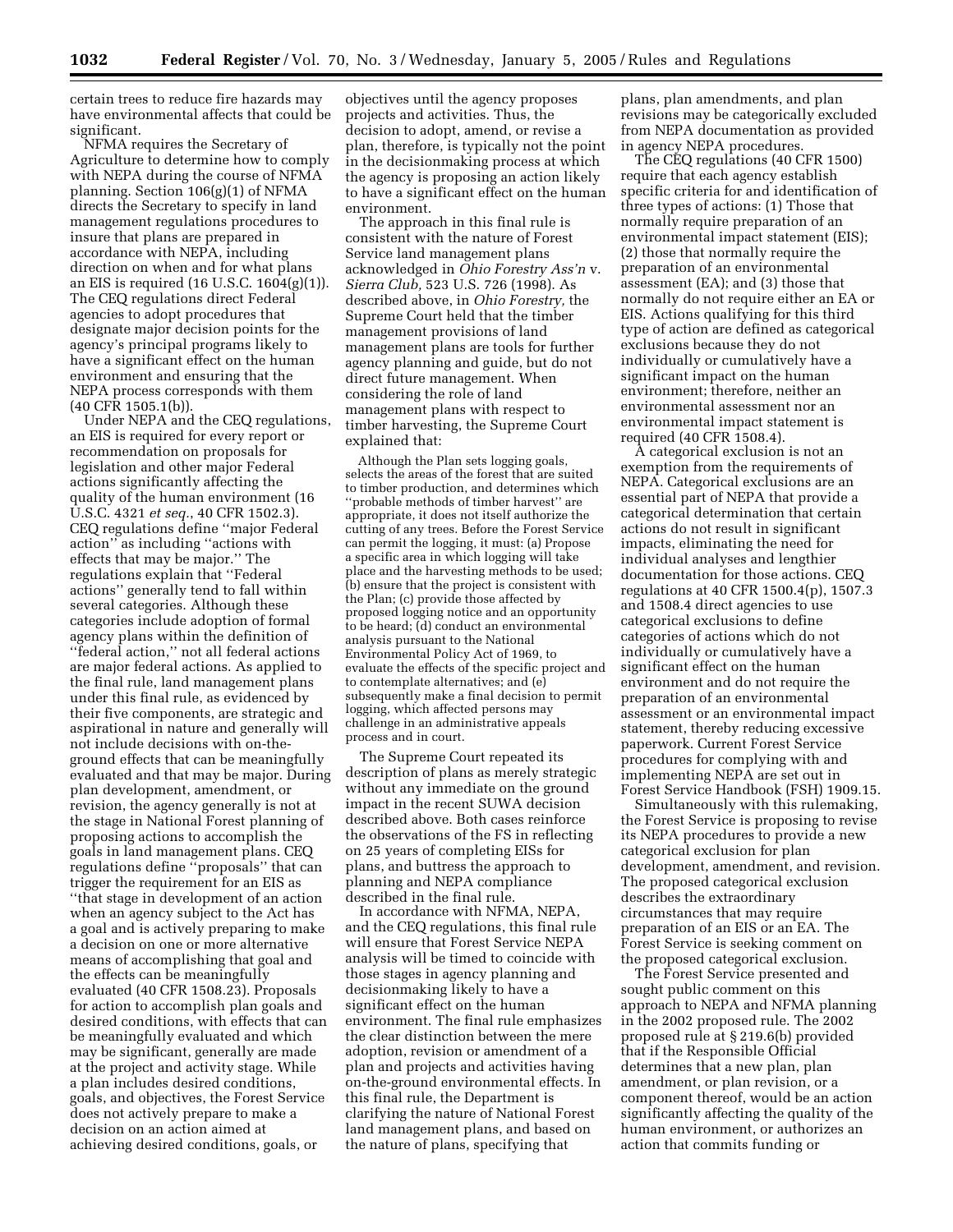resources that could have a significant effect on the quality of the human environment, then an EIS would be required. Otherwise, a new plan, plan amendment, or plan revision may be categorically excluded from documentation in an EA or EIS as provided in agency NEPA procedures. The categorical exclusion proposed in connection with this final rule clarifies that plan development, plan amendment or plan revisions in accordance with this final rule do not significantly affect the environment, and thus are categorically excluded from further NEPA analysis, unless extraordinary circumstances are present. Of course, the FS will comply with all applicable NEPA requirements, including preparation of an EA or an EIS where appropriate, when considering specific projects or making other project-specific decisions affecting the environment.

The public identified three key concerns related to the proposal to categorically exclude plans from documentation. First, many people commented that they were unsure about how they would be involved in planning if an EIS process were not used. Second, they questioned how planning analysis would be documented in the absence of an EIS. Third, some asked how cumulative effects would be accounted for if a Categorical Exclusion (CE) were relied upon. The Department has fully considered the concerns raised by the public and believes the final rule addresses the concerns as follows:

• Public participation.

This final rule provides extensive opportunity for public participation that exceeds requirements for public participation under NEPA and improves the clarity of the process for public notification (§ 219.9).

• Evaluations and documentation.

This final rule requires comprehensive and other evaluations in § 219.6. Evaluation reports will document existing social, economic, and ecological conditions and trends; and will be available to the public and included in the Plan Document or Set of Documents. Evaluations are prepared for plan development, plan amendment, and plan revision (§ 219.6); use a systematic and interdisciplinary approach (§ 219.7(a)); and consider environmental amenities and values along with economic and technical considerations (§ 219.10).

The Plan Document or Set of Documents will be supplemented with annual evaluation reports and with other information as appropriate to form a continually refreshed and current analytical base of information. Because

of this more current information base, evaluations will provide a much stronger and more robust source of information for projects and activities than an EIS prepared under the 1982 planning rule.

• Cumulative effects.

To account for cumulative effects of management and natural events, this final rule requires  $(\S 219.6(a))$ : (1) A comprehensive evaluation for the development of a new plan or plan revision; (2) annual plan monitoring and evaluation; and (3) review of the comprehensive evaluations at least every 5 years. These evaluations, as opposed to predictive EIS's that grow increasingly stale over time, will provide more timely and informed consideration of cumulative effects. The Plan Document or Set of Documents provides for a robust information base for the consideration of cumulative effects of management in NEPA documents prepared for projects or activities.

• The relationship between EMS and NEPA.

Implementing EMS will improve the quality of agency NEPA analysis for projects and activities. In a September 2003 report, titled ''Modernizing NEPA Implementation,'' the CEQ NEPA Task Force stated at page 54, ''Federal agencies, having made the connection between EMS and adaptive management, would be integrating NEPA-related adaptive management actions into their developing EMSs.'' The task force also said that NEPA and EMS provide ''a synergy that can encourage a robust analysis when the EMS information is extensive, current, and available for use in the NEPA analy[sis].'' The Department agrees with the task force's conclusions and believes that requiring each unit to implement an EMS will improve environmental performance and effective land management in addition to enhancing NEPA analysis and documentation.

Under the existing process, information about environmental conditions is collected for the purposes of preparing detailed NEPA analysis and documentation for plan development, plan amendment, or plan revision. There is no effective system for keeping this information current, because the collection and analysis of information often typically ceases when the NEPA analysis and documentation is completed. Therefore, the information collected for the environmental documents for 126 NFS units can grow stale as environmental, social, and economic conditions change. Further, the focus of the information collection and analysis process is on NEPA

analysis and documentation, rather than for use in the ongoing management of the administrative unit. Therefore, the large volume of information and analysis that is so expensively created over a long period is often used as a snapshot for purposes of making a single decision, instead of being integrated into a dynamic, ongoing system to effectively manage units.

This rule will improve this situation by requiring each administrative unit to implement an EMS that includes defined procedures for identifying environmental conditions, keeps that information current, and includes monitoring and measurement procedures for continually evaluating conditions in the unit. The EMS requirement is separate from any obligations to develop EISs, EAs, or CEs. Therefore, the obligation to keep this information current and make it available for public review is separate from the obligation to create any particular NEPA document. This information will be used in formulating the land management plans that are subject of this rule, managing administrative units on an ongoing basis, as well as for specific project and activity proposals that trigger the need for EISs, EAs, or CEs. Therefore, through the implementation of EMS, administrative units will be continually collecting and evaluating the data necessary to create any documents that may be required by NEPA. This will make the creation of accurate and relevant NEPA documents more efficient. More importantly, it will make available to administrative unit managers and the public a ''library'' of current information, analyses, and research that, through EMS, will be used to manage the administrative unit on an ongoing basis, and better adapt management practices to avoid unwanted environmental effects.

# *Summary*

This final rule represents a paradigm shift in planning. It emphasizes the strategic nature of NFMA land management plans and will permit more flexibility in implementing projects in response to evolving scientific doctrines and changing conditions on the ground, such as unforeseen natural disasters. It requires that each NFS unit develop an EMS that will be used to continually improve environmental performance and conditions. It requires that Responsible Officials take into account the best available scientific information. It requires public involvement and collaboration throughout the entire cycle of planning, plan development, plan amendment, plan revision, project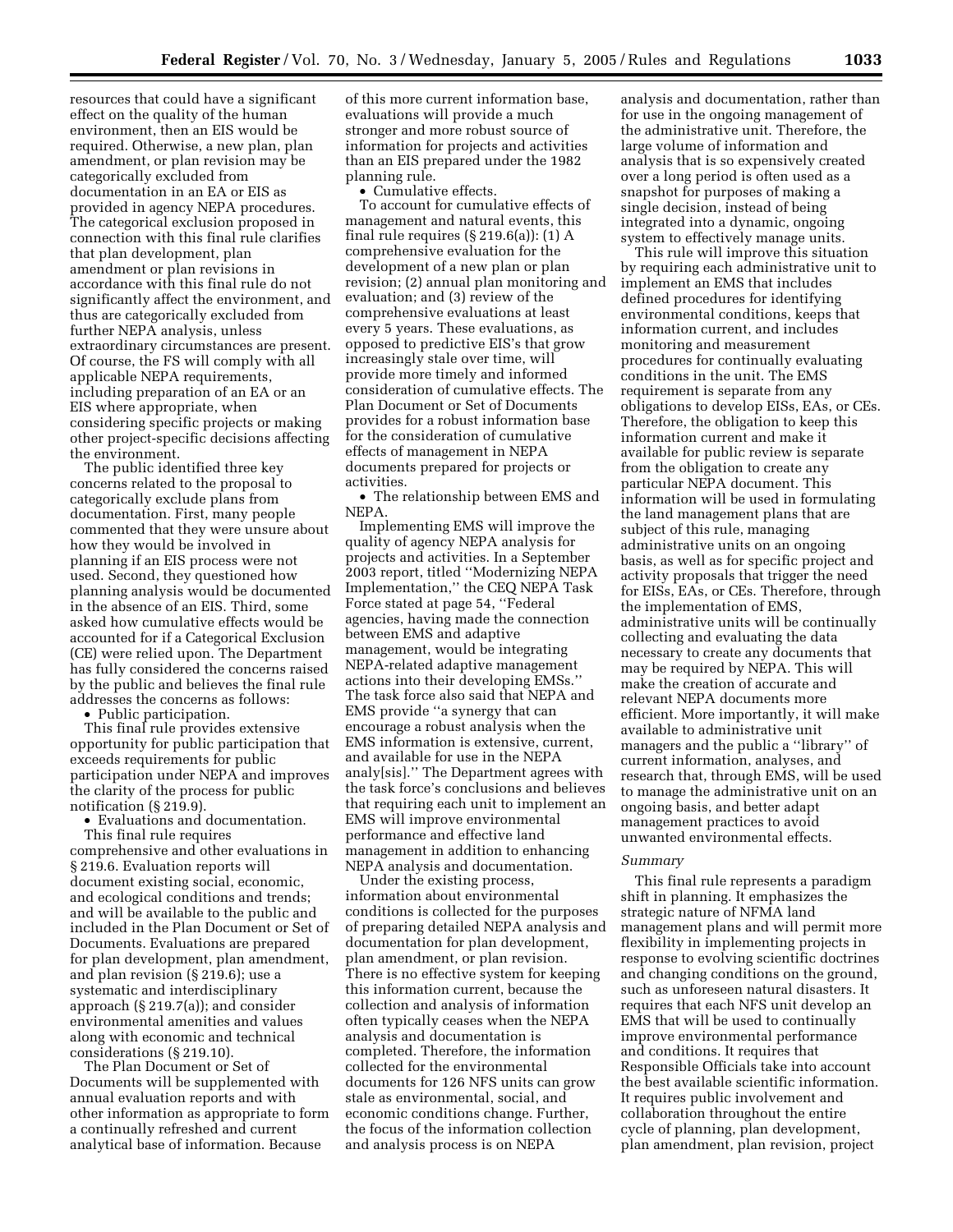and activity decisionmaking, and monitoring of environmental performance. The final rule requires plans to focus on the social, economic, and ecological sustainability of the management of the NFS, and it has specific provisions for biological diversity at both the ecosystem and species level. It clarifies the nature of plans and explains how the planning process complies fully with the requirements of NEPA. Plans developed and maintained using the EMS and other processes required by this final rule will improve the performance, accountability, and transparency of NFS land management planning.

# **4. Department Response to Comments on the 2002 Proposed Rule**

The Forest Service received approximately 7,000 original letters and 195,000 total comments from a wide variety of respondents on the 2002 proposed rule. Each comment received consideration in the development of the final rule. The following is a summary of comments and response to issues raised by these comments. A response to less substantive issues may be found in the supplemental response to comments located on the World Wide Web/ internet (*see* **ADDRESSES**).

#### *General Issues*

The Department received the following comments not specifically tied to a particular section of the 2002 proposed rule.

*Comment:* Compliance with NFMA. Some respondents thought the 2002 proposed rule would allow more timber harvest and road construction than currently exists and therefore would violate the National Forest Management Act (NFMA) of 1976 (16 U.S.C. 1600 *et seq.*). Other respondents believed the timber industry, other commercial interests, or Forest Service employees unduly influenced the 2002 proposed rule; moreover, they perceived that the 2002 proposed rule would degrade the environment. Some contended the 2002 proposed rule was influenced by campaign contributions.

*Response:* The final rule is not intended to, and will not, determine the choices among the multiple uses. The NFMA requires the Secretary of Agriculture to develop regulations under the principles of the Multiple-Use Sustained-Yield Act (MUSYA) of 1960 (16 U.S.C. 528–531). Congress gave the Secretary broad discretion in interpreting how these principles are applied. This final rule affirms the overall goal of MUSYA and provides a framework for plans to reflect contemporary priorities and values.

Pursuant to MUSYA, this final rule adopts social, economic, and ecological sustainability as the goal of National Forest System (NFS) management. Furthermore, timber production from NFS lands has been reduced dramatically since NFMA was written. The sale of timber has fallen from an annual level of 10 to 12 billion board feet in the 1970s and 1980s to three billion board feet in the early 1990s and below three billion board feet since then. Finally, the final rule does not promote or discourage other uses of NFS lands, such as outdoor recreation, range, wildlife and fisheries, and so forth. The planning process itself will determine the desired conditions and objectives for each NFS unit.

*Comment:* Plan oversight and resource conservation. Some respondents commented that the 2002 proposed rule would prevent court oversight of plans, eliminate restrictive plan requirements, inappropriately increase Forest Service discretion, and result in decreased conservation of resources such as wildlife. Several respondents wanted the 2002 planning rule to be stricter, attributing the collapse of Enron to inadequate regulatory oversight. Other respondents were concerned about the possibility of increased litigation and thought streamlined planning would shift more of the analysis burden to projects, thus slowing project completion.

*Response:* The final rule establishes a planning process that complies with NFMA and provides a broad planning framework within which issues specific to a plan area can be resolved in an efficient and reasonable manner informed by the latest data and scientific assessments and public participation and collaboration.

With respect to concerns that Forest Service discretion may be unchecked, there has always been a tension between providing needed detailed direction in the planning rule and discretion of the Responsible Official. However, the decisions of the Responsible Official are constrained and guided by a large body of law, regulation, and policy, as well as public participation and oversight. Because every issue cannot be identified and dealt with in advance for every situation, the Forest Service must rely on the judgment of the Responsible Official to make decisions based on laws, regulation, policy, sound science, public participation, and oversight.

The Department of Agriculture (Department) believes that the final rule is fully compatible with the nature of forest planning as described by the U.S. Supreme Court in *Ohio Forestry Ass'n* v. *Sierra Club* 523 U.S. 726 (1998) (A

discussion of this case is found in the ''Overview of the Final 2004 Rule'' section of the preamble.) The Department expects public oversight and legal review of planning, as well as an assessment of the environmental impacts of specific projects under NEPA, to occur under the final rule in accordance with *Ohio Forestry.* As a general matter, and consistent with the Ohio Forestry Ass'n decision, a plan by itself is not expected to be reviewable by the courts at the time the plan is developed, revised or amended; but when the agency decides on a specific action, an aggrieved party will be able to challenge that action and, if appropriate, seek review of that part of the plan that is relevant to that action.

After years of experience with previous planning rules, the Department is ready to embrace the latest thinking in management techniques and believes this final rule provides the proper balance of regulatory requirements and flexibility needed to resolve issues on the ground. By streamlining the planning process, requiring environmental management systems (EMS), and emphasizing collaboration and public involvement, the final rule will result in plans that are more up to date, and should have broader public support. Similarly, the continual updating of the evaluations and analyses associated with plans is expected to reduce the amount of analysis needed at the project level. These concepts of collaboration, EMS, evaluations, and public involvement are described in detail in the ''Overview of the Final 2004 Final Rule'' section of the preamble.

*Comment:* Consultation with a committee of scientists. Several respondents were concerned that there was no consultation with a committee of scientists in developing the 2002 proposed rule. Several felt that an independent review was necessary. Some respondents also felt that the 2002 proposed rule should reflect current scientific knowledge.

*Response:* The NFMA does not require a committee of scientists for revision of the planning rule. Nonetheless, the Department based the 2002 proposed rule on the major recommendations from the 1999 Committee of Scientists report. Sustainability, public participation, adaptive management, monitoring and evaluation, the role of science, and the objection process, all concepts in the proposed and final rule, were recommendations of that report. The Department realizes that scientific knowledge will continue to expand. Therefore, the Responsible Official must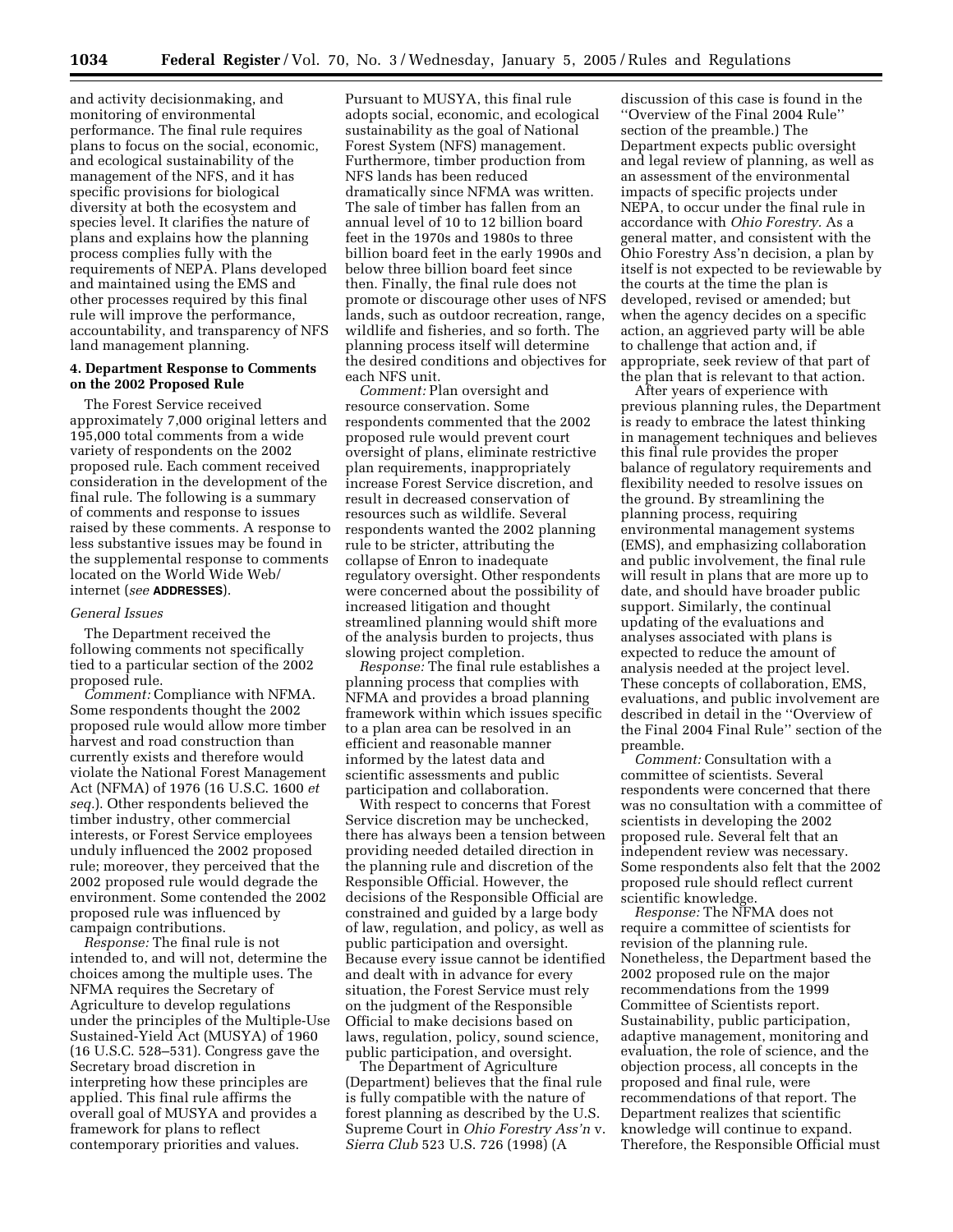take into account the best available science when plans are developed, revised, or amended (§ 219.11).

*Comment:* Environmental conservation. Several respondents commented that the 2002 planning rule should conserve wildlife, wilderness, historic and cultural sites, special habitat, watersheds, genetic material, and reduce fragmentation. One person commented that planning should be done on whole ecosystems.

*Response:* The final rule provides the processes through which Responsible Officials conserve and manage resources with regard to the issues relevant in the plan area. Those communities, groups, or persons interested in these important resource issues can influence plan components and monitoring programs by becoming involved in planning efforts throughout the process, including the development and monitoring of the plan, as well as the development and implementation of proposed projects and activities.

The Department agrees that better quality planning is often accomplished when the appropriate scale is used. For species or watersheds, evaluation often needs to be completed at a broader scale than for an individual unit. The Department anticipates that the Forest Service, in its plan evaluations, will continue to look at issues at the appropriate scale.

*Comment:* The 2000 planning rule was never adequately tested. Some respondents disagreed with the 2002 proposed rule discussion of the difficulty of implementing the 2000 planning rule, since the 2000 planning rule was never used.

*Response:* The costing study, ''A Business Evaluation of the 2000 planning rule and the Proposed NFMA Planning Rules,'' analyzed each of the work activities of the 2000 planning rule and used experienced planners and resource professionals to estimate how those work activities would be carried out. The Department believes that this analysis on the 2000 planning rule was adequate to determine how well that rule could be implemented.

*Comment:* Costing study of the 2000 Planning Rule. Several respondents said the report on cost and ability to implement the 2000 planning rule was not available.

*Response:* The **Federal Register** notice for the 2002 proposed rule explained how all associated studies were available for review. These studies have been, and still are, available on the Forest Service's World Wide Web/ Internet site (*see* **ADDRESSES**) and available from the Director, Ecosystem Management Coordination Staff, Forest

Service, USDA, Mail Stop 1104, 1400 Independence Avenue, SW., Washington, DC 20250–1104, as described in the **ADDRESSES** section.

*Comment:* Inability to complete revisions. Several respondents said that the inability of the Forest Service to comply with a statutorily mandated revision timeline was due to reasons other than the requirements of the 1982 or 2000 planning rules.

*Response:* The Forest Service experience showed that the cost and unnecessary complexity of the planning process for the 1982 planning rule were the major causes of plan delays; this experience and the costing study indicated that the 2000 planning rule would exacerbate these concerns.

*Comment:* Cost study and the costbenefit analysis for 1982 planning rule. Some respondents said the cost study of the 2000 planning rule and the 2002 proposed rule should also have considered the 1982 planning rule and that the cost-benefit analysis should have considered the costs of the 1982 planning rule, which is the rule that was actually being implemented at the time of the study.

*Response:* When the 2000 planning rule was developed, the costs to the Forest Service to implement it were unknown, while the costs associated with the 1982 planning rule were known. The cost-benefit analysis considered the costs of implementing the 1982 planning rule, the anticipated cost of implementing the 2000 planning rule, and the anticipated cost of implementing the 2002 proposed rule. The cost-benefit analysis used information from a business evaluation and costing study for the 2000 planning rule and the 2002 proposed rule. Although the 1982 planning rule was not included in the business evaluation, 1982 planning rule costs were included in the cost-benefit analysis using applicable costs from the business evaluation and historical cost information.

*Comment:* Biological assessment. Some respondents commented that the rule should consider the ''degree to which the action [the rule] may adversely affect an endangered or threatened species or their habitat that has been determined to be critical under the Endangered Species Act (ESA) of 1973.'' They assert that a biological assessment of the 2002 proposed rule is needed to analyze its impacts on threatened and endangered species and that the agency must also consult on the 2002 proposed rule with the agencies responsible for implementing the ESA.

*Response:* The ESA, as amended (16 U.S.C. 1531 *et seq.*), requires

consultation for actions authorized, funded, or carried out by a Federal agency. This final rule simply establishes a process for planning. The final rule is not an action having a direct effect on threatened or endangered species. The agency's obligations for conservation of threatened, endangered, and proposed species remains unchanged by this final rule; no consultation is required as part of the final rule's development.

*Comment:* Planning certification. One organization commented that a nationally recognized third party should certify sustainability of National Forests.

*Response:* The Department believes that the body of laws that govern management of NFS lands, the Forest Service Strategic Plan (Strategic Plan) required under the Government Performance and Results Act, the planning process itself, the expertise of career professionals, and the opportunity for public participation are adequate to ensure sustainability. Recognizing the point made by the respondent of the value of using recognized standards for forest management, this final rule requires units to develop and implement an EMS that conforms to ISO 14001 to manage natural resources and further the adaptive management approach advocated by other respondents. ISO 14001 is the internationally and nationally recognized standard for EMSs. The Forest Service understands that ISO 14001 is not itself a program for forest sustainability certification and does not contain specific natural resource provisions or requirements. Natural resource management requirements and priorities are properly set by Congress and open public participation, rather than by nongovernmental standards setting bodies that are not directly answerable to the citizens of the United States.

ISO 14001 provides a well-accepted management process that will improve the Forest Service's ability to identify and meet the natural resource goals that are set by Congress in the NFMA and MUSYA and the Forest Service's commitments to sustainability, good science, and public involvement in a disciplined, systematic, and transparent manner.

*Comment:* Benchmarks in the 1982 planning rule were useful. Several respondents said that benchmarks, such as those required in the 1982 planning rule, are useful and should still be required.

*Response:* The agency's experience with the 1982 planning rule is that benchmarks have not been useful. In theory, benchmarks define the range of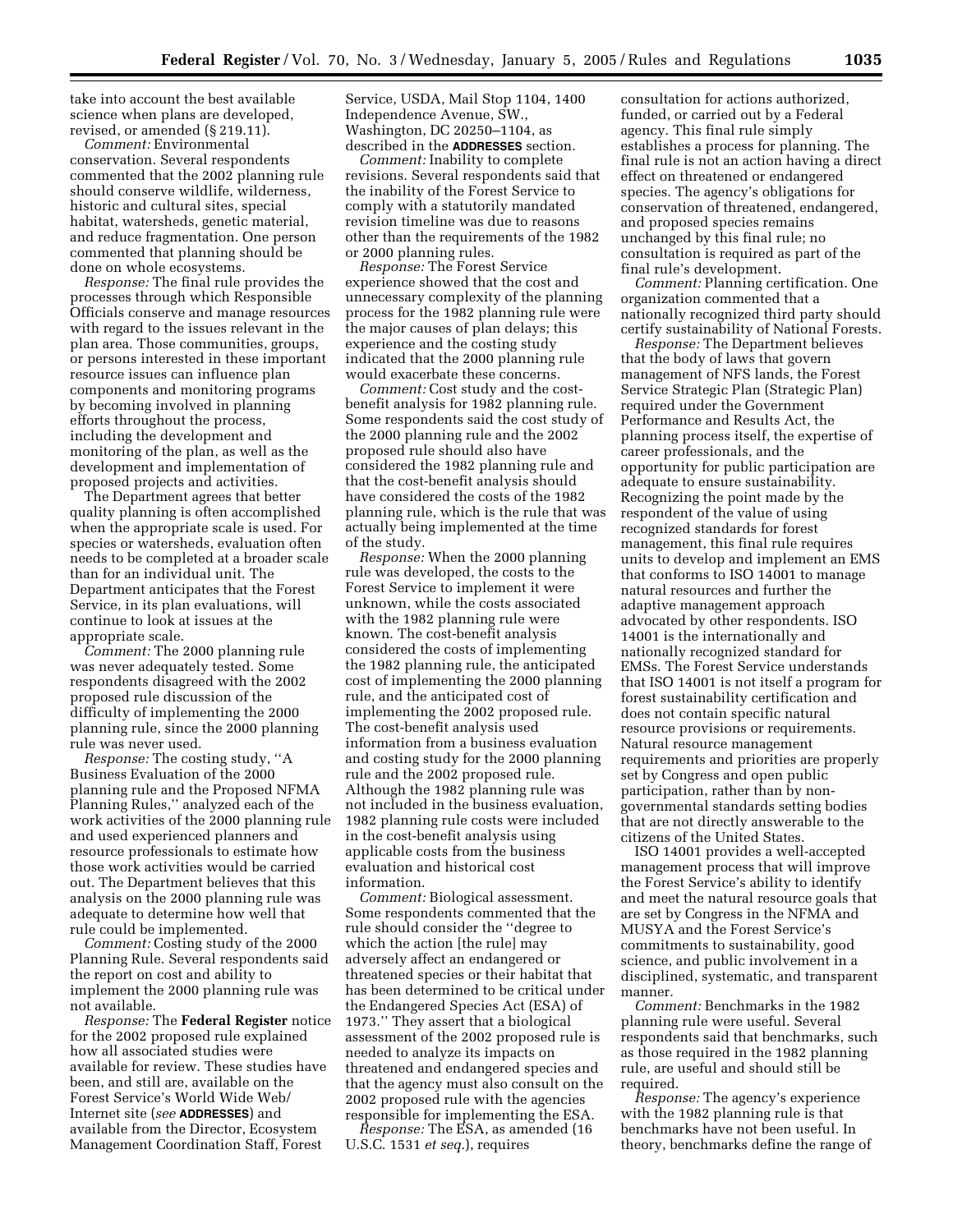production possibilities and ecosystem limits. In practice, however, they are difficult to develop due to limited data and uncertainty at the time plans are developed. However, the final rule does not prohibit benchmark analysis when it would provide meaningful information.

*Comment:* Fix the 1982 planning rule. Several respondents thought the agency should consider analyzing and correcting the 1982 planning rule instead of developing an entirely new rule.

*Response:* In many ways, the final rule reflects the 1982 planning rule. However, it makes improvements based on over 25 years of experience. The final rule includes the basic plan components set out in the 1982 planning rule, includes the provisions required by NFMA, and expands the public involvement requirements in the 1982 planning rule by requiring additional public involvement opportunities and emphasizing collaboration.

*Comment:* The final rule should be subject to NEPA. Some respondents commented that adoption of the final rule is itself subject to the National Environmental Policy Act (NEPA) of 1969, as amended (42 U.S.C. 4321– 4346), and this rulemaking is a major Federal action having a significant effect on the human environment. Others questioned why previous rulemaking efforts were accompanied by environmental assessments and why this rulemaking was not.

*Response:* The Department disagrees that this rulemaking is a major Federal action that has significant effects on the environment because the final rule, which sets out a process for developing plans, plan amendments, and plan revisions, does not have environmental effects. The Forest Service Handbook (FSH) 1909.15, section 31.12, paragraph 2, specifically provides that procedures for amending or revising land management plans may be categorically excluded from NEPA documentation.

The Forest Service produced an environmental assessment for the 2000 planning rulemaking efforts, but asserted at the time that it was going beyond the requirements of the law or policy. In the spirit of efficiency and streamlining inherent in this rulemaking effort, it seemed inconsistent to produce a NEPA document that was not required or useful. In summary, this final rule does not significantly affect the quality of the human environment and does not trigger NEPA obligations.

*Comment:* Integration of planning process requirements. One respondent commented that the 2002 proposed rule listed many requirements and was

unclear how these requirements were to be integrated into a plan.

*Response:* The Department agrees that it was difficult to track the planning process steps in the 2002 proposed rule. This difficulty is one of the primary reasons the Department substantially reorganized the final rule.

*Comment:* Research. One professional organization felt that the final rule should support ''bold and imaginative'' research on NFS lands.

*Response:* The Department believes that the final rule does support research. The strong emphasis on monitoring, evaluation, and the Department's recognition of the value of environmental management systems produce an adaptable process where scientific experimentation is encouraged. Topics to be researched, however, are properly not set out in the final rule.

*Comment:* Forest Service directives. Several respondents expressed concern about placing management direction in the Forest Service Directive System (Forest Service directives) and said that the Forest Service directives have not been subject to rulemaking procedures and do not have the full force and effect of law. They said that NFMA requires direction to be in the planning rule and they are concerned that use of directives will foster distrust and a confusing system of malleable and unenforceable guidelines.

Some respondents were concerned that placing direction in the Forest Service directives instead of in the final rule would reduce meaningful public participation. Others endorsed the idea of using the Forest Service directives for technical details rather than burden the final rule with these ''how to'' requirements. Some said that the Forest Service should retain greater flexibility and should be able to make decisions more cost effectively. Finally, some respondents said that they would like the Forest Service directives to be updated and published for public review concurrent with the planning rule development.

*Response:* The Forest Service directives are the primary basis for the internal management and control of all programs and the primary source of administrative direction to Forest Service employees. The Forest Service Manual (FSM) contains legal authorities, objectives, policies, responsibilities, instructions, and guidance needed on a continuing basis by Forest Service line officers and primary staff to plan and execute assigned programs and activities. The Forest Service Handbook (FSH) is the

principal source of specialized guidance and instruction for carrying out the direction issued in the FSM. Because the Forest Service directives are easier to change and more easily adopt the latest technology and science, they are the appropriate place for specific technical guidance.

As stated in the ''Forest Service Directives'' section in the preamble, the Forest Service is developing planning directives to provide overall guidance needed to use this final rule for Forest Service line officers, agency employees, and others. The Forest Service will provide the public with the opportunity to comment on planning directives as soon as they are prepared through notice in the **Federal Register**.

*Comment:* Other issues. Some respondents commented on a variety of important issues such as roads, recreation, timber harvest, taxes, recycling, access, travel management, public safety, effects on spiritual values, land exchanges and purchases, fire protection, paying for restoration, job creation, certain kinds of motorized use, and roadless areas and they wanted those issues addressed in the final rule.

*Response:* The Department agrees that the issues raised are important. However, the final rule is intended to guide how plans are developed, revised, and amended. The final rule provides the overall direction for planning. The final rule does not provide direction that is properly found in the plans themselves, or in the subsequent decisions regarding projects and activities on a particular national forest, grassland, prairie, or other comparable administrative unit.

#### *Issues in Response to Specific Sections*

Following are discussions and responses to public comments received on specific sections in 36 CFR part 219 during the Department's comment period on the 2002 proposed rule, including discussion on the differences between the 2002 proposed rule and the final rule and why these changes were made. The Department reorganized the final rule. As a result, some sections have new titles and/or a new designation as shown in the following table 1. In addition, the heading for subpart A in the 2002 proposed rule, ''National Forest System Planning for Land and Resource Management Plans,'' has been shortened and simplified in the final rule to ''National Forest System Land Management Planning,'' which is a term also used in the National Forest Management Act of 1976.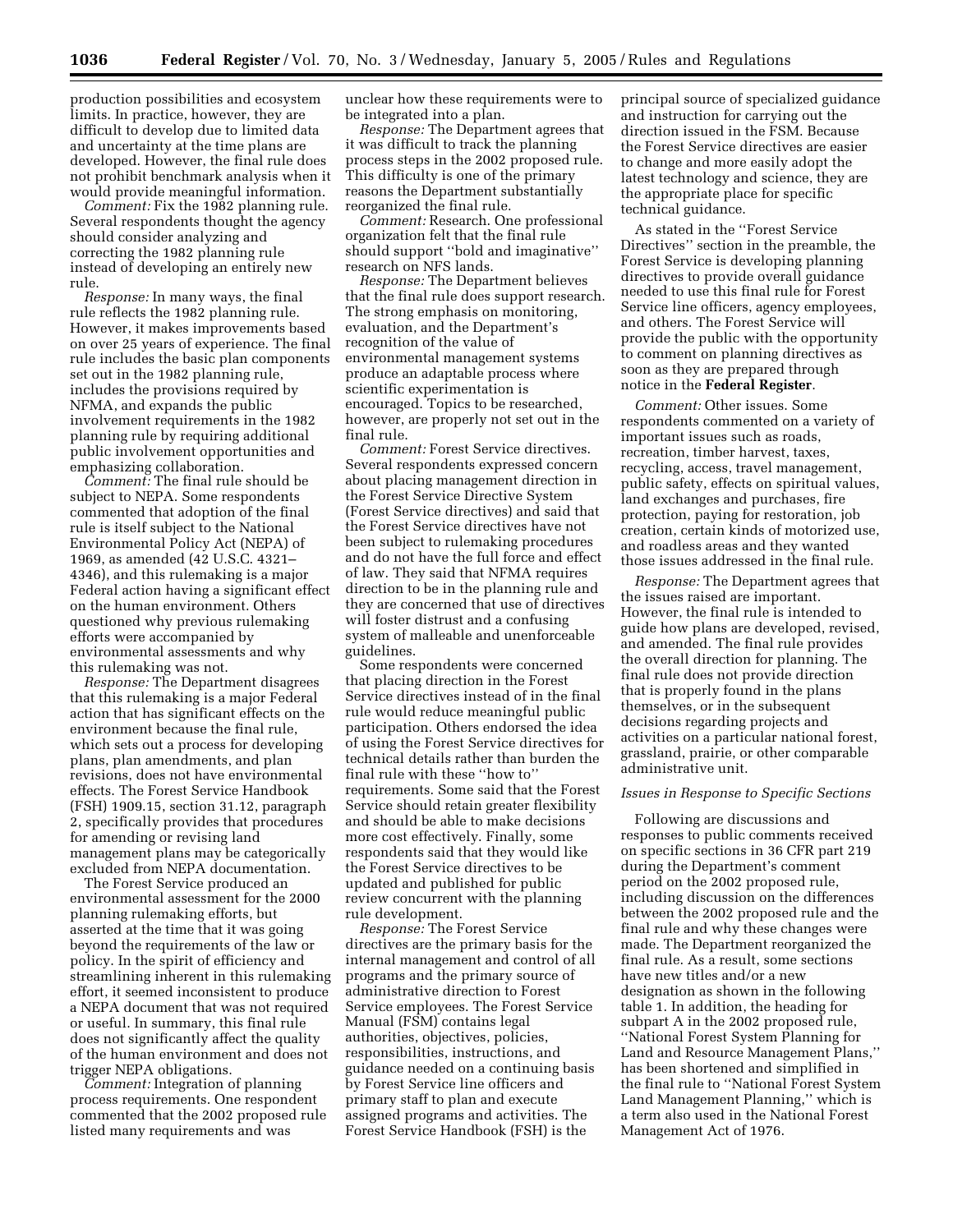# TABLE 1.—SECTION-BY-SECTION COMPARISON OF THE 2002 PROPOSED RULE WITH THE FINAL RULE

| Proposed section number and title |                                                                       | [Final Rule]<br>Final section number and title                                     |
|-----------------------------------|-----------------------------------------------------------------------|------------------------------------------------------------------------------------|
|                                   |                                                                       | §219.1 Purpose and Applicability.                                                  |
|                                   |                                                                       | [some direction moved to §§219.2 and 219.3]                                        |
|                                   | §219.2 Nature and scope of a land and resource management plan        | [redesignated at §219.3; planning process requirements incorporated<br>in § 219.7] |
|                                   |                                                                       | §219.2 Levels of planning and planning authority.                                  |
|                                   | §219.3 Levels of planning and planning authority                      | [redesignated at §219.2]                                                           |
|                                   |                                                                       | §219.3 Nature of land management planning.                                         |
| \$219.4                           |                                                                       | [incorporated in §§ 219.7 and 219.12]                                              |
|                                   |                                                                       | §219.4 National Environmental Policy Act compliance.                               |
| §219.5                            |                                                                       | [incorporated in §219.6 or the Directive Systems.]                                 |
|                                   |                                                                       | §219.5 Environmental management systems.                                           |
| §219.6                            | Compliance with National Environmental Policy Act                     | [redesignated at §219.4]                                                           |
|                                   |                                                                       | §219.6 Evaluations and monitoring.                                                 |
| §219.7                            |                                                                       | [incorporated in §§ 219.2, 219.7 and 219.9]                                        |
|                                   |                                                                       | §219.7 Developing, amending, or revising a plan.                                   |
| §219.8                            |                                                                       | [incorporated in §§ 219.2, 219.7, 219.8 and 219.9]                                 |
|                                   |                                                                       | §219.8 Application of a new plan, plan amendment, or plan revision.                |
| § 219.9                           |                                                                       | [incorporated in §§219.2 and 219.7]                                                |
|                                   |                                                                       |                                                                                    |
|                                   |                                                                       | §219.9 Public participation, collaboration, and notification.                      |
|                                   |                                                                       | [incorporated in $\S 219.8$ ]                                                      |
|                                   |                                                                       | §219.10 Sustainability.                                                            |
|                                   |                                                                       | [incorporated in §219.6]                                                           |
|                                   |                                                                       | §219.11 Role of science in planning.                                               |
|                                   |                                                                       | [Final Rule]                                                                       |
|                                   | Proposed section number and title                                     | Final section number and title                                                     |
|                                   | §219.12 Collaboration, cooperation, and consultation                  | [incorporated in §219.9]                                                           |
|                                   |                                                                       | §219.12 Suitable uses and provisions required by NFMA.                             |
|                                   |                                                                       | [redesignated at §219.10]                                                          |
|                                   | §219.14 The consideration of science in planning                      | [redesignated at §219.11]                                                          |
|                                   |                                                                       | [incorporated in §§ 219.7]                                                         |
|                                   | §219.16 Determination of lands available for timber harvest and suit- | [redesignated at §219.12]                                                          |
| able for timber production.       |                                                                       |                                                                                    |
|                                   |                                                                       | §219.13 Objections to plans, plan amendments, or plan revisions.                   |
|                                   |                                                                       | [redesignated at §219.12]                                                          |
|                                   |                                                                       | §219.14 Effective dates and transition.                                            |
|                                   | §219.18 Plan documentation, maintenance, and availability             | [incorporated in §§ 219.6, 219.7, and 219.9]                                       |
|                                   |                                                                       | §219.15 Severability.                                                              |
|                                   |                                                                       | §219.16 Definitions.                                                               |
| § 219.19                          |                                                                       | [redesignated at §219.13]                                                          |
| § 219.20                          | Appeals of plan amendments in site-specific project deci-             | [incorporated in §219.13]                                                          |
| sions.                            |                                                                       |                                                                                    |
| §219.21                           |                                                                       | [incorporated in §§ 219.9 and 219.14]                                              |
| §219.22                           |                                                                       | [incorporated in §219.14]                                                          |
| §219.23                           |                                                                       | [redesignated at §219.16]                                                          |
|                                   |                                                                       |                                                                                    |

In this final rule, the Department reorganized sections of the 2002 proposed rule to improve clarity and reduce redundant material. The discussion of each section follows the numbering and titles adopted in the final rule, with references to where the text was located in the 2002 proposed rule. These new sections are ordered from general to specific. The first section introduces the reader to what is covered in the final rule and acknowledges the multiple-use and sustained yield productivity mandate of the Forest Service (remainder of § 219.1). Section 219.2 describes planning in general and the levels of planning in the agency. Then, the final rule contains a general description of plans (§§ 219.3 and 219.4), followed by the specific plan requirements (§§ 219.5–219.16).

# *Section 219.1—Purpose and Applicability*

This section is coded the same in the final rule as it was in the 2002 proposed rule and introduces the reader to what is covered in the final rule, acknowledges the multiple-use and sustained-yield productivity mandate of the Forest Service, and directs the Chief of the Forest Service to establish planning procedures in the Forest Service directives. The 2002 proposed rule language is retained in the final rule, with some clarification regarding the overall goal to sustain the multiple uses of its renewable resources in perpetuity while maintaining the longterm productivity of the land.

*Comment:* Overall goals of planning. There were varied comments on the overall goal of National Forest System (NFS) planning. Some said that the

purpose of planning should reflect sustainability priorities and values. Some respondents stated that the best approach to the purpose and applicability section is to state that ecological sustainability is the desired condition to be achieved through land management. Some requested that the Forest Service's vision statement be changed to reflect a philosophy of preservation and sustainability and that the Forest Service not make management decisions based on a productivity paradigm. They stated that good decisions that restore the forest will be approved quickly without controversy and lawsuits, while bad decisions should be stopped and the decisionmaker held accountable. Others requested that the Forest Service give attention to how plans affect tourism and recreation.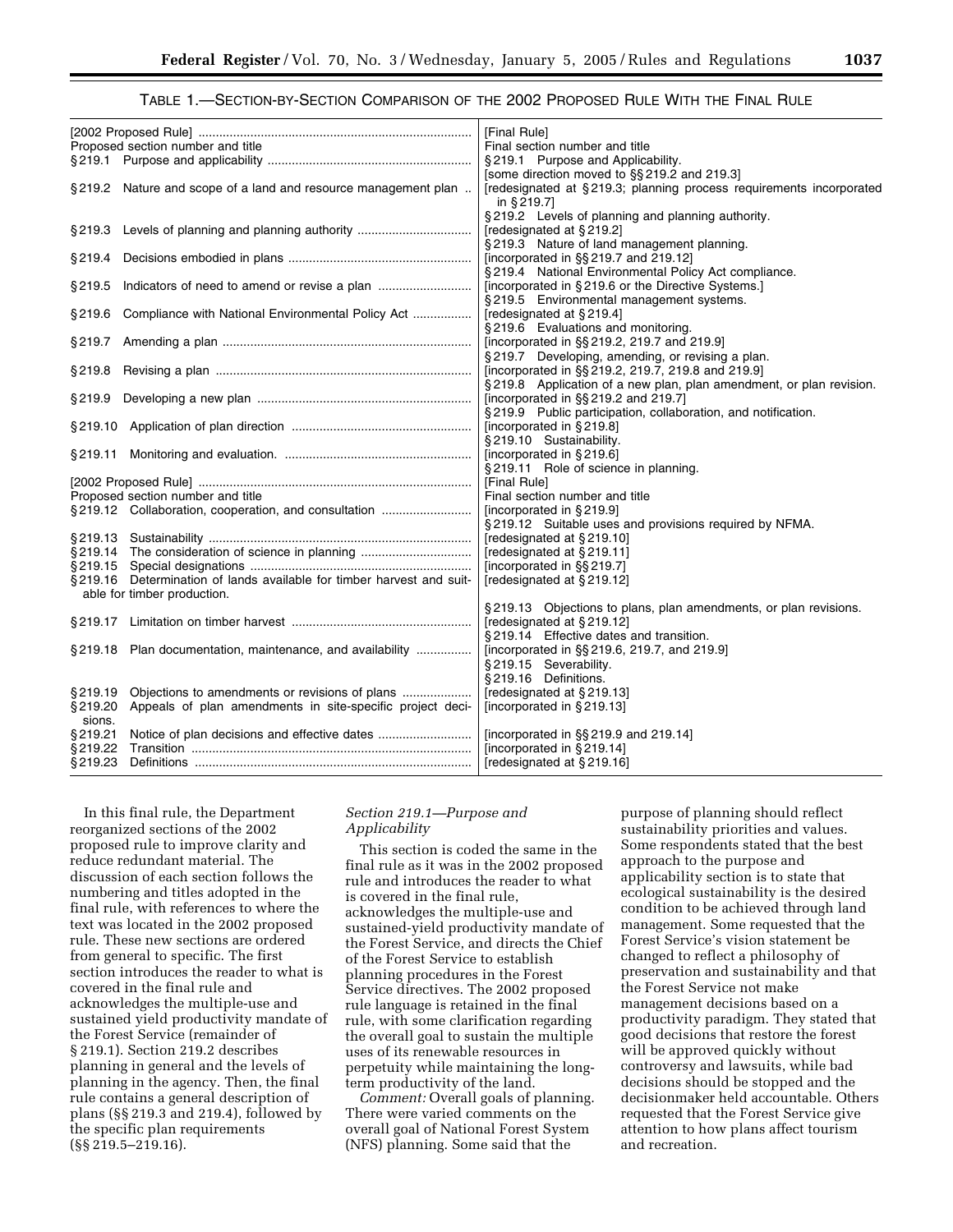*Response:* The Department agrees that the mandate under the National Forest Management Act (NFMA) of 1976 and Multiple-Use Sustained Yield Act (MUSYA) of 1960 is not exclusively for production or for preservation because ''multiple use and sustained yield'' applies to all renewable resources, including outdoor recreation, range, timber, watershed, wildlife and fish, and wilderness. These laws direct the management of all the various renewable resources of the lands so that they are used in the combination that will best meet the needs of present and future generations of Americans. Planning for NFS lands is not simple, and often there is little agreement on how these lands should be managed. While relying on the expertise of the Forest Service and taking into account the best available science, this final rule also provides an open process for public collaboration and participation.

Finally, other overarching planning guidance, such as the intent of planning to produce responsible land management and how a plan aids the agency to fulfill its stewardship responsibilities, is discussed in § 219.3.

*Comment:* Multiple-Use Sustained-Yield Act (MUSYA). Some respondents pointed out that ''multiple use'' is part of the law and ''ecosystem management'' is not. Active forest management, they asserted, is necessary for forest health, maintaining biological diversity, and sustaining wildlife populations. These respondents requested that the final rule uphold what they believe are the active forest management principles mandated by the MUSYA. Further, they stated that timber harvesting is a goal of the MUSYA. They asked that the Forest Service provide a high-level sustained yield of renewable timber resources.

Some respondents requested that the Forest Service comply with MUSYA by managing lands according to what they call its ''wood, water, wildlife, range, and recreation'' formula. Others stated that the 2002 proposed rule violates the MUSYA requirement that NFS lands be used to best meet the needs of the American people. These respondents requested that emphasis be placed on recreation, aesthetics, air and water quality, species habitat, and ecosystem integrity, rather than natural resource development.

*Response:* The final rule is faithful to NFMA, which requires the use of the MUSYA to provide the substantive basis for forest planning. As used in the final rule, sustainability embodies these Congressional mandates. The interrelated and interdependent elements of sustainability are social,

economic, and ecological as described in § 219.10. The final rule sets the stage for a planning process that can be responsive to the desires and needs of both present and future generations of the Americans for the multiple uses of NFS lands. The final rule does not make choices among the multiple uses; it describes the processes by which those choices will be made as a preliminary step during development of plans. Later, the plan provides guidance for projects and activities.

*Comment:* Forest planning versus project planning. Some respondents said that, unlike the 2000 planning rule, the 2002 proposed rule correctly focused only on the forest planning level and not on project planning.

*Response:* The final rule retains the focus of the 2002 proposed rule on land management plans, while at the same time explaining on how plans and projects or activities are linked. Inclusion of an EMS in the land management framework provides a current scientific and informational foundation for the effective development and implementation of projects and activities. This framework ensures the continued relevance of the entire cycle of planning while maintaining the distinction between strategic planning and projects and activities. As previously noted, there will be a comprehensive table in the Forest Service directives that includes guidance on what direction is appropriate for the plan level, what decisions are properly made at the project or activity level, and what scheduling, prioritization, or analysis may take place in between.

## *Section 219.2—Levels of Planning and Planning Authority*

This section was located in the proposed rule at § 219.3, but has been re-designated at § 219.2 as part of the overall reorganization of the final rule. This section describes planning in general, the levels of planning in the agency, and provides the basic authorities and direction for developing, amending, or revising a plan.

*Comment:* Consistency of decisions across units and the Responsible Official. Some respondents were concerned that plans developed for individual units, each with a different Responsible Official, would not be consistent within larger areas. They said that the planning framework should be similar within each State or ecological region. Some said that without a regional context, the planning efforts of each forest or grassland would seem to take place in a vacuum. Some commented that plans needed to

address species management plans and conservation agreements for wide ranging species in a consistent manner. Some commented that planning needed to use consistent consultation procedures with Tribes.

Several respondents commented on the provision that the Supervisor is usually the Responsible Official. Those in favor of this provision said that local Supervisors and staff are involved with actual hands-on project implementation and can better gauge success or failure of the planning process. Some said that Supervisors are close to the problem areas and are better able than Regional Foresters to seek solutions proactively and act upon them more quickly. These respondents felt that Supervisors are in a better position to facilitate citizen participation and negotiation between competing groups and to coordinate with local or State plans.

Those opposed to this provision were concerned that the local pressure for employment in forest products industry may outweigh the preservation of our national heritage if decisionmaking was left in local hands. They said that Supervisors are susceptible to political pressure or abuse of their authority. Still others said Supervisors sometimes do not have sufficient experience or expertise to make adequate plan decisions. Some said that local staff may not understand how to use inventory data, monitoring, or ecosystem or species evaluations and will simply copy what was done in other locations, causing endless escalation of planning efforts. Several respondents said that the current system has worked well with the Regional Forester as the Responsible Official.

Still others said that both national and local level staffs are necessary, because local staff cannot reasonably understand complex and overlapping policies, regulations, and laws, and national staff cannot efficiently study local conditions or gain local consensus. Finally, one respondent observed that if the planning process becomes so burdensome that local officials do nothing but plan, the system would once again break down. Some respondents wanted the final rule to clarify the conditions under which officials ranking higher than the Supervisor can act as the Responsible Official and to explain the types of decisions that these officials can make.

*Response:* Supervisors currently coordinate across unit and Regional boundaries and will continue to do so because the evaluations described in §§ 219.6, 219.7, and 219.10 will often cross boundaries of adjacent NFS units. In addition, the final rule provides the option for higher-level officials to act as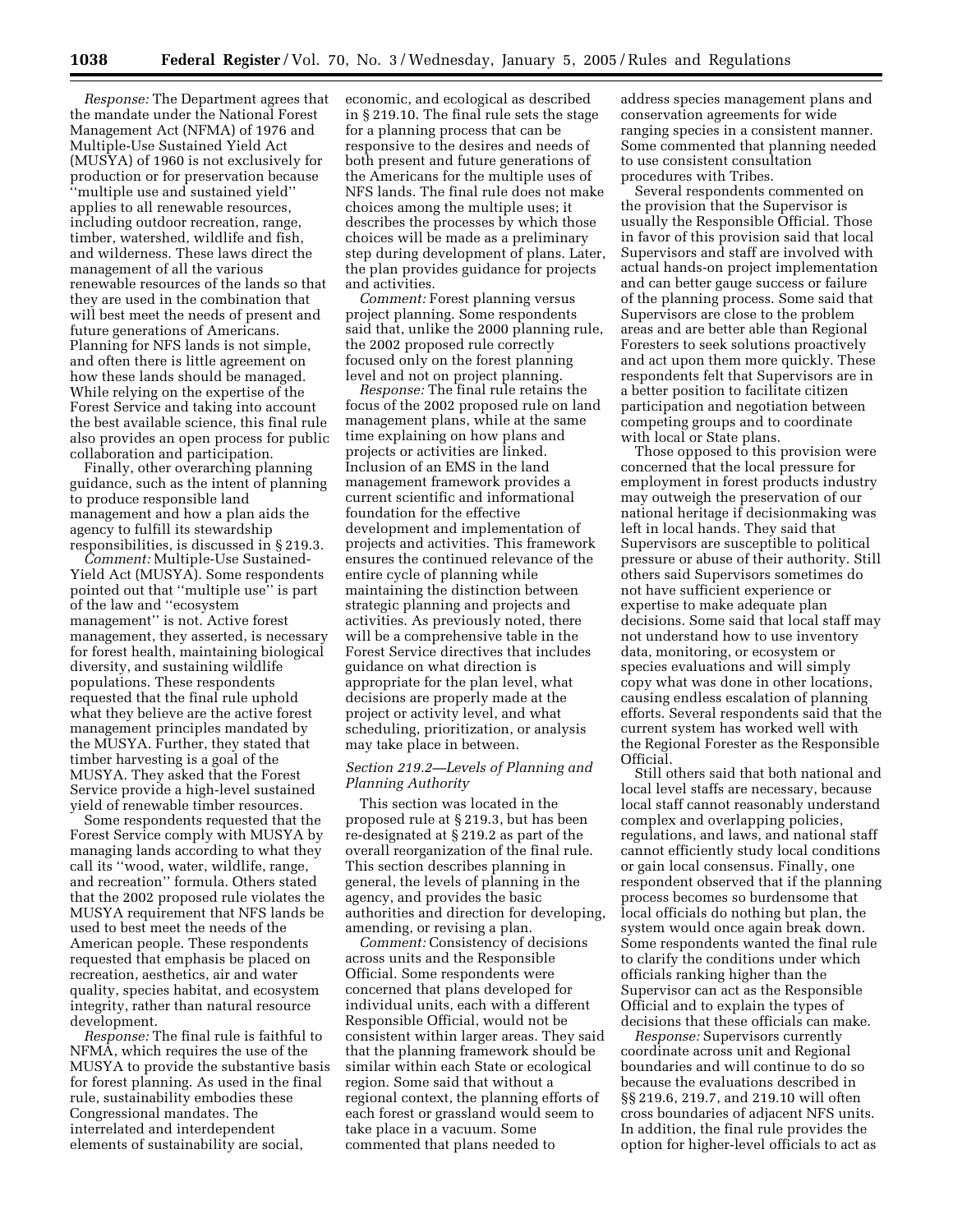the Responsible Official for a plan, plan amendment, or plan revision across a number of plan areas when consistency is needed. Additional procedural guidance will be placed in the Forest Service directives to ensure consistency as needed for Tribal or public consultation or for social, economic, or ecological resource related issues.

The Department intends the final rule be flexible in addressing different issues that may arise at different levels. Therefore, the Department does not believe that the final rule should provide the specific criteria for when a higher-ranking official becomes the Responsible Official.

The final rule retains the provision in the 2002 proposed rule for the Supervisor to be the Responsible Official because the Department believes that the Supervisor is the person most familiar with the resources and the people on their unit and is usually the most appropriate person to make decisions affecting those lands. This provision has not changed from the 2000 planning rule. Together, environmental management systems, science, monitoring, evaluation, interdisciplinary teams, public participation, objection process, and other laws and direction all aid in providing relevant information for the decisionmaker.

However, the final rule retains the provision in the 2002 proposed rule to allow higher-level officials to serve as Responsible Officials. Also, the final rule retains the provision of the 2002 proposed rule for an objection process in which the Reviewing Officer, who is the supervisor of the Responsible Official, must respond to objections before approval of a plan, plan amendment, or plan revision (§§ 219.13 and 219.16).

*Comment:* Forest Service Strategic Plan. Some respondents observed that the 2002 proposed rule only acknowledges the existence of the Strategic Plan and does not provide guidance about using the Strategic Plan in new plans, plan amendments, or plan revisions.

*Response:* The Strategic Plan provides an overall vision for management of the NFS. Land management plans, projects, and activities contribute to the vision and Responsible Officials approve them within the context of the Strategic Plan. The Department believes that decisions regarding how plans should use the Strategic Plan are best made at the national forest, grassland, prairie, or other comparable administrative unit level.

# *Section 219.3—Nature of Planning and Land Management Plans*

The direction found in § 219.2 of the 2002 proposed rule has been redesignated at § 219.3 as part of the reorganization of the final rule. The direction found in § 219.3 of the 2002 proposed rule has been moved to § 219.2 of the final rule. Section 219.3 describes the nature of planning, and the force and effect of plans.

*Comment:* Desired conditions as the purpose of planning. Some respondents believed that the final rule should establish desired conditions as the fundamental purpose of a plan and that this section of the final rule provides a clear statement of what a plan will do. Others said that the focus on desired conditions may be too narrow in light of the overall goals of multiple use and sustained yield. Others commented that the primary purpose should be to integrate human activities and ecological processes. Still others said that the term ''desired conditions'' was too susceptible to multiple interpretations and the purpose of a plan should be changed to ''fulfill multiple-use objectives to ensure ecological sustainability.''

*Response:* The Department concluded that, while ''desired conditions'' may drive how the other plan components are developed, ''desired conditions'' are not the ''primary purpose'' of a plan. The final rule has been changed at § 219.7(a) to clarify that plans also provide objectives, guidelines, suitability of areas, and special areas. There is further discussion of desired conditions in the preamble to the final rule in the section entitled ''The strategic and adaptive nature of land management plans.'' Plans are developed in light of the overall goal of managing the NFS lands as described in § 219.1, which is to sustain the multiple uses of its renewable resources in perpetuity while maintaining the longterm productivity of the land.

*Comment:* Oil and gas leasing decisions. Some respondents felt that the 2002 proposed rule's emphasis on the programmatic nature of plans is contrary to the Federal Onshore Oil and Gas Leasing Reform Act (Oil and Gas Leasing Reform Act) of 1987 (Pub. L. 100–203, 101 Stat. 1330–256, 30 U.S.C. 181, 226, 226–3), Forest Service regulations, and the Mining and Minerals Policy Act of 1970 (30 U.S.C. 21a), which these respondents say, require project or activity decisions to be made in a plan.

*Response:* The Forest Service directives will include guidance on making an initial availability decision

for oil and gas leasing where there is the geologic potential for the occurrence of such resources or where there has been an expression of interest in leasing. There is no irretrievable or irreversible commitment of resources unless and until the Department of the Interior decides to issue a lease, giving certain exclusive rights to the lessee. Grounddisturbing activity and the final irreversible and irretrievable commitment of resources occur only when a decision approves a surface use plan of operations. Exploration or development of a lease requires additional environmental analysis, public disclosure, and specific project decisions by the appropriate regulatory agencies.

Because plans include plan components that describe which lands are generally suitable for consideration for energy and mineral leasing, they meet the intent of the Oil and Gas Leasing Reform Act, the Forest Service regulations for oil and gas resources, and the Mining and Minerals Policy Act. Specific project decisions to explore or develop a lease or mining claim are properly deferred to the project or activity level.

*Comment:* Management zone authorities. Some respondents said that only counties have authority to create zoning ordinances. Others said that the zoning system creates a dominant or single use that is contrary to multipleuse.

*Response:* The Forest Service is responsible for managing the lands of the NFS under NFMA and other laws. The terms ''zoning'' or ''zone'' were not in the text of the 2002 proposed rule, nor are they in the text of the final rule. The Forest Service is not issuing zoning ordinances. The preamble to the 2002 proposed rule described plans as creating ''zones'' in the forest. The Department used the term as a metaphor to help describe how plans may identify suitability of areas.

# *Section 219.4—National Environmental Policy Act Compliance*

Compliance with NEPA was addressed in § 219.6 in the 2002 proposed rule. This section has been redesignated at § 219.4 as part of the overall reorganization of the final rule. This section of the final rule describes how planning will comply with NEPA.

*Comment:* Applicability of NEPA, NEPA documentation, NEPA ''significance,'' and the nature of forest plans. Some respondents said that NEPA is not applicable to planning, noting that a plan should provide a framework for future project and activity decisionmaking and that the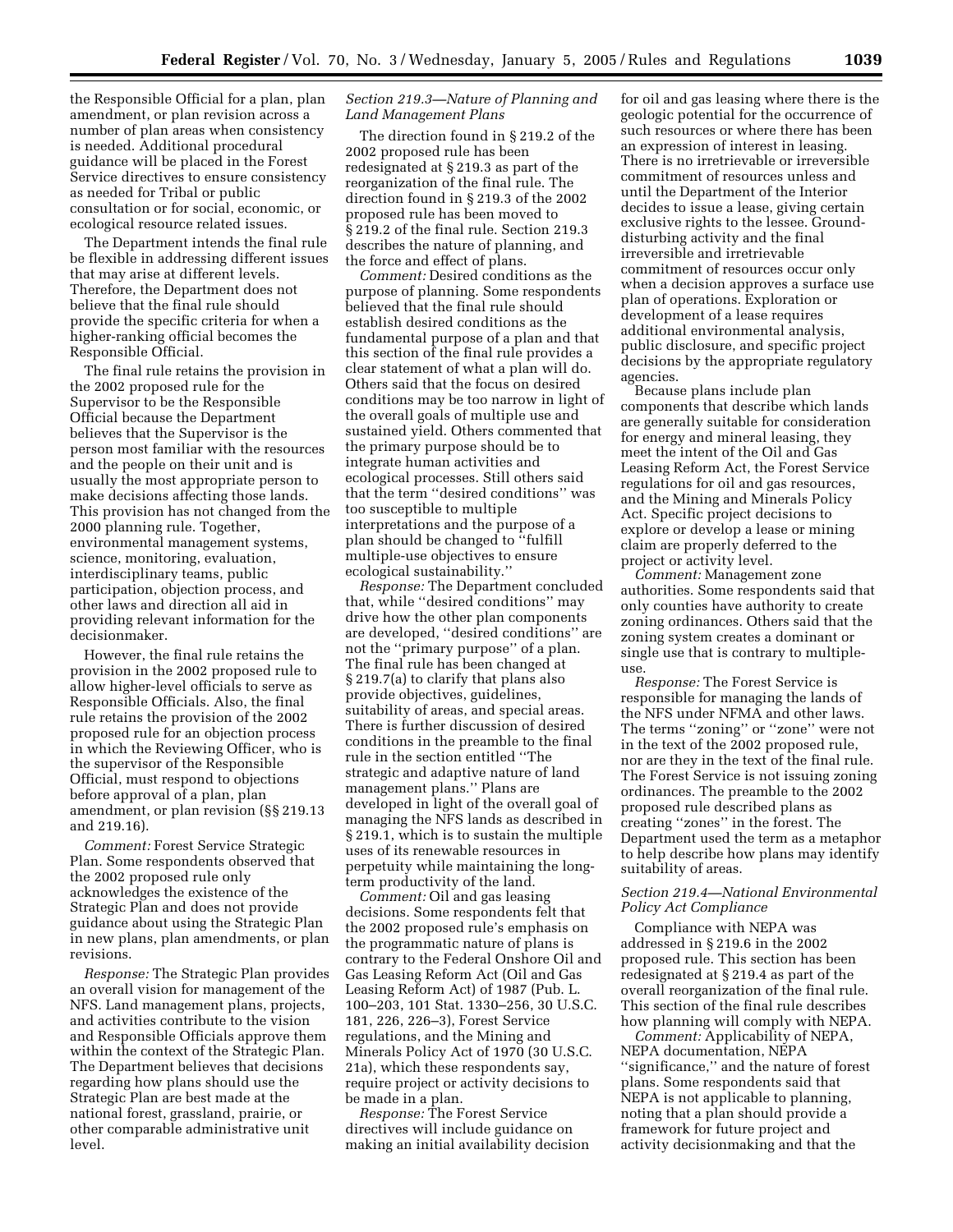disclosure of effects in plan-level NEPA documents is necessarily speculative; some said that plans do not significantly affect the environment. Others said that it might be more advantageous to make as many project-level decisions during the forest planning process as possible, because one NEPA analysis document could be used to make numerous decisions. Another said that failure to make decisions at the plan level would delay implementation of projects.

Some respondents supported categorically excluding plans from NEPA documentation, while others suggested that the criteria for categorically excluding plans were unclear, or that extraordinary circumstances in the plan area would always preclude the use of a categorical exclusion (CE). Some respondents thought the criteria for determining whether a CE is appropriate gives the Responsible Official too much discretion; others thought the degree of discretion appropriate. Some respondents indicated that they did not see the relationship between categorically excluding plans from NEPA documentation and achieving a more streamlined, adaptive planning system and holding the Forest Service accountable for its plans. Some interpreted categorically excluding plans from NEPA documentation as not complying with NEPA, rather than application of a provision of the NEPA regulations.

Many questioned how certain procedures, such as plan analysis and public involvement, would occur if a CE is used. Many people questioned how cumulative effects would be considered if a CE was used, and how monitoring would occur. Some wanted clearer and stronger direction for when a plan might be categorically excluded and when an environmental impact statement (EIS) would be required. Some respondents asked the Forest Service to distinguish between effects to the environment and effects to the human environment.

Respondents stated a number of reasons in support of an EIS for plans. Some respondents commented that plans, by their very nature, are controversial and therefore should require an EIS. Some commented that the requirement of the 1982 and 2000 planning rules to prepare an EIS for plans and revisions was an acknowledgment that plans are major Federal actions having significant effects on the environment. Others suggested that a substantial change in the existing situation on the ground or a substantial change to an existing plan would trigger an EIS. Some respondents said that the 2002 proposed rule

misconstrued the role of a plan and thus the applicability of NEPA, saying that a plan is not just a simple framework, but rather creates changes on-the-ground that have environmental consequences. Some said that if a plan acts as a zoning document and authorizes increased motorized recreational uses, detailed analysis would have to occur in the plan analysis for all affected sites. Some respondents thought that the 2002 proposed rule differentiated between whether an EIS would be required for plan revisions, as opposed to new plan development, arguing that existing plans must need ''significant'' changes because conditions had changed since the plans were originally adopted.

However, some said that a better approach, instead of focusing on ''zones,'' would be to describe where in the plan area certain uses would have dominance over other uses. Others said that plans should set timber sale schedules; indicate what areas are available for logging, grazing, off-road vehicles use, and mineral extraction; and establish unique areas for protection, and that NEPA documentation would be necessary to make such decisions. They said that plans should establish measurable and enforceable standards and objectives. Others said that management activities must be analyzed on a site-by-site basis in a NEPA document for the plan.

Some respondents thought that in the absence of an EIS, the Forest Service would ignore information that would curb timber harvesting. Some thought that an EIS was needed to ensure ecological sustainability because adequate analysis needs a long-term view that considers science.

Some respondents commented that there is a history of case law that requires the Forest Service to follow not only NEPA, but also the Council on Environmental Quality (CEQ) regulations at 40 CFR parts 1500–1508. Some respondents raised a number of NEPA regulation requirements for ''significance,'' including the uncertainty of effects; the potential for establishing a precedent for future actions with significant effects; connectivity of actions; potential violations of Federal, State, or local environmental laws; consideration of the 10 ''significance'' factors in the CEQ regulations; and various other factors.

*Response:* As described in the ''Overview of the Final 2004 Rule,'' land management plans under this final rule will be strategic and aspirational in nature. They will include decisions with on-the-ground effects only in extraordinary circumstances. If a plan includes on-the-ground decisions, it

will not fall within the categorical exclusion being proposed in connection with this final rule. Otherwise, it will be categorically excluded from NEPA documentation due to the fact that the adoption or amendment of plans containing the five plan components described above is not a major federal action significantly affecting the environment. Simultaneously with this rulemaking, the Forest Service is proposing to revise its NEPA procedures to provide a new categorical exclusion for plan development, amendment, and revision. The Forest Service is seeking comment on the proposed categorical exclusion. Information developed in plan monitoring and evaluation, including those required by § 219.6, may be incorporated by reference in applicable NEPA documents and used as basis for the analysis needed for specific project and activity decisions. The final rule establishes a planning process that complies with NEPA in a manner appropriate for NFMA planning. The final rule does not preclude Forest Service participation in development of an EA or EIS in a joint planning effort with another Federal agency.

The Department emphasizes that project or activity decisions are generally not appropriate for inclusion in a plan level document; experience has shown that including project and activity decisionmaking in planning has actually delayed the planning and project and activity processes without improving natural resource management or public participation. Thus, by sharpening the distinction between planning and project and activity decisions, the Department expects both better planning decisions and more useful and timely environmental analysis for project and activity decisionmaking. Experience has shown the futility of attempting detailed project and activity proposals at the time of plan approval: the NEPA documentation for the proposed projects and activities would be largely speculative and unwieldy and would not account for unforeseen circumstances. Most of the document would be out of date by the time most of the projects or activities would be ready for decisionmaking.

Paragraph (d) of § 219.4 specifies that nothing in this rule alters the application of NEPA to proposed projects and activities. For example, a decision to allow motorized recreational use within the plan area may be made contemporaneously with, but not as a part of, a plan, but such decision can only be made upon the completion of the appropriate level of NEPA analysis.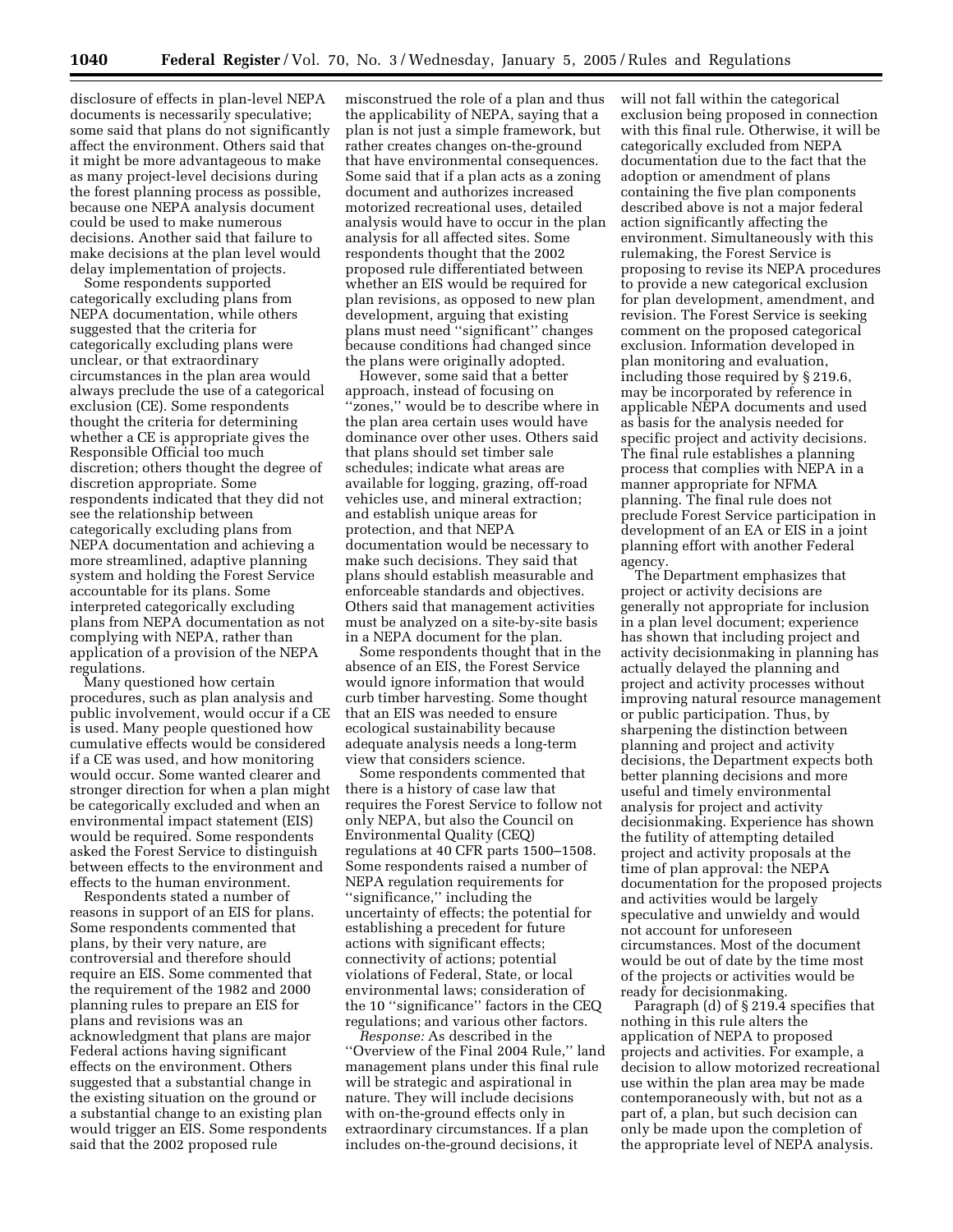The Department believes that, in general, an EIS does not need to accompany planning decisions made pursuant to NFMA, particularly given that plans under the final rule will contain five components merely setting forth desired conditions, objectives, guidelines, suitability of areas, and special areas. Until now, the agency's practice under NEPA has been to require programmatic EISs for plan development and revision, and EISs or EAs for proposed plan amendments. Because a plan, in most cases, is a framework for future action, EISs prepared at the plan level had no proposed ''action'' on which to focus. Similarly, disclosure of effects of a plan included discussions of possible environmental impacts from an array of potential projects and activities whose dimensions and details were far from certain and ranged over a 15-year period for implementation without an ability to predict unforeseen natural events. To conduct a meaningful evaluation of environmental impacts, and to provide helpful information to decisionmakers, the agency must examine the details of proposed activities, the extent of those activities, the specific location of those activities, the environmental conditions at the site when the activities are proposed, past and reasonably foreseeable future actions that might relate to the cumulative impacts of the proposed activities, and reasonable mitigation measures, if appropriate. After 25 years of experience, the Department now knows this information is not generally available at the time of plan approval, and that to provide such specific information at the time of adopting or amending a plan is an inefficient use of resources.

Furthermore, between the time of plan evaluation and the design of projects, the possibilities change. A plan EIS disclosure of potential cumulative impacts and other unit-wide information are speculative to begin with, and therefore, quickly become outdated. The agency has found that a plan EIS typically does not provide useful, current information about potential cumulative impacts at the time of project or activity proposals; therefore, relying upon, or ''tiering'' to, a plan EIS has not proved to be effective over the long term.

Under the final rule, approval of a plan, plan amendment, or plan revision creates the framework that will lead to projects and activities for which EISs, EAs, or reliance on CEs will be necessary. Accordingly, the Department believes it is appropriate at the time of plan development, plan amendment, or plan revision to begin assembling

appropriate data and other information to be used in those EISs, EAs, and CEs. Much of this information should come from the environmental management system processes described in the other parts of this rule. However, the assembling of data and other information that will be useful in making future project or activity decisions does not itself constitute a proposal for major Federal action. Thus, the process of implementing NEPA is a continuum that begins when the planning framework is established, and moves through scoping for specific project and activity decisions, culminating in a NEPA document for the project and activity proposals.

Moreover, the final rule does provide for extensive analysis, as set out in §§ 219.6 and 219.7. A comprehensive evaluation must be done for plan development and revisions and updated at least every five years (§ 219.6(a)). This evaluation will provide a broad overview of current conditions and trends relevant to the plan area. This overview, along with information from annual evaluations and other sources, will be part of the continually updated Plan Documents or Set of Documents that must be considered in project analysis. These Plan Documents or Set of Documents will provide a better context than had been provided in plan EISs for project cumulative effects disclosures; therefore, the Forest Service will make better informed management decisions at the time it decides to act. The Plan Documents or Set of Documents required by the final rule will make it easier to propose, approve, and carry out projects.

Conditions can and do change between the broad ''cumulative effects'' analysis the agency has done for plan EIS's and a later, actual project or activity decision. Fires can occur, adjacent landowners can do something that was not predicted, and the agency can be doing actions it had not anticipated at the time it developed the plan and not undertake projects or activities it thought it would. Under this final rule, the Forest Service uses monitoring and the results of the comprehensive evaluation with the most up-to-date site-specific information to provide a basis for the consideration of cumulative effects for projects and activities. Again, cumulative effects like project or activity specific impacts are best studied in the context of a concrete proposal.

The process outlined in the final rule retains and improves upon the important planning elements the public has come to expect, such as public involvement; taking into account the

best available science; integrated analysis of social, economic, and ecological systems; monitoring and evaluation. An EIS is not necessary to ensure that the public is given an opportunity to participate in the planning process, or that the agency obtains high quality information, considers the best available science, and considers the long-term view. Under the final rule, the opportunities for the public will be greater than those opportunities required by regulation for an EIS, because the final rule mandates public involvement opportunities in developing and updating the comprehensive evaluation report, establishing the components of the plan, and designing the monitoring program. Additionally, by requiring an EMS, combined with the procedures in the Forest Service directives, the final rule provides for agency accountability through impartial and objective audits, management reviews, and public disclosure of the results of those reviews.

Plans under this final rule will not contain final decisions that approve projects and activities except under extraordinary circumstances. Guidelines, which are intended to provide some direction in how to implement decisions, have no influence until they are applied in a project or activity. The identification of an area as generally suitable for a use is not a commitment or decision approving projects and activities. Any proposed use in an area identified as suitable for that use must be separately considered under agency NEPA procedures at the time of a project decision. Desired conditions and objectives are not commitments or final decisions approving projects and activities in the plan area. Special areas may be designated by statute or through plan development, plan amendment, or plan revision or a separate administrative process under NEPA and other applicable laws. In summary, none of these component parts of a plan is permanent, or final, in that all are subject to reconsideration and change through plan amendment or plan revision at any time. Should a Responsible Official nevertheless choose to include projects or activities within the context of a plan, plan revision, or plan amendment, extraordinary circumstances may be present such that an EIS or an EA may be required.

From more than 25 years of NFMA planning experience, the Department concluded that it can most efficiently and appropriately evaluate and analyze the environmental consequences of an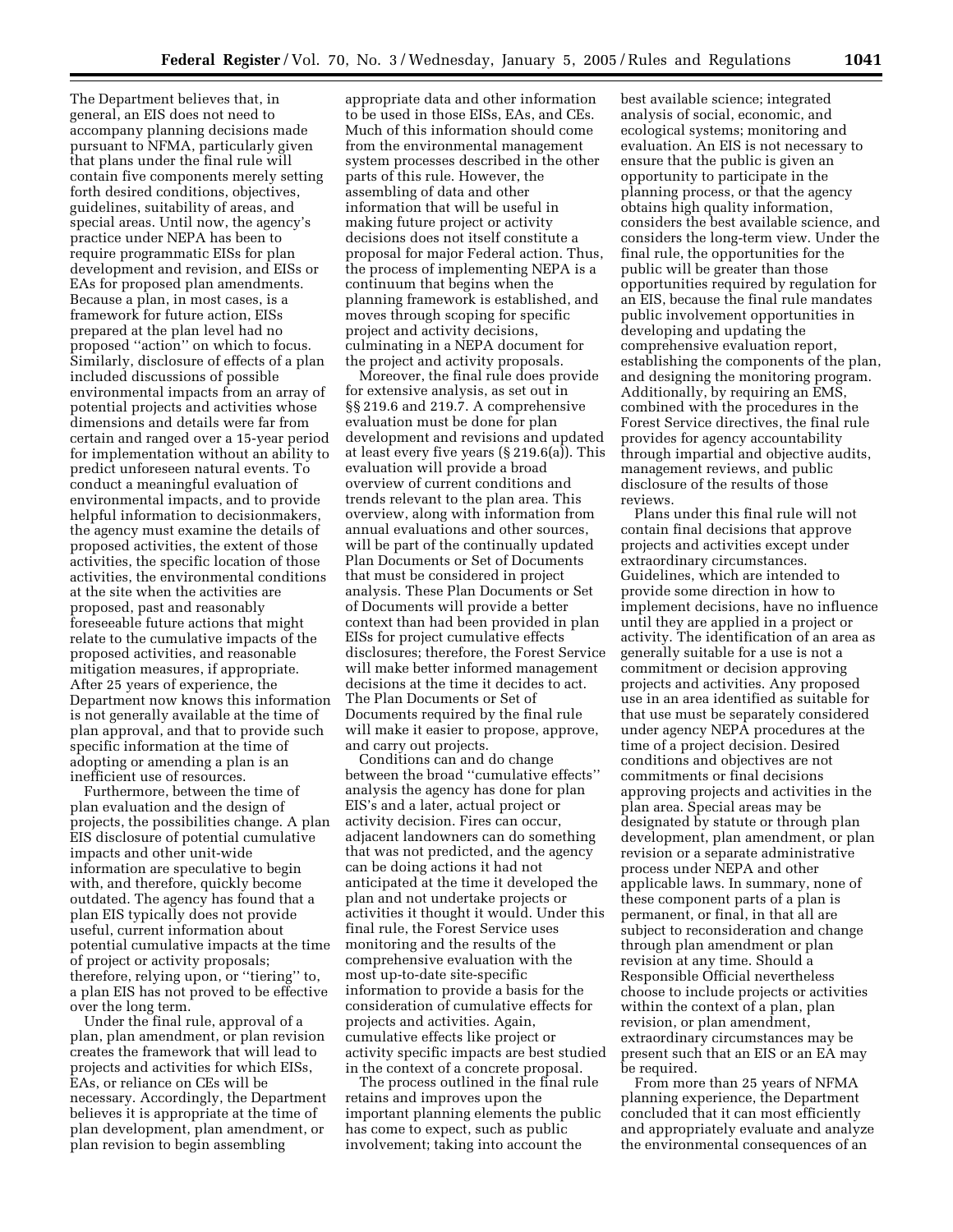array of potential projects and activities when those matters reach the status of a proposal. Making planning a more continuous process, not dependent on environmental impact statements that only give a prediction at one point in time, will actually make plans more relevant to projects by collecting, evaluating, and monitoring data on an ongoing basis, thereby maintaining a current base of information that Forest Service can use at the project or activity level.

*Comment:* Alternative or option development. Some respondents questioned how alternatives—when developing plans, amendments, or revisions—would be considered if plans were categorically excluded from NEPA documentation. Others emphasized the importance of forming effective partnerships with government, private landowners, industries, and others to promote consensus and reduce the need for numerous alternatives. Some expressed concern that the agency would consider only its proposed plan and not the comments on, or alternatives to, the plan. Others asserted that NEPA requires a full range of alternatives, while others said only two alternatives are needed.

*Response:* Requirements for how options may be considered while developing plans, amendments, or revisions are found in § 219.7(a)(6) of this final rule. The Department recognizes that people have many different ideas about how NFS lands should be managed and that the public should be involved in determining what the plan components should provide. Therefore, the final rule provides for participation and collaboration with the public at all stages of plan development, plan amendment, or plan revision. The Responsible Official shall work closely with the public to develop the proposed plan, plan amendment, or plan revision. Key steps in development of the proposed plan shall be documented in the plan set of documents, which will be available to the public. The proposed plans that the Forest Service presents for public comment shall be jointly and collaboratively developed with the public.

## *Section 219.5—Environmental Management Systems*

This section has been added to the final rule to address public comments regarding how planning relates to adaptive management. Adaptive management was addressed in § 219.11, Monitoring and Evaluation, in the 2002 proposed rule. Both the proposed and final rule define adaptive management as an approach to natural resource

management where actions are designed and executed, and effects are monitored for the purpose of learning and adjusting future management actions, which improves the efficiency and responsiveness of management. The ''Overview of the Final 2004 Rule'' section of the preamble provides a detailed description of the provisions of this section as developed through the response to public comments.

The Department has chosen to require each administrative unit to carry out an EMS based on standards developed by the International Organization for Standards (ISO). Each administrative unit's EMS will serve as a framework for land management planning, adaptive management and, at the project level, provide information for EISs, EAs, or CEs where required by NEPA. The EMS will provide a structured and documented process for evaluating each unit's environmental conditions, setting objectives to meet the unit's legal and public obligations, developing programs and procedures for managing the unit under the land management plan, monitoring and measurement procedures to collect and track information about environmental conditions, and corrective action and review processes to provide a ''feedback loop'' to push for continual improvement.

# *Section 219.6—Evaluations and Monitoring*

This section has been organized to specify requirements for plan evaluation and plan monitoring. Monitoring and evaluation requirements were found in §§ 219.4(a)(6) and 219.11 of the 2002 proposed rule. The final rule allows the monitoring program to be changed with administrative corrections and public notification, instead of amendments, to more quickly reflect the best available science and account for unanticipated changes in conditions. Changes in a monitoring program will be reported annually, and the Responsible Official has flexibility to involve the public in a variety of ways in developing any changes to the program. Discussions of both evaluation and monitoring are found in the ''Overview of the Final 2004 Rule'' section of the preamble.

One clarification regarding the requirement at § 219.6(b)(2)(i) may be helpful. This paragraph requires that the plan monitoring program shall monitor to determine the effects of management on the productivity of the land. The term ''productivity'' refers to all of the multiple uses, such as outdoor recreation, range, timber, watershed, and wildlife and fish. Use of this term is broader than just commercial uses.

*Comment:* General. Several respondents supported the monitoring and evaluation provisions of the 2002 proposed rule, because they observed that the 2002 proposed rule provided the appropriate level of monitoring and evaluation. Others thought the 2002 proposed rule gave too much flexibility to the Responsible Official, weakening monitoring and evaluation requirements. Some respondents wanted the requirements from the 2000 planning rule retained because they felt the 2002 proposed rule did not have sufficient requirements to mandate adequate monitoring and evaluation.

Others thought the Responsible Official was given the appropriate level of flexibility to allow for alteration of monitoring and evaluation strategies and methods. Still others thought the 2002 proposed rule had burdensome requirements that needed to be relaxed. One person suggested the Forest Service establish an independent division to ensure monitoring compliance. Some suggested specific monitoring they believed was needed.

Several respondents submitted suggestions about how the Forest Service evaluates the information obtained from monitoring. One respondent stated that the use of evaluation is fuzzy and needs clarification. Others suggested that evaluation could be used to indicate the need for a new use of the NFS. Another cautioned that any evaluation of the information obtained from monitoring should include an estimate of error reliability of any apparent trend to preclude premature or ill-advised corrections.

*Response:* The Department believes that monitoring and evaluation are a critical and necessary part of the planning process. As the 2002 proposed rule provided, the final rule requires the Responsible Official to provide for monitoring of degree to which on-theground management is maintaining or making progress toward the desired conditions and objectives for the plan (§ 219.6(b)(2)). The Department has strengthened this section in the final rule by adding a requirement for comprehensive evaluation of the area of analysis  $(\S 219.6(a)(1))$  at no longer than 5-year intervals and conducting an evaluation when amending a plan  $(\S 219.6(a)(2))$ . In addition, the use of an EMS with impartial and objective audits will address both the concerns expressed in the comments for local flexibility and those for agency accountability and compliance. The Department has also added a provision that the monitoring program take into account the best available science to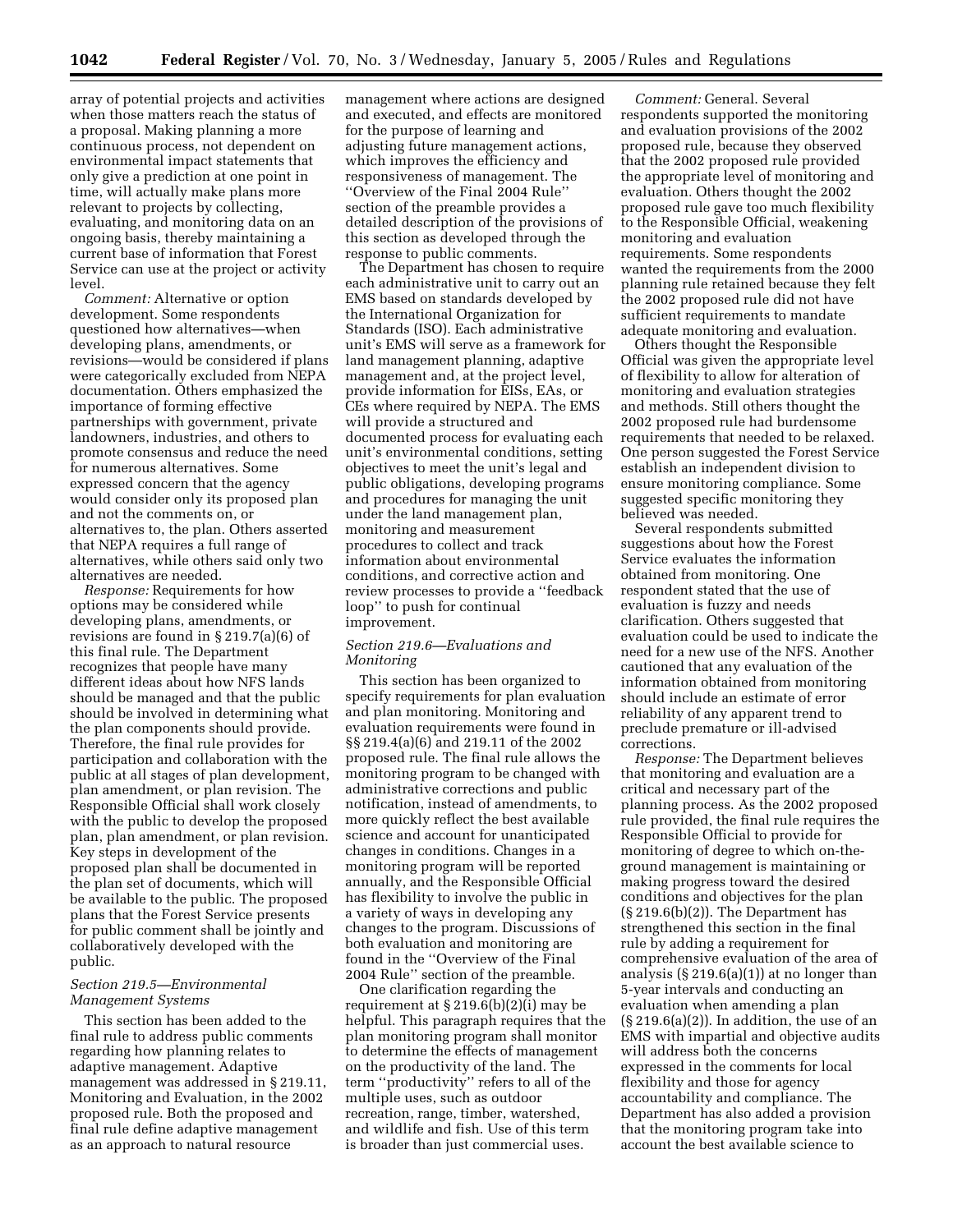improve the evaluation process. These evaluations are an integral part of answering key planning questions such as the state of social, economic, and ecological conditions and trends, and the need for an amendment or revision.

*Comment:* Involvement of science. Several respondents wanted assurance that science would be involved in monitoring.

*Response:* The Department believes that the taking into account the best available science is important in monitoring and in evaluating results. The Department added the provision that the monitoring program shall take into account the best available science at § 219.6(b). In addition, the final rule at § 219.11 retains the intent of the 2002 proposed rule (§ 219.14) that requires the consideration of best available science during planning, including the development and implementation of monitoring program.

# *Section 219.7—Developing, Amending, or Revising a Plan*

The provisions in §§ 219.4, 219.7, 219.8, 219.9, 219.15, and 219.18 of the 2002 proposed rule have been combined at § 219.7 of the final rule so that procedural requirements are located in one section. This section includes requirements for plan components; planning authorities; plan process, including review of areas with potential for wilderness recommendation; administrative corrections; Plan Document or Set of Documents; and the plan approval document. The detailed public participation, collaboration, and notification requirements found in §§ 219.7, 219.8, and 219.12 of the 2002 proposed rule have been moved, with additional detail, and consolidated at § 219.9 in the final rule to improve clarity and readability.

Section 219.7(b) provides for administrative corrections. The final rule, at § 219.7(b)(5), adds a new category for administrative corrections to include changes in the Plan Document or Set of Documents, except for changes in the plan components. The Department made this addition because, although an emphasis of the final rule is to allow for continual inclusion of new science and other information into the Plan Document or Set of Documents, the 2002 proposed rule included no specific vehicle for allowing this supplementation and change to occur. Changes to the Plan Document or Set of Documents may also occur when outdated documents are removed, for example, when a new inventory replaces an older one. The addition of this new administrative

correction category fills this procedural gap.

*Comment:* Desired conditions. Some respondents said that it is unclear what the desired conditions for the plan area will be and who makes the decision on which desired conditions will be included in the plan. Some said specific substantive requirements should be established, such as requiring desired conditions to mimic natural conditions, or employment of a policy such as ''limits of acceptable change.''

*Response:* Desired conditions are one of the plan components (§ 219.7(a)) developed through public collaboration and participation. The Responsible Official is the decisionmaker for the plan. The Responsible Official will consider public participation, the comprehensive evaluation, monitoring information, legal requirements, and assessments in deciding on desired conditions for the plan area. The final rule at § 219.7(a) clarifies that desired conditions are the ''social, economic, and ecological attributes'' toward which the plan is to be directed.

Because desired conditions are a component of a plan, but not necessarily the primary focus of a plan, the final rule removes the words ''primary focus of a plan.'' As it will for all plan components, the public will have an opportunity to comment on all aspects of the proposed plan, including desired conditions (§ 219.9), and may object to the plan in whole or in part (§ 219.13) if they have concerns. A discussion of plan components is found in the ''Overview of the Final 2004 Rule'' section of the preamble.

*Comment:* Objectives. Some respondents said that plan objectives must be clear and measurable. They said that plans should provide for a good faith commitment to accomplish a plan's multiple-use and sustained-yield objectives. Others said that it may be counterproductive to write simple objectives when many factors lead to complexity in their implementation. Some said that the 2002 proposed rule lacks policy direction concerning the extent to which investment in resource management activities may support different outputs. Others said the push for clear objectives, where there is no clear science, will lead to direction that is meaningless and simply become a tool of a political agenda. Others said the final rule should explicitly provide for forest plan objectives to be established in accordance with guidelines in the Forest Service directives.

*Response:* The final rule retains the provision of the 2002 proposed rule stating that objectives are measurable

outcomes intended to guide management toward reaching desired conditions. Objectives can be thought of as a prospectus of outcomes, based on past performance and estimates of future trends. Objectives should be measurable so progress toward attainment of desired conditions can be determined. Variation should be expected due to changes in environmental conditions, available budgets, and other factors. In addition, the Department added the concept of maintenance of desired conditions to the description of objectives, because the desired conditions may already have been met and only need to be maintained.

*Comment:* Standards. One respondent commented that clear, measurable standards are important. One respondent identified the intent of the proposed regulations to simplify, clarify, and minimize the standards. Some said that only measurable standards allow the public to know what the Forest Service is doing. Some said that NFMA requires enforceable standards and that judicial review would be more difficult without measurable standards. Some said that standards should be defined as ''requirements'' instead of ''limitations.'' Others wanted to make clear that standards can be forest-wide or areaspecific.

*Response:* As explained in the ''Overview of the Final 2004 Rule'' section of the preamble, the Department has replaced the component of ''standards'' with ''guidelines.'' The Department believes requiring mandatory standards are too restrictive; however, guidelines will be used and, in many cases, will be measurable. Policy contained in the Forest Service directives will provide the detailed direction for writing plan guidelines. The Forest Service directives will provide criteria for guidelines, requiring they be written clearly, so decision makers and the public know when a project is consistent with the guidelines.

While the final rule will not require standards, the public shall be kept informed about what the Forest Service is doing by procedures such as: (1) Providing opportunities for the public to collaborate and participate (§ 219.9(a)); (2) opportunities to object before approving plans, plan amendments, or plan revisions (§ 219.13(a)); and (3) public notice requirements for land management planning (§ 219.9(b)), NEPA procedures for projects and activities, and annual evaluation of monitoring results. The final rule also allows for forest-wide and area-specific guidelines.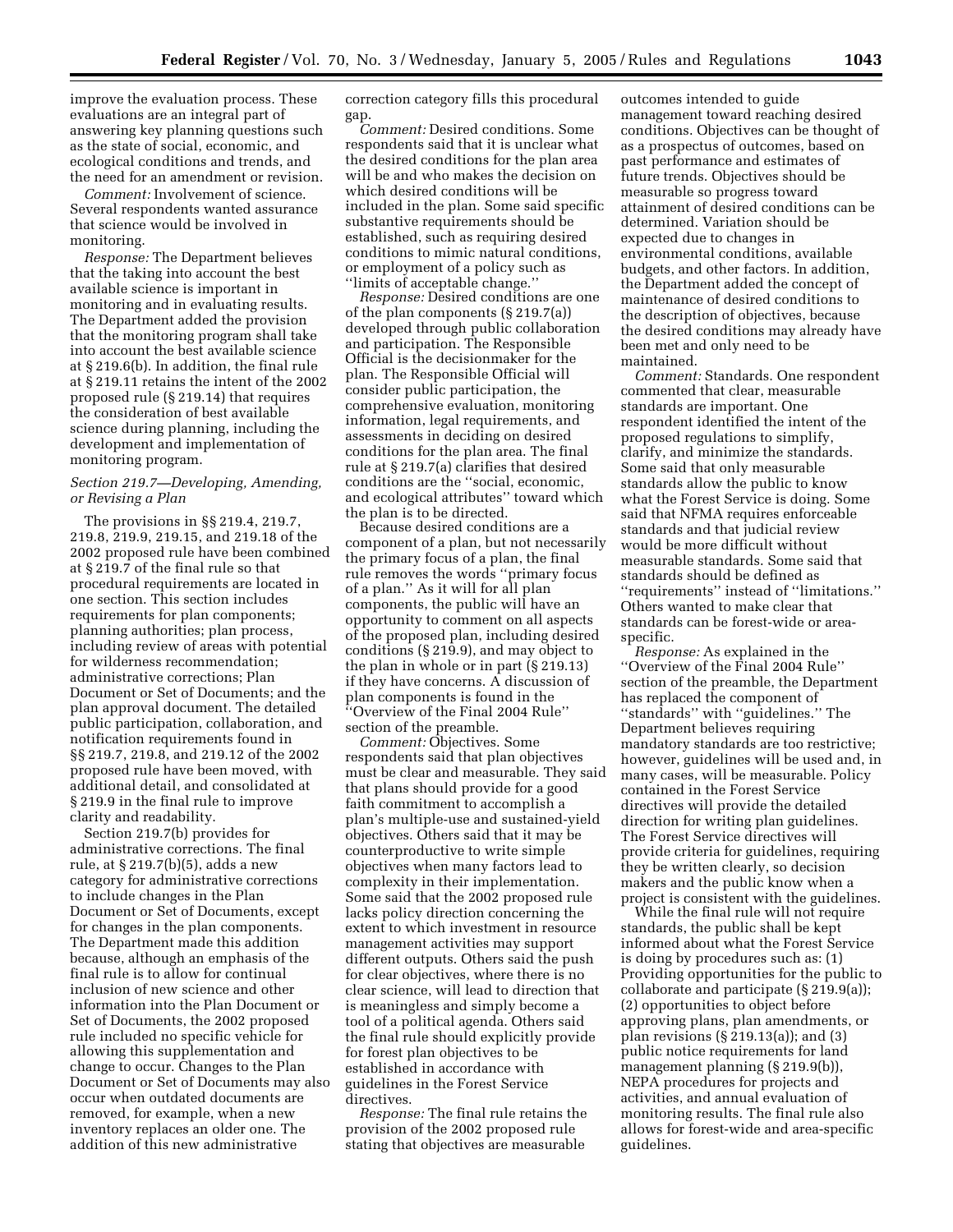*Comment:* Special designations. Some respondents suggested that the final rule should contain language that addresses presidential and congressionally designated areas. Respondents stated that the 2000 planning rule gives the Responsible Official too much discretion when evaluating roadless areas for special designation. Some said the final rule should provide standards for the Responsible Official to follow when evaluating and considering special designations of the roadless areas. Some said these standards should ensure that evaluations of roadless areas are completed, taking into account the best available science, and focus on ecological sustainability. One group wanted to ensure that special designations are not determined in a vacuum favoring only ecological values, and the group said that social and economic values must also be addressed. Others felt the effects of special designations should be considered for recreational access and mirror the increasing demand for recreation. Some said the final rule should require that plans set specific goals, such as an amount or a percentage of the forest for special area recommendations.

*Response:* Special area identification is an integral part of the planning process. The proposed and final rules provide for the identification of special areas in the plan. After reviewing comments, and consideration of the Forest Service's experience with planning over the past 25 years, the Department concluded that guidance about special area concerns, such as roadless area evaluations or social and economic values, are more properly included in the Forest Service directives. Provisions in directives can be more extensive and can be more easily changed as the agency learns how to improve its processes and as new scientific concepts become available.

*Comment:* Specific uses. Many respondents suggested that the final rule identify specific uses that should be included in plans. One person suggested that the final rule provide for large recreational gatherings. Another said that livestock grazing should be specifically discussed.

*Response:* Plans establish desired conditions, which include recognition of the type of societal benefits that the NFS provides. The final rule begins with a presumption that lands are available for multiple uses and that plans will identify suitable uses that best fit the local situation.

*Comment:* Need for amendment or revision. Several respondents were concerned about the discretion the 2002

proposed rule gives the Responsible Official in determining when a plan amendment or plan revision is needed. Some felt the final rule needs clear direction on when to propose a plan amendment or plan revision. Of equal concern was the discretion given to the Responsible Official to decide which issues would be considered in an amendment or revision. They felt that without specific requirements resources, such as flora and fauna, would not be analyzed for every plan amendment or plan revision. One respondent did not want plans to be revised or amended after disturbance events, such as wildfire, insect epidemics, and windstorms. Others supported limiting the analysis required in amending or revising a plan.

*Response:* The final rule provides the Responsible Official discretion about whether or not to initiate a plan amendment or plan revision (subject to the NFMA requirement that the plan be revised at least every 15 years) and what issues to consider (§ 219.7(a)(4)). The evaluations required by the final rule will document current conditions and trends for social, economic, and ecological systems within the area of analysis (§ 219.6(a)) and aid the Responsible Official in determining if a plan amendment or plan revision is needed and which issues need to be considered. The Responsible Official may amend or revise the plan based on monitoring and evaluation, as well as other factors. The Department believes that the efficiencies of the final rule would be reduced if the final rule identified specific issues that must be considered for every plan revision or plan amendment.

*Comment:* Interim amendments. Many respondents did not support interim amendments and suggested this provision be removed or at least have additional parameters added. Others supported this concept.

*Response:* The final rule allows for an efficient plan amendment process. Therefore, there is no need for interim amendments. Accordingly, the interim amendment provision has been removed from the final rule.

*Comment:* Significant plan amendments. Many respondents were concerned with how ''significance'' is determined for an amendment. Some wanted significance described, while others suggested certain factors to determine significance. Others wanted to understand the connection between an EIS and NFMA significance with respect to the 2002 proposed rule's provision that every amendment prepared with an EIS would be deemed a significant amendment.

*Response:* The Department decided not to distinguish between ''significant'' and ''non-significant'' amendments. The Department is not requiring an EIS with any plan amendment. The final rule treats all amendments as ''significant,'' except when an amendment would relate only to a proposed project or activity. Plan amendments prepared under the procedures described in this final rule must have a 90-day comment period (required for significant amendments by NFMA) and must have an objection opportunity. Plan amendments associated with a proposed project or activity will follow the NEPA documentation required for the project or activity, as well as notice and comment requirements for the project or activity.

*Comment:* Roadless area evaluation. Some respondents felt that under the 2002 proposed rule, the requirements for evaluation and protection of the roadless areas' ecological values had been eliminated, allowing the Responsible Official to redefine roadless area boundaries upon a determination of circumstances deemed necessary and appropriate. Some felt this language was too broad, deferred too much authority to the Responsible Official, and would eliminate many lands from consideration for new wilderness, though they still met the physical requirements of a roadless area. Others supported the requirement that the Responsible Official review and validate the maps of inventoried roadless areas and then adjust them as necessary and appropriate.

*Response:* The Department has moved this provision from § 219.15(b)(3) in the 2002 proposed rule to § 219.7(a)(5)(ii) in the final rule. Because the 2002 proposed rule caused confusion concerning roadless area evaluation, the Department has changed the wording to describe these areas from ''inventoried roadless areas'' to ''lands possessing wilderness characteristics.'' The final rule at 219.7(a)(5)(ii) directs Responsible Officials to ensure that, unless otherwise provided by law, all NFS lands possessing wilderness characteristics be considered for recommendation as potential wilderness areas during plan development or revision. Policy and guidance contained in the Forest Service directives will provide the detailed direction for the identification of these areas and the evaluation process to follow in carrying out this requirement.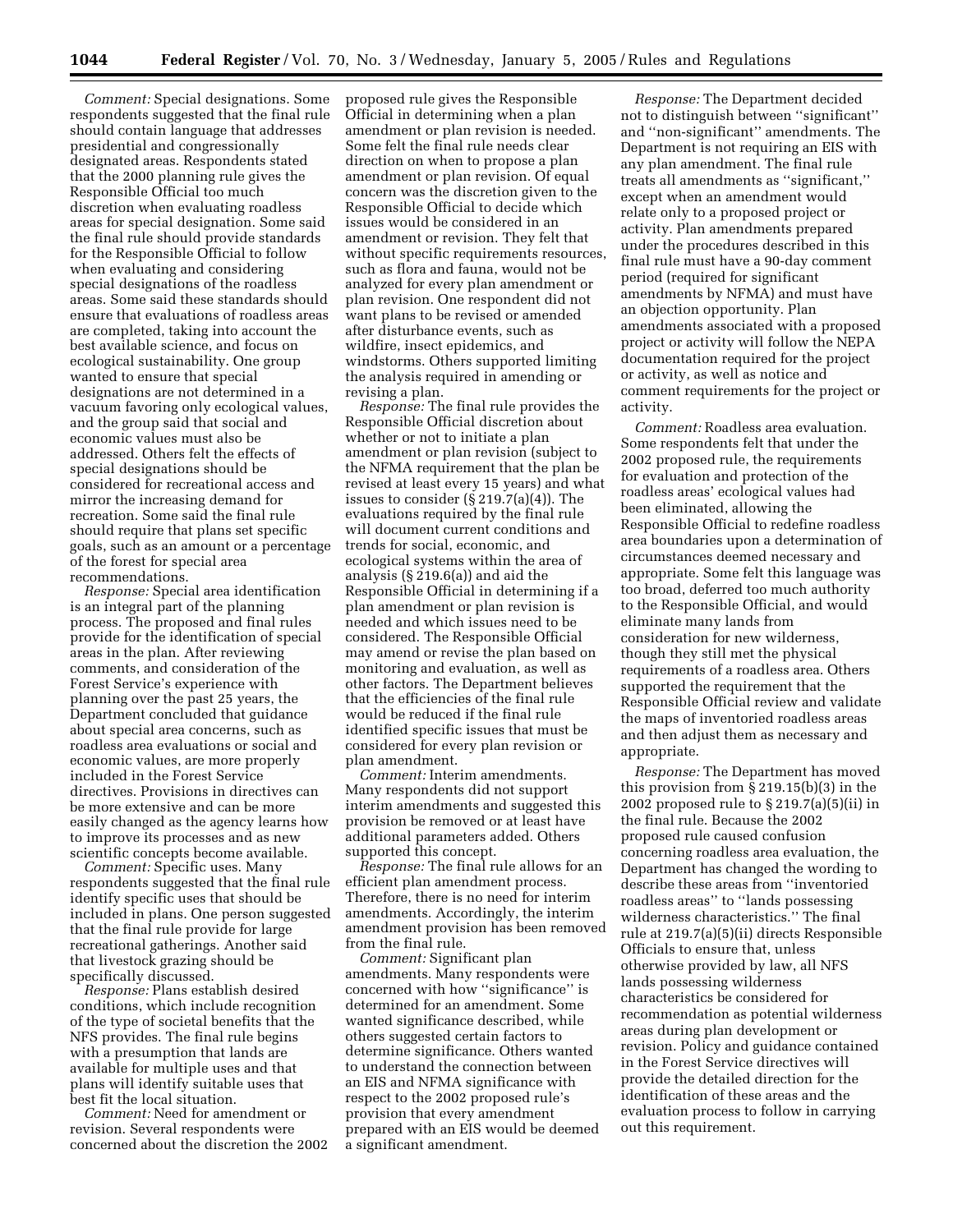# *Section 219.8—Application of a New Plan, Plan Amendment, or Plan Revision*

This provision, found in § 219.10 in the 2002 proposed rule, has been redesignated at § 219.8 as part of the overall reorganization of the final rule. This section of the final rule describes how and when new plans, plan amendments, or plan revisions are applied to new or ongoing projects or activities. The general outline and intent of this section in the final rule is similar to the corresponding section of the 2002 proposed rule. However, § 219.10(e) of the proposed rule addressing testing and research projects was removed from the final rule because the acknowledgement that these projects are subject to all applicable laws is not necessary. While the 2002 proposed rule required project or activity consistency with standards, the final rule requires consistency with the applicable plan.

*Comment:* Valid existing rights. Respondents were both for and against the 2002 proposed rule provision that new plan direction is subject to valid existing rights. Those in favor supported respecting these rights. Those against said that protection of ecological conditions should take precedence.

*Response:* The final rule at § 219.8(a)(2) is consistent with NFMA (16 U.S.C. 1604(i)) which specifies that any revision in present or future permits, contracts, and other instruments made pursuant to the act shall be subject to valid existing rights.

*Comment:* Consistency with the desired conditions. Several respondents commented that under the 2002 proposed rule, projects do not need to be consistent with standards; they only have to disclose the project's relationship with desired conditions. Some said that NFMA requires all projects to be consistent with the plan and said that if desired conditions are in the plan, projects need to be consistent with them. They also said the public will be disappointed to find out that plans have no ''teeth.'' Others were concerned that the 2002 proposed rule emphasizes desired conditions and objectives, which by definition may never be attained.

*Response:* NFMA (16 U.S.C. 1604(i)) requires that resource plans, permits, contracts, and other instruments for the use and occupancy of NFS lands be consistent with land management plans. In response to public comment, § 219.8(b) was added to the final rule to describe how projects or activities developed after approval of the plan must be consistent with applicable plan components. The Department removed

two provisions: (1) the provision limiting consistency to standards and (2) the provision requiring disclosure of the project's relationship to desired conditions.

In the final rule, if an existing or proposed project or activity is not consistent with the applicable plan, the Responsible Official must take one of the following actions: (1) Modify the existing or proposed project; (2) reject the proposal or terminate the existing project; or (3) amend the plan. The Department changed the final rule so the wording conforms to 16 U.S.C. 1604(i).

*Comment:* Consistency with standards. Several respondents commented on the requirements that projects or activities not consistent with standards be either modified or rejected, or the plan be amended. Some said projects should not be exempted from standards, while others said that the final rule should specify that changes must be considered within the context of NEPA.

*Response:* The Department changed the final rule so that projects or activities must be consistent with the applicable plan. A project or activityspecific amendment does not ''exempt'' a project from the plan, but rather, the amendment changes the plan, for that project. If a plan amendment is necessary as part of a project or activity decision, that decision will be considered in accordance with project NEPA procedures.

## *Section 219.9—Public Participation, Collaboration, and Notification*

This section of the final rule consolidates 2002 proposed rule provisions for public notifications and comment periods found in §§ 219.7, Amending a plan; 219.8, Revising a plan; 219.12, Collaboration, cooperation, and consultation; and 219.21, Notice of plan decisions and effective dates. A discussion of public involvement is found in the ''Overview of the Final 2004 Rule'' section of the preamble.

*General comments:* Some respondents expressed the belief that the 2002 proposed rule excludes the public from participation in the planning process, and they wanted clarification of what the public's role would be under the final rule. Some were concerned that the 2002 proposed rule no longer requires landscape goals be developed collaboratively. Additionally, some wanted a uniform process for public involvement. One person suggested the agency allow e-mail and other nontraditional forms of public participation and notification. One

respondent said the Forest Service should not allow any public participation in planning. Many supported the 2002 proposed rule requirements for public involvement. Some respondents stressed the need for open and vigorous public participation. One Tribal group supported the requirement for consultation with federally recognized Indian Tribes. Others supported a broader range of media than is currently being used for public notification. Another felt the final rule should be specific about where plans are made available and about local public meetings. Some felt that a Notice of Intent should be placed in the **Federal Register** for all revisions.

*Response:* The Department strongly supports public involvement in planning. Public participation, collaboration, and notification requirements found in §§ 219.7, 219.8, and 219.12 of the 2002 proposed rule have been moved to § 219.9 in the final rule to improve clarity and readability. The final rule states that the Responsible Official shall use a collaborative and participatory approach to land management planning. The final rule does not exclude the public from participation in the planning process. There is a wide variety of methods for public involvement. For example, where practical, Responsible Officials may give extended notice of public meetings, including the use of unit Internet web sites. It is virtually impossible at the national level to specify details for each type of public involvement used during a planning process; however, the Forest Service is developing techniques that will improve public notification and participation in the planning process. Because planners are constantly improving these techniques, other forms of direction, such as the Forest Service directives, are more appropriate ways to prescribe the ''how to'' details of public notification.

Neither the 2002 proposed rule nor the final rule used the cooperative development of landscape goals, because this specific activity should not be a requirement of all planning efforts. It may not always be useful and may often be unachievable with participating groups. The Department also believes that one standard process for public involvement would not be effective for every unit in the NFS. The size and scope of issues, the interest level of the public, and the resources vary across the country. Therefore, the final rule requires the Responsible Official to involve the public, but allows discretion for the particular type of public involvement process used.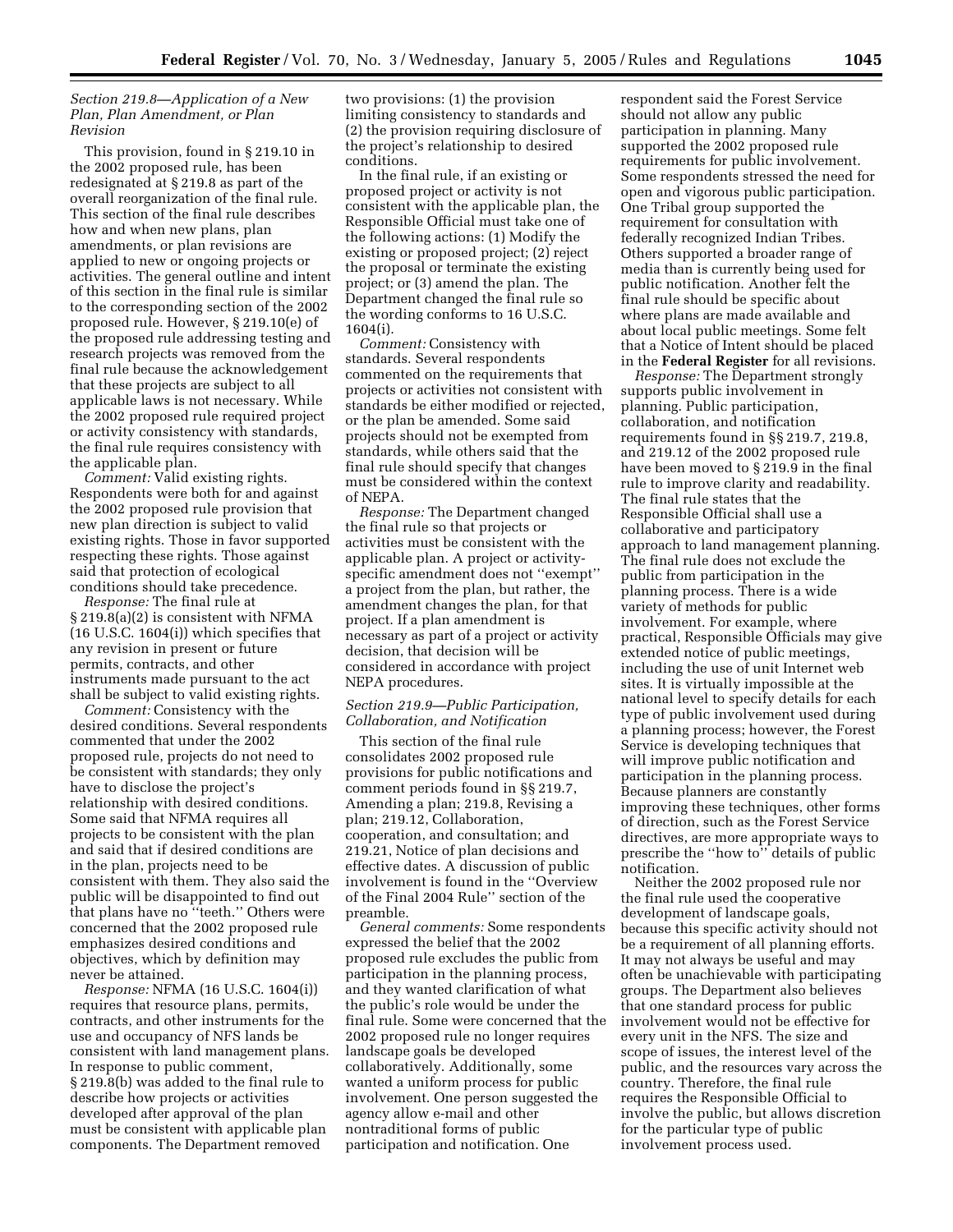The final rule retains the requirement of the 2002 proposed rule that the Responsible Official provide opportunities for individuals and entities to participate, consult with federally recognized Indian Tribes, and provide for a 90-day public comment period. The final rule has added requirements that public involvement must occur in developing and updating the comprehensive evaluation report, establishing the components of the plan, and designing the monitoring program (§ 219.9(a)).

Other specific methods and timing for public participation and involvement outside of the formal public notice and comment process will be developed and implemented on a unit-specific basis so that they are tailored to the context and the stakeholders. The Department did not believe it appropriate to establish national ''one-size-fits-all'' requirements. In addition, the Department agrees with comments on the need for publication of a Notice of Intent to revise in the **Federal Register** for all plan revisions. The final rule adds the requirement that notification of new plans and plan revisions be published in both the **Federal Register** and the newspaper(s) of record.

*Comment:* Advisory Committees. One respondent suggested the use of an advisory committee as a means to improve public involvement. Another wanted a multi-agency review board. Another person wanted to know why the Department had not required advisory committees in the 2002 proposed rule. Several respondents supported the elimination of an advisory committee (required by the 2000 planning rule) as they felt the general public would be left out of the planning process. Two recreation organizations felt that this elimination was a vast improvement and would invigorate the public participation process.

*Response:* The Department believes that an advisory committee, or something similar, may be the most effective method to engage the public in some situations, but it may not be effective in other cases. As in the 2002 proposed rule, the final rule allows the Responsible Official the discretion to determine the methods of public involvement opportunities, which can include, but does not require, advisory committees.

*Comment:* Local involvement. Several respondents wanted local input to have priority over other input. Others were concerned that only special interests were being heard.

*Response:* The NFS lands belong to all citizens of the United States. The

Department values involvement by all interested parties, and understands the particular importance of local citizens and governments in the planning process. Responsible Officials will address local social, economic, and environmental issues in the evaluations for plans, plan amendments, or plan revisions.

*Comment:* Public comment period. Some respondents suggested the establishment of a required comment period for plans, plan amendments, and plan revisions. Some said that all plans should have a 90-day comment period. Others wanted the public comment period to be longer than the NFMA requirement of 90 days (16 U.S.C. 1604(d)).

*Response:* The final rule includes a provision that requires a public comment period of 90 days for plans, plan amendments (except for a plan amendment that applies to project or activity decision), and plan revisions. The final rule consolidates the requirements for public notification and comment periods into this section so that it is easier for the public to understand and the agency to follow. Section 6(d) of NFMA requires a comment period ''of at least three months.'' The final rule does not preclude the extension of the comment period beyond 90 days.

#### *Section 219.10—Sustainability*

The sustainability provisions found in § 219.13 in the 2002 proposed rule have been redesignated at § 219.10 as part of the overall reorganization of the final rule. This section of the final rule provides provisions for social, economic, and ecological sustainability. The final rule retains sustainability as the overall goal for NFS planning and retains the concept of the interdependent social, economic, and ecological elements of sustainability (§ 219.10) in the 2002 proposed rule. The final rule does not include many of the specific analytical processes and requirements set out in the 2002 proposed rule. These provisions will be placed in the Forest Service directives. A discussion of sustainability is found in the ''Overview of the Final 2004 Rule'' section of the preamble.

The agency also hosted a workshop to provide an opportunity for public discussion of these options and for identification of other ideas on how to best address the statutory diversity provision. Interested parties expressed an extremely wide range of opinions, both in public comments and in response to the workshop. The Department found these comments useful in developing a scientifically

credible and realistic approach for this final rule to meet legal requirements and to meet the agency's stewardship responsibilities.

*Comment:* Sustainability definition. While some respondents focused their suggestions on clarification of the actual language of the sustainability section, other respondents suggested that a definition of the term ''sustainability'' would help clarify this topic. Some suggested using the 2000 planning rule's definition for sustainability, others suggested the Department should seek legislative clarification of definition, and others requested a definition that balances biological productivity, human use, and economically affordable management.

*Response:* The concept of sustainability is first addressed in this final rule at § 219.1, which provides that, consistent with MUSYA, the overall goal of managing the NFS is to sustain in perpetuity the productivity of the land and the multiple uses of its renewable resources in a manner that best meets the needs of the American people. Section 219.10 further clarifies that the relationship among, social, economic, and ecological sustainability is interrelated and interdependent.

*Comment:* Biological diversity and species considered. Some respondents requested that the Forest Service maintain biodiversity on NFS land. Similarly, there were a number of comments regarding what categories of species to consider in the final rule. Some respondents wanted to consider the full array of biodiversity as in Option 2 of the 2002 proposed rule and in the 2000 planning rule, and others agreed with the focus in Option 1 of the 2002 proposed rule, that identified only native and desired nonnative vertebrates and vascular plants. Others did not want to go beyond the specific focus in NFMA on plant and animal communities and tree species.

*Response:* The final rule affirms the commitment of the Forest Service to meet the NFMA requirement that plans provide for diversity of native plant and animal communities by providing for a plan framework for sustaining native ecological systems. The final rule at § 219.10(b)(1) requires that provisions in plan components establish a framework to provide characteristics of ecosystem diversity in the plan area. These characteristics are parameters that describe an ecosystem in terms of the composition (such as major vegetation types, rare communities, aquatic systems, and riparian systems); structure (such as successional stages, water quality, wetlands, and floodplains); principal ecological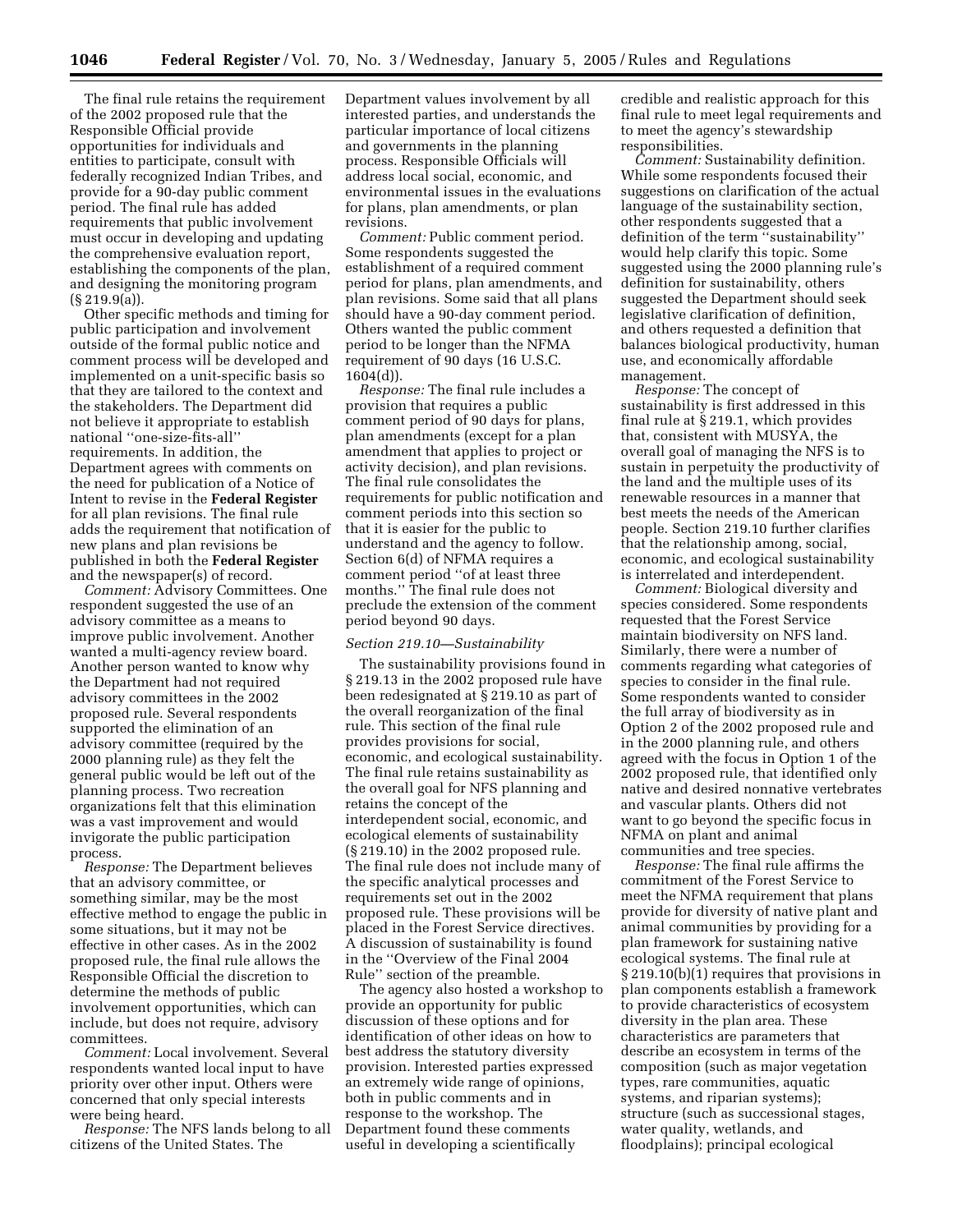processes (such as stream flows and historic and current disturbance regimes); and soil, water, and air resources. Providing characteristics of ecosystem diversity is the primary means by which a plan contributes to sustaining native ecological systems. Thus, plans provide for sustaining systems, the systems provide for diversity, and Forest Service meets NFMA requirements.

The final rule adopts the concept of plant and animal species consistent with terminology in NFMA, as well as ESA. While adoption of the concept of comprehensive biodiversity is a worthy goal, the Department did not deem this necessary to meet the requirements of NFMA. The concept of biodiversity includes the full variety of life and associated processes. The Department did not think it was reasonable or possible to include the full scope and complexity of biological diversity from microbes to processes such as photosynthesis.

*Comment:* Ecosystem and species sustainability. Respondents offered a variety of suggestions regarding the level at which to evaluate ecosystem sustainability. Some respondents requested that the Forest Service use a hierarchical approach to evaluate ecosystems, while others suggested a more iterative process is needed. Some respondents asked that analytical and evaluation requirements be spelled out in the final rule. Other respondents wanted ecosystem sustainability in the final rule to generate requirements for how ecosystems will be maintained and who will be responsible for their maintenance.

Some respondents commented on the level at which species management decisions should be made. Some respondents requested that species management decisions be mandated by the final rule, while others asked that decisionmaking be left at the level of individual plans. Other respondents said that special provisions to maintain species are unnecessary; they asserted that such provisions are not particularly effective.

Some respondents commented that species maintenance is important and is mandated by NFMA; they requested that the Forest Service retain the requirements from the 2000 planning rule. A number of respondents also requested that the Forest Service work to restore species that have been extirpated from the plan area.

*Response:* The final rule adopts an overall goal for the ecological element of sustainability to contribute to sustaining native ecological systems by sustaining healthy, diverse, and productive

ecological systems as well as by providing ecological conditions to support diversity of native plant and animal species in the plan area. To carry out this goal, the final rule adopts a twolevel approach to sustaining ecological systems: ecosystem diversity and species diversity. The overall goal demonstrates the Department's commitment to ecosystem diversity and species conservation. This two-level approach was part of both Options 1 and 2 of the 2002 proposed rule. The final rule clarifies the two-level approach and leaves the specific detail procedures for the Forest Service directives.

As part of the two-level approach, the plan area will be assessed for remaining species diversity needs after plan components are developed for ecosystem diversity. The Responsible Official would evaluate the framework established by the plan components for specific federally listed threatened and endangered species, species-of-concern, and selected species-of-interest. If needed, the Responsible Official would develop additional provisions for these species to maintain a framework for providing ecological conditions within the plan area that contributes to the conservation of these species. The Department selected federally listed threatened and endangered species, species-of-concern, and species-ofinterest for evaluation and conservation because: (1) These species are not secure within their range (threatened, endangered, or species-of-concern), or (2) management actions may be necessary or desirable to achieve ecological or other multiple use objectives (species-of-interest). Speciesof-interest may have two elements: (1) Species that may not be secure within the plan area and, therefore, in need of consideration for additional protection, or (2) additional species of public interest including hunted, fished, and other species identified cooperatively with State fish and wildlife agencies.

*Comment:* Accountability for ecological conditions. Citing a need for accountability for sustainability, a number of respondents requested the final rule require land management plans to ''provide measurable progress toward maintenance or restoration of ecological conditions.'' A recommendation was made to retain the provision of the 2000 planning rule that requires the Responsible Official to be accountable for the long-term maintenance and restoration of ecosystems. A respondent suggested the Forest Service conduct research on validating a broad suite of indicators that can be used to evaluate the efficacy

of planning in achieving the goal of ecological sustainability.

*Response:* The Department believes that the plan components adopted in the final rule provide accountability for ecological conditions in that: (1) The land management plan's desired condition component provides the overall vision; (2) the objectives component provides measurable intentions for attaining the desired conditions; (3) guidelines provide the recommended technical and scientific specifications so that projects and activities conserve species; and (4) that other provisions and monitoring ensure that the combined parts of the plan are effective. In addition, EMS will ensure that Responsible Officials conduct environmental improvement in a systematic and accountable manner.

*Comment:* Choosing Option 1 or 2. There were wide varieties of views on the ecological sustainability options in the 2002 proposed rule. In general, the response from the public can be grouped into two categories: those who did not support either option in the 2002 proposed rule and those who supported at least one of the options in the 2002 proposed rule. Many respondents suggested that neither option is adequate in the 2002 proposed rule, citing the lack of clarity, the lack of a Committee of Scientists to assist in the development of the options, and the lack of enforceability.

Other respondents considered either option to be sufficient and remarked that both options uphold the agency's NFMA diversity requirement. Alternative suggestions from respondents included creating a hybrid of Option 1 and 2; retaining the 1982 viability regulation; protecting species through monitoring; or adopting one of the new options presented by participants at the February 2003 diversity workshop.

*Response:* The final rule conceptually uses the principles of ecological sustainability from both Options 1 and 2 of the 2002 proposed rule. The final rule includes an ecosystem diversity provision that requires the development of plan components to establish a framework to provide the characteristics of ecosystem diversity. These characteristics are descriptions of ecosystem composition, structure, and processes. Responsible Officials may identify these characteristics for multiple spatial scales within the analysis area and characteristics may extend to the larger landscape adjacent to and beyond the plan area. This ecosystem diversity framework provides an essential ecological context and identifies the unique contributions that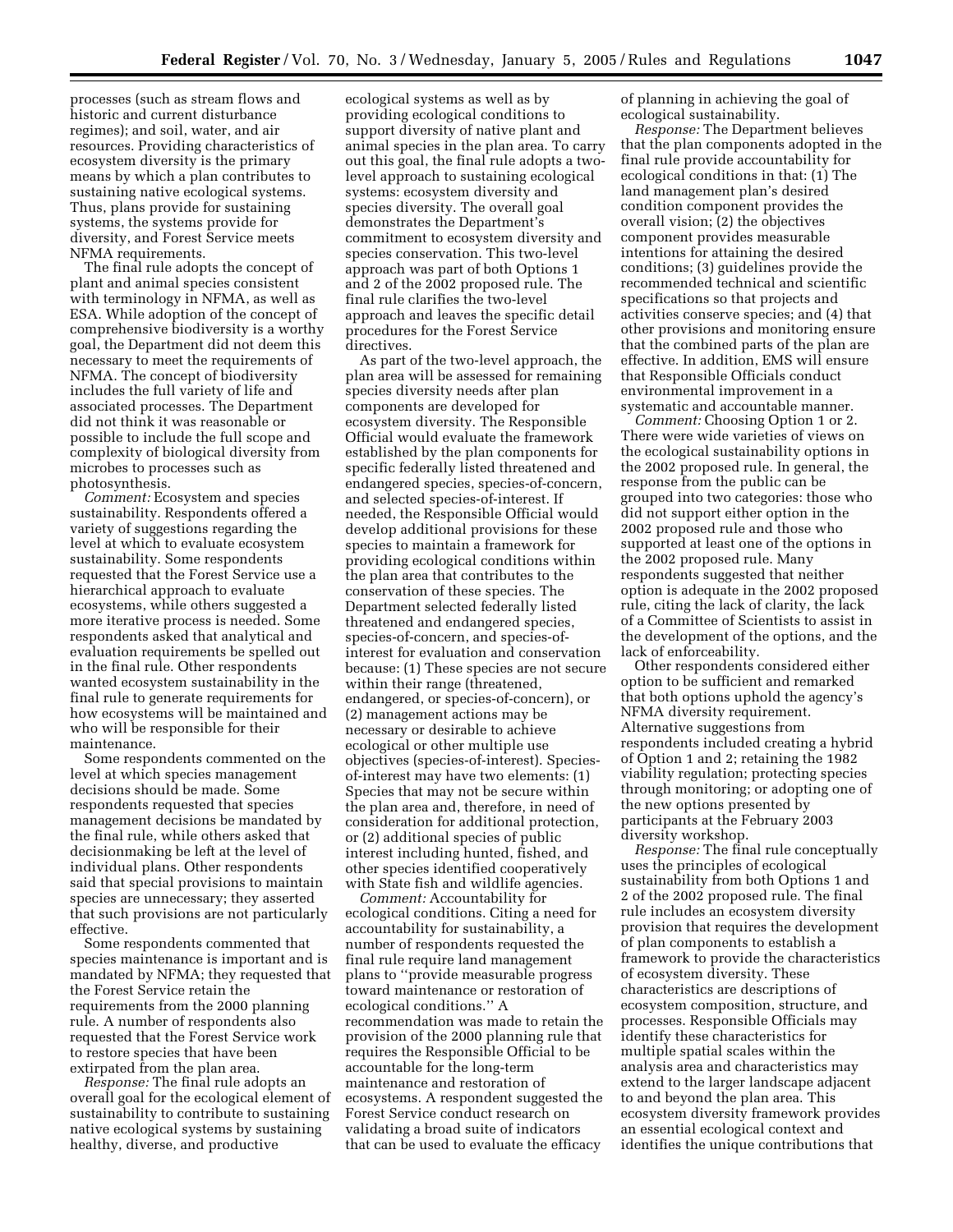NFS lands can make to the three elements of sustainability.

Option 2 required rigorous analysis of ecological conditions in relation to the range of characteristics of native ecosystems within the plan area, the range of natural variability. Forest Service directives will set out the analytical requirements for ecosystem diversity including abundance, distribution, and condition of selected characteristics of ecosystem diversity compared to their range of variation under historical disturbance regimes (or other ecological reference).

An important principle in the framework of this final rule is the concept that the more effective the ecosystem diversity provision is in sustaining species within the ecosystem, the less need there is for species-specific analysis.

*Comment:* Species-at-risk, management indicator species, or focal species. Some respondents asked that the final rule require species-at-risk and focal species to be identified and maintained. A number of respondents wanted a survey and monitoring requirement for management indicator species (MIS) or focal species in the final rule. There was a suggestion to use reliable historic information to analyze the population viability of focal species. There were comments in favor of requiring species surveys and reviews, as well as comments not to have mandatory survey and monitoring requirements for maintaining populations of wildlife. Other respondents requested that the Forest Service continue to use focal species as a means to analyze and provide for species viability and species diversity.

*Response:* The concept of MIS was not included in the 2002 proposed rule and is not in the final rule, except for transition provisions at § 219.14, because recent scientific evidence identified flaws in the MIS concept. The concept of MIS was that population trends for certain species that were monitored could represent trends for other species. Through time, this was found not to be the case.

The concept of focal species that was proposed by the Committee of Scientists and adopted in the 2000 planning rule is also not used in the final rule. The focal species concept is untested and it would not be prudent to potentially make the same mistake with focal species as was made with MIS in the 1982 planning rule. However, the concept of focal species as indicators of the ecological conditions may have merit and may be included in the Forest Service directives as a tool to identify monitoring approaches to assess

progress towards achieving the desired condition articulated in a plan.

To focus management attention on the at-risk species, the concepts of ''speciesat-risk'' and ''species-of-concern'' presented in the 2002 proposed rule were further developed in the final rule to make the provision for species-level analysis clearer and efficient in the planning process. However, the Department changed the terms used. ''Species-of-concern'' are those species for which their continued existence is a concern and listing under the ESA may occur (§ 219.16). ''Species-of-interest'' are species for which the Responsible Official determines that management actions may be necessary or desirable to achieve ecological or other multiple use objectives (§ 219.16). The Forest Service directives will describe a systematic, scientifically credible, and efficient approach, using existing information, to identify species-of-concern and speciesof-interest.

*Comment:* Protection of water supply, water quality, wetlands, and riparian areas. Various respondents stated the need to protect the nation's water supply and require land management plans to address water quality restoration for those areas identified as water quality limited under the Clean Water Act. Other respondents believed the final rule should mandate the protection of wetland and riparian areas, which are essential for environmental quality and human health.

*Response:* The Department agrees that water quality is important, as is restoration of impaired watersheds. The final rule provides specific provisions at § 219.10(b)(1) for development of plan components that establish a framework to provide the characteristics of ecosystem diversity, which include water quality, wetlands, riparian areas, and floodplains. It is not necessary for the final rule to repeat direction in the Clean Water Act; in addition, water related issues are not the same on every unit of the NFS. Forest Service directives will provide additional provisions as needed.

# *Section 219.11—Role of Science in Planning*

This provision was contained in § 219.14 in the 2002 proposed rule, and was redesignated as § 219.11 as part of the reorganization of the final rule. The final rule requires the Responsible Official to take into account the best available science. The final rule puts the burden on the Responsible Official rather than on the plan. The words ''consistent with'' has been replaced by ''take into account'' because this term

better expresses that formal science is just one source of information for the Responsible Official and only one aspect of decisionmaking.

The final rule, like the 2002 proposed rule, states that the Responsible Official may use independent peer reviews, science advisory boards, or other review methods to evaluate science used in the planning process. Forest Service directives will provide specific procedures for conducting science reviews. The ''Overview of the Final 2004 Rule'' section of the preamble discusses the role of science in planning.

*Comment:* Role of science. Some respondents felt that the 2002 proposed rule should add emphasis to the role of science, while others felt that the 2002 proposed rule provided a welcome relief from the 2000 planning rule by eliminating excessive process requirements. Some felt that the 2002 proposed rule made the use of science and the review of science consistency optional. Others thought that the use of science in the 2002 proposed rule appeared to be budget driven. Several respondents suggested that public involvement should include science and scientists. They thought that the Responsible Official should not make a decision without the input of science and scientists. However, one respondent felt that there should be no consultation with a panel of scientists when drafting a plan.

*Response:* The Department is committed to taking into account the best available science in developing plans, plan amendments, and plan revisions as well as documenting the consideration of science information. The final rule retains the emphasis in the 2002 proposed rule on the consideration of science in planning, on documenting how science was interpreted and applied, and on evaluating the associated risks and uncertainties of using that science. In response to public comment regarding the Responsible Official's obligation to ''demonstrate'' consideration of science, the final rule requires the Responsible Official to ''document'' such consideration. The Department believes that this change gives clearer and stronger direction as to what is expected of the Responsible Official in developing the Plan Document or Set of Documents and in considering the best available science.

Under the final rule, the Responsible Official must: (1) Document how the best available science was considered in the planning process within the context of the issues being considered; (2) evaluate and disclose any substantial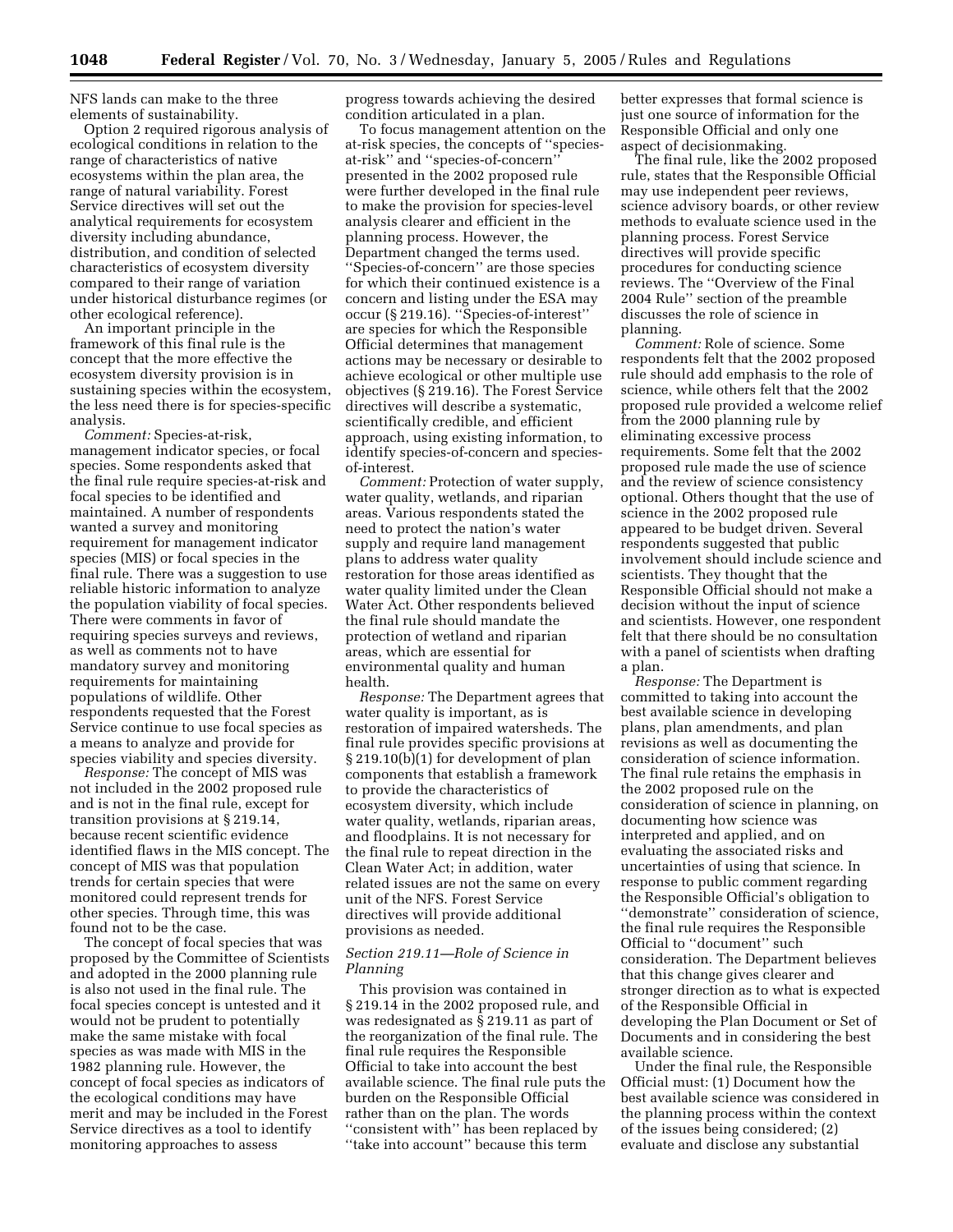uncertainties in that science; (3) evaluate and disclose substantial risks associated with plan components based on that science; and (4) document that the science was appropriately interpreted and applied. Additionally, the Responsible Official may use independent peer review, a science advisory board, or other review methods to evaluate the consideration of science in the planning process. Any interested scientists can be involved at any of the public involvement stages.

# *Section 219.12—Suitable Uses and Provisions Required by NFMA*

This section (§ 219.12), which was not in the 2002 proposed rule, addresses the provisions found in §§ 219.4(a)(3), 219.4(a)(4), 219.16, and 219.17 of the 2002 proposed rule. The final rule requires the Chief of the Forest Service to include in the Forest Service directives procedures to address the provisions of NFMA that were addressed by §§ 219.4(a)(3), 219.16, and 219.17 of the 2002 proposed rule.

Guidance for suitable uses, located in paragraph (a) in the final rule, has been moved from § 219.4(a)(4) of the 2002 proposed rule. In addition, the Department reorganized this guidance to better describe the overall nature of identifying suitable land uses. Overall, NFS lands are generally suitable for a variety of multiple uses, including timber harvest and timber production, unless administratively withdrawn or prohibited by statute, Executive order, or regulation. On lands generally suitable for timber, the Forest Service may harvest timber for a variety of purposes, such as to create openings for wildlife or for fuels reduction and restoration. If timber production is not an objective for lands generally suitable for timber, the Responsible Official must identify these lands as not suitable for timber production. Provisions concerning not suitable for timber production have been moved with modifications from § 219.16 of the 2002 proposed rule to § 219.12(a)(2). Additional guidance for identification of lands not suitable for timber harvest and guidance for timber harvest that the proposed rule addressed at § 219.4(a)(3) will be placed in the Forest Service directives. A request for public comment on the Forest Service directives will be published in the **Federal Register** as soon as possible after adoption of the final rule.

In addition, Forest Service directives will address additional NFMA requirements. These requirements include limitations on timber harvest (§ 219.17 of proposed rule) and provisions for plans to determine forest

management systems, restocking requirements, harvesting levels in light of the multiple uses, and the potential suitability of lands for resource management, as well as projections of proposed and possible actions, including the planned timber sale program. The Department made this change to provide a better balance between the specific procedures for timber and the provisions for other sections of the final rule.

*Comment:* Culmination of mean annual increment. Some respondents said that the culmination of mean annual increment (CMAI) requirement should not be limited to even-aged harvests and that the protection provided by a CMAI requirement on uneven-aged harvests would protect against over-zealous logging.

*Response:* CMAI is the age in the growth cycle of an even-aged stand where average annual growth is at its maximum. By definition, CMAI applies only to even-aged timber stands and not to uneven-aged stands. However, detailed guidance for CMAI is moved to the Forest Service directives because NFMA does not require this guidance to be in the rule itself. NFMA requires establishment of guidance so that stands of timber, not individual trees, generally have reached CMAI. The Forest Service directives will clarify the technical limits of the CMAI concept.

*Comment:* Restocking. A respondent said the rule is inconsistent with NFMA because it does not require restocking of lands within five years after final regeneration harvest.

*Response:* Section 219.16(a)(3) of the 2002 proposed rule has been removed in the final rule. Forest Service directives will address restocking requirements. Forest Service directives will meet the requirement of NFMA to ensure that timber will be harvested from NFS lands only where there is assurance that such lands can be adequately restocked within five years after harvest. Adequate restocking may vary depending on the purpose of a harvest and the objectives and desired conditions for the area. Restocking is not required for lands harvested to create openings for fuel breaks and vistas, to prevent encroaching conifers, and other similar purposes. This will apply to all timber harvest, including final regeneration harvest. Therefore, Responsible Officials will include in land management plans guidance for adequate restocking depending on the purpose of a harvest, the desired conditions, and objectives for the area.

*Comment:* Suitability. Respondents both agreed and disagreed with the presumption that lands are suitable for all uses unless identified and determined to be not suitable. Those who agreed liked this presumption. Those who disagreed stated that more lands are not suitable for all uses than are suitable, so the process would be easier to start with the presumption that lands are not suitable. Some said that this presumption places commercial uses ahead of other considerations like fish and wildlife.

One respondent stated that local planners should have the discretion to manage the range of opportunities offered by the forest and the flexibility to manage new uses unforeseen in the planning process.

*Response:* The Department agrees with the Committee of Scientists report, which holds the basic philosophy that these are the people's lands; and therefore, it is appropriate to have a presumption in the final rule that lands are suitable for a variety of uses. The Department removed the declaration that lands are suitable, unless identified and determined to be not suitable. Forest Service directives may use that analytical and philosophical assumption. The final rule removes the word ''determine'' and replaces it with ''identify'' to conform to the NFMA. In the overall adaptive management process, the starting point for identifying general suitability of land uses will likely be the existing suitable or not-suitable use identifications in current plans, and incremental changes will be based on public input, review of inventory, monitoring, evaluation, and assessment information. The final rule uses the expression ''generally suitable'' because identification of suitability is guidance and must be approved through project and activity decisionmaking. In response to public comment and to clarify the criteria for identifying suitability, the final rule has changed the resources to outdoor recreation, range, timber, watershed, and wildlife and fish purposes so that the resources listed agree with the Multiple-Use Sustained-Yield Act (MUSYA) of 1960 (16 U.S.C. 528–531). Energy resource development and mining activities were removed from  $\S 219.12(a)(1)$  of the final rule because, even though allowable uses on many of the NFS lands, they are not renewable surface resources listed in MUSYA.

*Comment:* Suitable lands. Some respondents felt that social, economic, ecological, physical, and other factors should not be considered when determining suitability of land for timber production. Others felt that the Forest Service should analyze the effects on these factors when no logging is proposed, because they felt that the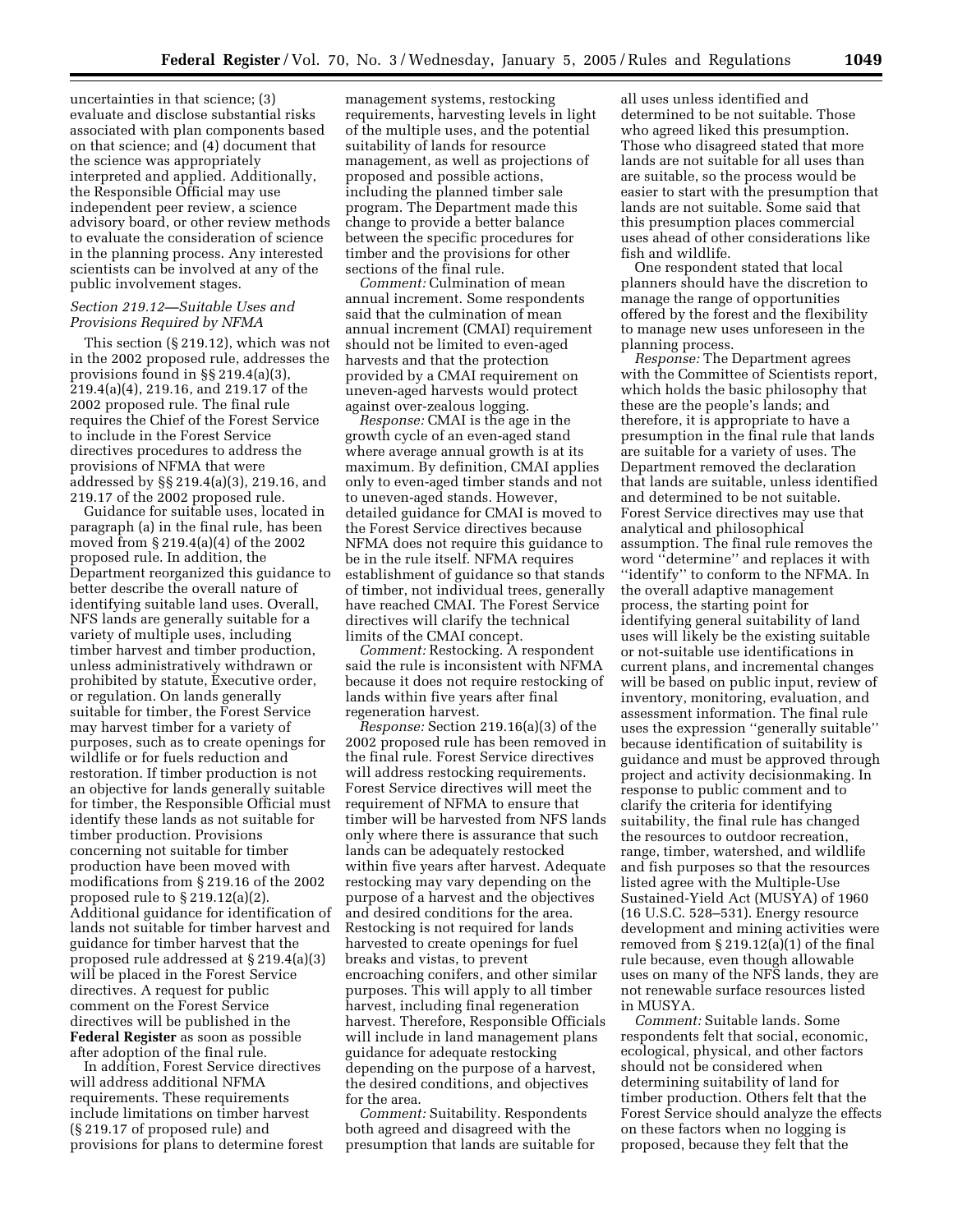fiscal support of their communities is not being adequately addressed due to the fact that there is no requirement to supply timber. One respondent felt that the 2002 proposed rule would allow ''timber sales that are not justified by their social, economic, or ecological benefits.''

*Response:* The 2002 proposed rule language is based on the NFMA that requires the Responsible Official to consider ''physical, economic, and other pertinent factors to the extent feasible'' when identifying lands which are not suited for timber production. However, the wording has been changed to ''would not be compatible with the achievement of desired conditions and objectives,'' because desired conditions and objectives reflect the social, economic, and ecological attributes toward which management is to be directed. In addition, the NFMA does allow salvage sales and sales necessitated to protect other multipleuse values on lands identified as not suited for timber production.

*Comment:* Salvage logging. There were concerns expressed by some about salvage harvest and about timber harvest in general. While some respondents felt there should not be any salvage logging on any lands, others felt that salvage logging is important to improve the health of National Forest System lands.

*Response:* Salvage harvest of timber is a legitimate management practice, acknowledged by Congress in NFMA (16 U.S.C. 1604(k), 1611(b)). The Department believes that the language in this section of the final rule on suitability and salvage is an appropriate reflection of the intent of NFMA. The Department believes that specific decisions on the size of salvage units, and on where salvage logging would or would not occur, should be made at a project level and not at the national level.

*Comment:* Prohibitions for logging. Some suggested that the final rule should include more prohibitions for logging, including a prohibition on all commercial logging on NFS lands involving riparian areas, virgin forests, and old growth forests. Others suggested harvesting should be limited to selective logging, salvage harvest, or helicopter logging. One person suggested that the agency be required to justify logging for ecological reasons.

*Response:* The Department believes that broad-based prohibitions on timber harvest or timber harvest practices are not appropriate at the national level, given the range of ecological conditions that exist across the units of the NFS and the multiple-use mandates of MUSYA and NFMA. Such restrictions

may be put in place at the plan or project level, but should not be part of the planning regulations.

*Comment:* Timber harvest. Many comments were made regarding logging. Many respondents felt that there should be more restrictions placed on logging and that social and economic analysis should eliminate areas from timber harvest if such harvests would produce below-cost sales. Conversely, some felt that profit was emphasized too much and there needed to be more emphasis placed on the effects to the environment. One person felt there should be a minimum mean annual increment threshold of timber growth, such as 50 cubic feet per acre per year, to determine if lands were suitable for timber. Some felt that there should be more requirements for evaluation of effects that timber harvests have on fish, woody debris, watershed, and wildlife habitat. Another felt that timber sales should be made affordable to local purchasers. Still others wanted analysis to consider the social and economic effects on timber-dependent communities.

*Response:* Consistent with NFMA (16 U.S.C. 1604(k)), the final rule (§ 219.12(a)(2)) requires the Responsible Official to identify lands as not suitable for timber production, if timber production would not be compatible with the achievement of desired conditions and objectives. These provisions give the Responsible Official the flexibility to develop criteria that are appropriate for the specific plan area. The Department feels that detailed national direction would not meet the social, economic, and ecological concerns of the individual NFS unit. The final rule establishes parameters that provide for conscientious decisions to be made at the local level.

*Comment:* Suitability for off-highway vehicle use. Many respondents were particularly concerned about management for off-highway vehicle (OHV) use, because of the presumption that lands are open for use unless determined to be closed. Others said that the travel management component of plans has been particularly challenging. They said that plans have often failed to regulate OHV as new technology has enabled expanded use. Other commentators wrote that land management plans need to clearly establish limits to OHV use while others said the Forest Service should inventory and evaluate lands declared unsuitable for OHV and other recreational uses to determine if restoration or mitigation measures could make them suitable.

*Response:* As a general matter, responsible and carefully managed OHV

travel is an appropriate use of NFS lands. Under this final rule, travel management guidance will be expressed in desired conditions, objectives, guidelines, and identification of general suitability of areas for various uses. That guidance, in and of itself, would not close those lands to these uses; such a restriction would require a subsequent travel management decision and closure order pursuant to 36 CFR part 261, subpart B. Additionally, if a plan identifies an area as generally suitable for OHV travel where currently restricted, the plan would not open those lands to these uses; a subsequent project and activity NEPA analysis and decision would be necessary to effect the preliminary identification of the plan. Guidance for resource conservation is established in the plan and will be considered in the subsequent travel management decision. The final rule allows for levels and trends of OHV use to be monitored and changed as appropriate.

*Comment:* Fuels treatment. Several respondents, citing recent fire seasons, suggested that the final rule should allow for more timber harvest than is currently being harvested to reduce fuels, and they felt that the final rule would accomplish that goal. There was a concern that much of the dead and down material was being wasted and that this biomass could be used to meet energy and wood supply needs. Others, however, felt that logging of commercial-size trees was not necessary for fuels reduction and the final rule would do a disservice by allowing it. One respondent suggested that the fuels problem could be solved by using prescribed fire only. Others felt that fuels treatment should be allowed only in areas near urban centers to protect structures.

*Response:* The Department believes that the final rule, which is national in application, should not set out direction so specific that it cannot take into account the widely varying conditions found across the NFS. Such direction is better developed at the local level.

*Comment:* Allowable sale quantity. Some respondents request that the Forest Service retain the use of Allowable Sale Quantity (ASQ) to inform timber purchasers, communities who support timber industry, and the public what the future timber production forecast will be.

*Response:* This concept has long caused confusion for those concerned with the management of the NFS lands. While under the 1982 rule, ASQ was the upper limit of timber that the Responsible Official may sell from the lands suitable for timber production,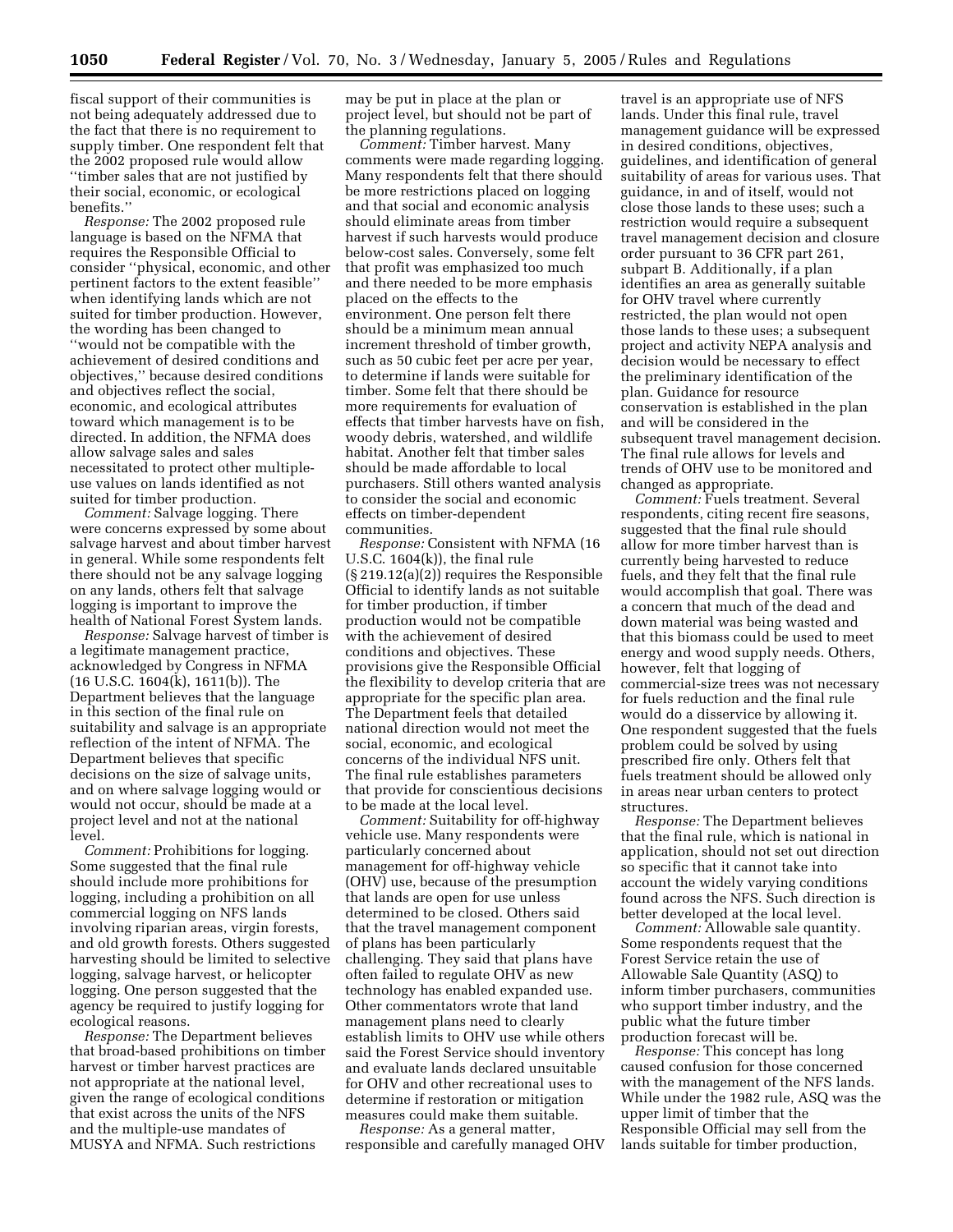as an absolute commitment to a timber production target. Neither the 2002 proposed rule nor this final rule provide for ASQ. Forest Service directives will address the upper limit of timber and will likely use the concept of long-term sustained yield as proposed in the 2002 proposed rule as the upper limit of timber that the Forest Service may harvest during the planning period. The 2002 proposed rule used long-term sustained yield because this requirement is adequate, and removing the provision that planning establish an ASQ reduces the risk of misperception that ASQ is a target to be achieved, rather than a limit to harvest.

*Comment:* Sustained yield. Most respondents agreed that the concept of sustained yield is, in principle, a positive goal. However, some took exception to how this requirement will actually be implemented. They felt that salvage logging and other types of timber sales not undertaken for timber production purposes should be included in the sustained-yield calculations. Others felt that the use of ''multiple-use objectives'' gives too much flexibility in determining sustained yield, and there is actually no real limit. One person felt the harvest limits should mirror forest mortality rates.

*Response:* This provision for estimating the quantity of timber that can be removed annually in perpetuity is tied directly to NFMA (16 U.S.C. 1611(a)). The final rule moves detailed instructions on how sustained yield is calculated (found in the 2002 proposed rule at § 219.17) to the Forest Service directives.

## *Section 219.13—Objections to Plans, Plan Amendments, or Plan Revisions*

This provision found in § 219.19 of the 2002 proposed rule has been redesignated at § 219.13 as part of the overall reorganization of the final rule. This section establishes the objection process by which the public can challenge plans, plan revisions, or plan amendments.

The Committee of Scientists, in their 1999 report, recommended that the Forest Service seek to harmonize its administrative appeal process with those of other Federal agencies. The Committee of Scientists said a predecisional process would encourage internal Forest Service discussion, encourage multi-agency collaboration, and encourage public interest groups to collaborate and work out differences. Therefore, to be more consistent with the Bureau of Land Management (BLM) and to improve public participation

ASQ has commonly been misinterpreted efforts, the Department is adopting the pre-decisional objection process (§ 219.13) to replace the appeals process. The objection process complements the public participation process because the objectors and the Reviewing Officer can collaboratively work through concerns before a Responsible Official approves a plan.

The 30-day objection period specified in this final rule is the same amount of time provided in the BLM protest process. The final rule does not specify a time limit for agency responses; the final rule has adopted the BLM requirement that the Reviewing Officer promptly render a decision on the objection. It is in the interest of the agency to render a decision promptly to move forward. Because Responsible Officials would not typically develop plans, plan amendments, or plan revisions using EISs, EAs, the Department removed unnecessary language in the final rule concerning NEPA documents. The final rule also eliminates details on responding to objections because this information is more appropriate in the Forest Service directives. The final rule also removes the requirement that objectors may only submit original substantive comments as objections. These changes make the final rule easier to read and follow.

References to appeals of plan amendments in site-specific decisions, previously at § 219.20 of the 2002 proposed rule, have been moved to § 219.13(a)(1) in the final rule to have requirements for objections and the reference to appeals in the same section. Specific requirements for administrative review of plan amendments approved contemporaneously with a project or activity decision are addressed in 36 CFR 215 and 218, subpart A.

*Comment:* Objection and appeals process. Some respondents felt that the final rule should include provisions to allow post-decisional appeals of plans. Some wanted both a pre-decisional objection process and a post-decisional appeals process. One person felt that the rule should require an objection process for plan amendments made in conjunction with site-specific project decisions and that the rule should require an appeals process for other plan amendments.

Some respondents were concerned that the objection process would reduce the influence that the current appeals process provides, and they claimed the 30-day objection period is insufficient time to identify issues and to prepare an objection. Although some respondents felt that the objection process is an inadequate protection of public interests, others supported the objection

process and felt that requirements for standing to object should be much more stringent to prevent what they characterized as needless obstruction. Some respondents were concerned that there was no time limit for the agency to respond to objections.

*Response:* The objection process in the final rule retains the 2002 proposed rule's application of the objection process to plans, plan amendments, or plan revisions not associated with a project or activity decision (§ 219.13(a)). Unlike the provisions at 36 CFR, part 217, applicable to plan development, plan amendment, and plan revision under the 1982 planning rule, this final rule, like the 2002 proposed rule, integrates the objection process with public participation prior to plan approval. The objection process is expected to resolve many potential conflicts by encouraging resolution before a plan, plan amendment, or plan revision is approved.

Under the 36 CFR part 217 appeal process, the agency and the public expend significant human and financial resources in fulfillment of procedural requirements. Often an appeal leads to a polarized relationship where there is no real incentive to address natural resource issues and there is a squandering of human and financial capital, often without long-lasting solutions to problems.

Under this final rule, as in the 2002 proposed rule, the Responsible Official, the Reviewing Officer, and the objector have the opportunity to seek reasonable solutions to conflicting views of plan components before a Responsible Official approves a plan, plan amendment, or plan revision. The objection process allows discretion for joint problem solving to resolve issues.

*Comment:* Public participation. Several respondents expressed the opinion that the final rule should require participation in the planning process as a qualification for objection.

*Response:* The 2002 proposed rule did not require participation in the planning process to file an objection; however, the Department agrees that participation should be a prerequisite to submitting an objection. Therefore, the final rule at § 219.13(a) requires participation in the planning process through the submission of a written comment to have standing to submit an objection.

*Comment:* Consistency with law. Some respondents supported the requirement in the 2002 proposed rule that objectors must explain their position that the plan, plan amendment, or plan revision is inconsistent with law, regulation, or policy as well as provide any recommendation for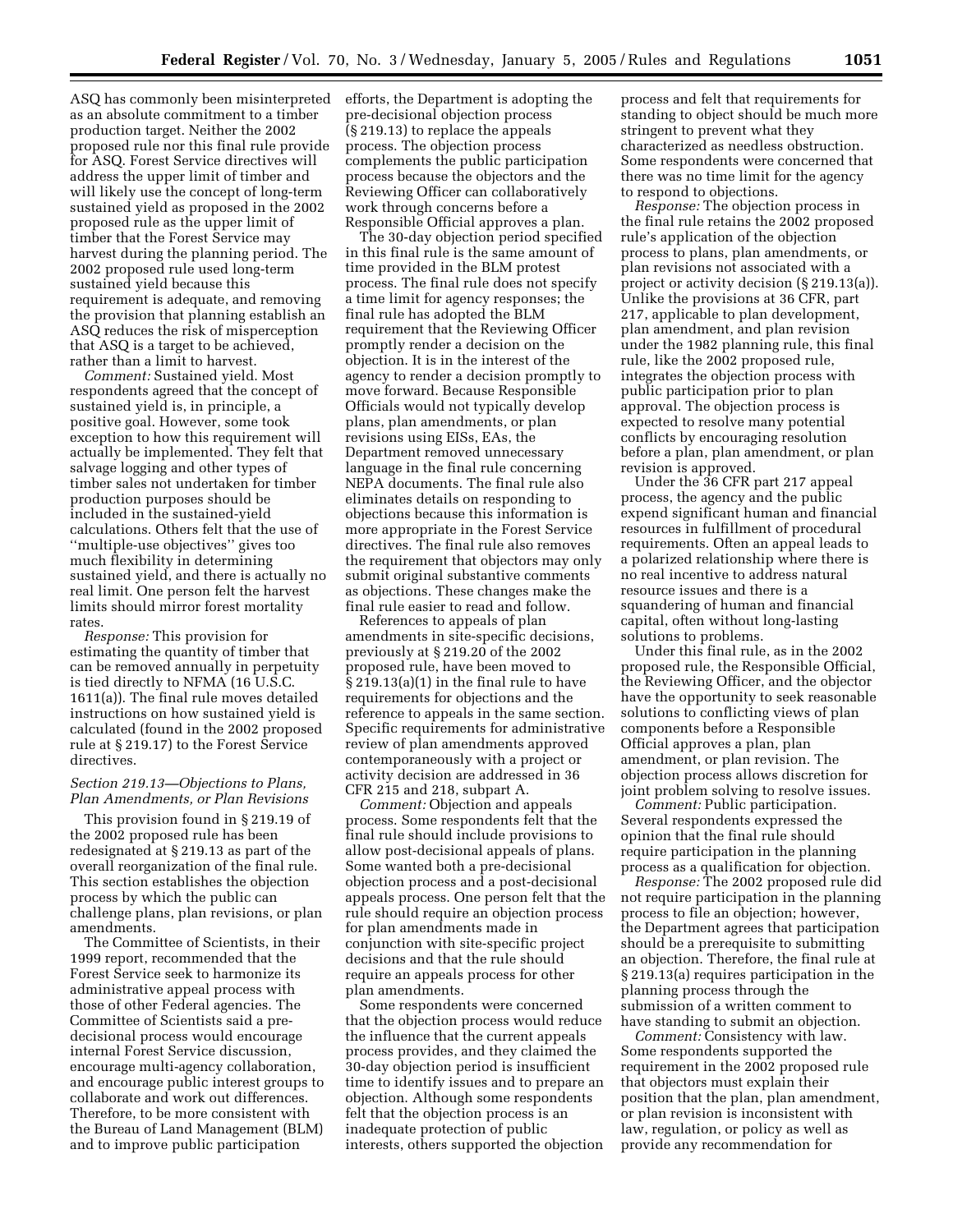change. Others felt this requirement curtailed public input and required legal advice to object.

*Response:* The Department agrees that a person should be able to object to a plan, plan amendment, or plan revision even if the plan is consistent with law, regulation, or policy. Therefore, the final rule allows persons to object if they otherwise disagree with the decision. Accordingly, § 219.13(b)(3) of the final rule retains the main elements of this requirement from the 2002 proposed rule, so that the Reviewing Officer will know why an objector objects as well as what the objector recommends for change. The term ''Executive order'' has been removed from the final rule because Executive orders are already covered under the term ''policy.'' The Forest Service directives will set forth the specific requirements of the Reviewing Officer working with the objector(s) to resolve their issue(s).

## *Section 219.14—Effective Dates and Transition*

This direction found in §§ 219.21 and 219.22 of the 2002 proposed rule has been combined at § 219.14 to organize similar concepts in one location. This section specifies when a plan, plan amendment, or plan revision will take effect as well as how Responsible Officials may modify ongoing planning efforts to conform to the requirements of the final rule. The Department modified this section from the transition language in the 2002 proposed rule, primarily to account for integration of EMS into land management planning.

With this rule, the Department is simultaneously repealing the 2000 rule and including the transition provisions of the former rule. Recently, the Department clarified that projects were subject to the requirements of the former transition rule during the transition period until the completion of the plan revision process under the 2000 rule (69 FR 58055, September 29, 2004). The transition period of the former rule thus terminates with its repeal. This section defines, for purposes of pending or future plan documents, the applicable rules during the transition period. During the transition period, pending or proposed projects remain subject to the applicable forest plan.

This section also contains new direction on application of management indicator species (MIS) for units that will continue to use the 1982 planning rule for plans, plan amendments, and plan revisions during transition. There has been uncertainty regarding the application of provisions of the 1982 planning rule, particularly with respect

to obligations regarding MIS (69 FR 58055, September 29, 2004). For those units with plans developed, amended, or revised under the 1982 planning rule, including those amended or revised during the transition period for the 2000 planning rule, § 219.14(f) provides that MIS obligations may be met by considering data and analysis relating to habitat unless the plan specifically requires population monitoring or population surveys. Other tools can often be useful and more appropriate in predicting the effects of projects that implement a land management plan (such as examining the effect of proposed activities on the habitat of specific species); using information identified, obtained, or developed through a variety of methods (such as assessments, analysis, and monitoring results); or using information obtained from other sources (such as State fish and wildlife agencies and organizations like The Nature Conservancy). The final rule also clarifies the appropriate scale for MIS monitoring which is the plan area.

Providing explicitly for MIS monitoring flexibility will allow for monitoring of habitat conditions as a surrogate for population trend data. It is appropriate for a range of methods to be available to estimate, or approximate, population trends for MIS. The Responsible Official will determine the which monitoring method or combination of monitoring methods to use for a given MIS.

Where Responsible Officials conduct actual population monitoring for MIS, population trend data are most efficiently collected using a sampling program rather than a total enumeration. In a sampling program, population data are collected at a selection of sites throughout the geographic range of the population. These sites might be systematically designated (for example, using a grid of specific dimension), established randomly, or selected in some other way. For species that use distinct seasonal ranges (for example, elk that use winter ranges distinct from their summer ranges), data may be collected primarily on the winter range.

The area over which sampling is conducted should relate to the geographic range occupied by the population, and will generally far exceed the area of a single management project. Because of using sampling procedures within the overall geographic area used by a population, individual project areas might or might not be part of a sampling program designed to estimate the overall population trend of a population. Based on the foregoing, for most species it

would be technically and practically inappropriate to conduct population trend sampling at the scale of individual project areas. Consequently, where Responsible Officials conduct actual population monitoring for MIS, that monitoring should be carried out at the scale most appropriate to the species within the overall national forest, grassland, prairie, or other administrative comparable unit. Monitoring populations at the sites of individual projects is not part of this requirement. Therefore, the transition language at § 219.14 clarifies that MIS monitoring is appropriate at the times and places appropriate to the specific species, and is not required within individual project or activity areas.

*Comment:* Effective date. One respondent was concerned that there was a difference in the effective date of plan amendments depending on whether or not they were significant amendments and suggested the final rule should not differentiate between the types of amendments when determining an effective date.

*Response:* In the final rule, the only difference related to the effective date of plan amendments is dependent on if a plan amendment is approved contemporaneously with a project or activity decision and the plan amendment applies only to the project or activity; in which case, 36 CFR, part 215 or part 218, subpart A applies, not the planning regulations at part 219. All other amendments have a 30-day effective date.

#### *Section 219.15—Severability*

The Department has chosen to add a new section to address the issue of severability, in the event that portions of this rule are separately challenged in litigation. It is the Department's intent that the individual provisions of this rule be severable from each other.

# *Section 219.16—Definitions*

This direction was found in § 219.23 in the 2002 proposed rule, but has been redesignated at § 219.16 as part of overall reorganization of the final rule. This section sets out and defines the special terms used in the final rule. A detailed discussion on definitions removed, added, or unchanged is found in the supplemental response to public comments located on the World Wide Web/Internet (see **ADDRESSES**).

*Comment:* Collaboration. A few respondents asked that collaboration be defined. They said that a ''collaborative'' process is generally a specific type of planning process involving shared power and total stakeholder involvement. One person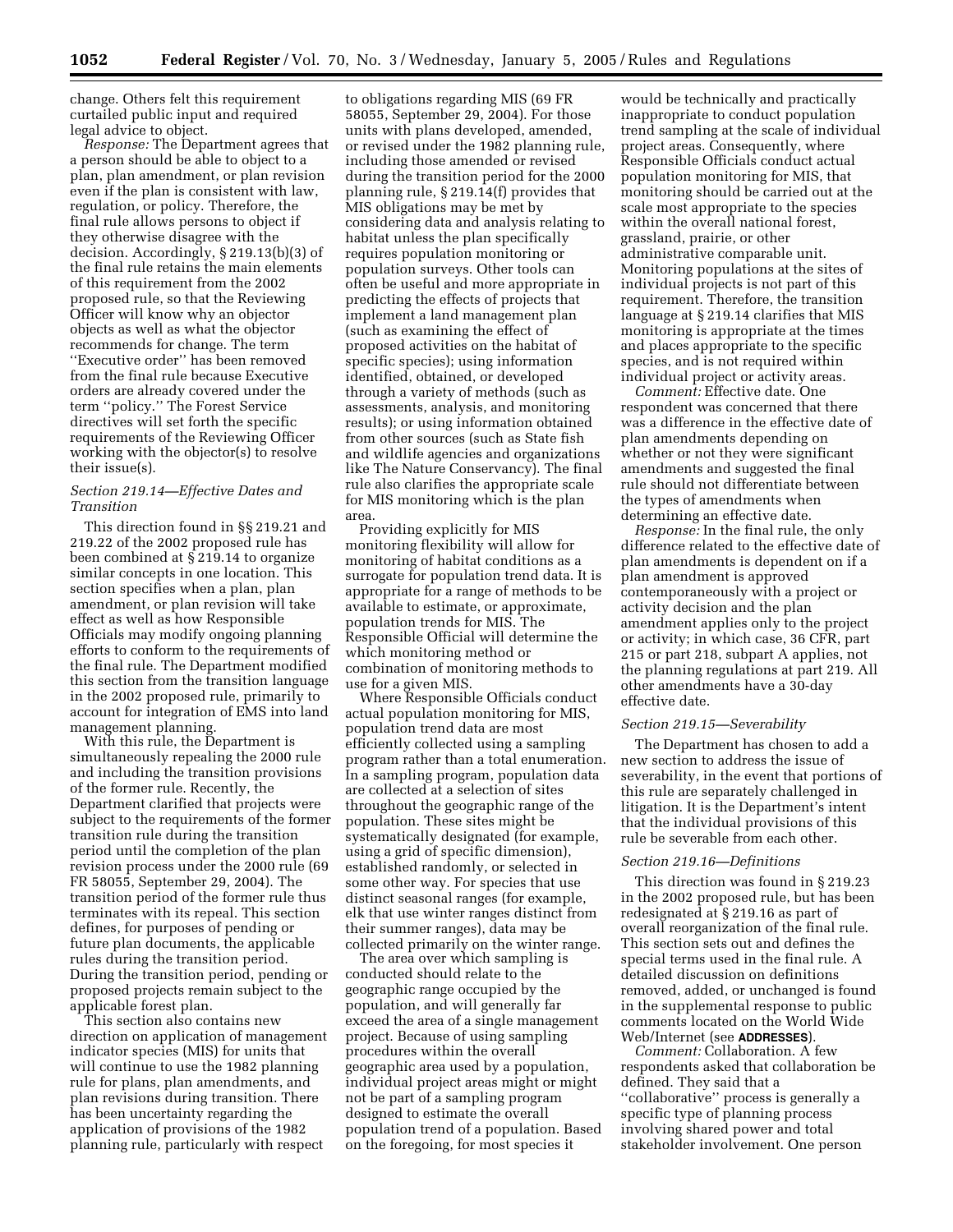wanted the process of collaboration to be distinguished from processes authorized under the Federal Advisory Committee Act.

*Response:* The Forest Service cannot ''share'' its administrative authority over the NFS and must make the decisions for NFS management, including approval of plans, plan amendments, and plan revisions. The agency and the Department are committed to stakeholder involvement in planning; however, the Department does not believe it is necessary to set the boundaries of how this process may operate in planning through a definition of the process.

*Comment:* Silvicultural terminology. Some respondents said that the 2002 proposed rule (§ 219.4) confuses silvicultural objectives (for example, achieving an even-aged stand condition) with harvesting methods. They said that silvicultural definitions should be taken from the Society of American Foresters handbook.

*Response:* The Dictionary of Forestry reflects current professional acceptance and use of terms and definitions. Because the Dictionary of Forestry has wide acceptance, it was reviewed and the silvicultural definitions of the final rule at § 219.16, and other silvicultural terminology in the final rule are largely consistent with definitions found in the Dictionary of Forestry (Bethesda, MD, Society of American Foresters, 1998).

#### **5. Regulatory Certifications**

## *Regulatory Impact*

This final rule has been reviewed under U.S. Department of Agriculture (Department) procedures and Executive Order 12866 issued September 30, 1993 (E.O. 12866) on Regulatory Planning and Review. It has been determined that this is not an economically significant rule. This final rule will not have an annual effect of \$100 million or more on the economy nor adversely affect productivity, competition, jobs, the environment, public health or safety, nor State or local governments. This final rule will neither interfere with an action taken or planned by another agency nor raise new legal or policy issues. Finally, this final rule will not alter the budgetary impact of entitlements, grants, user fees, or loan programs or the rights and obligations of recipients of such programs. However, because of the extensive interest in National Forest System (NFS) planning and decisionmaking, this final rule has been designated as significant and, therefore, is subject to Office of Management and Budget review under E.O. 12866.

A cost-benefit analysis was conducted to compare the costs and benefits of implementing this final rule to the baseline, 1982 planning rule. This analysis is posted on the World Wide Web/Internet at *http://www.fs.fed.us/ emc/nfma/,* along with other documents associated with this final rule. The 1982 planning rule was used as the baseline because all the land management plan revisions completed to date have used the requirements of the 1982 planning rule. Quantitative differences among the final rule, the 2000 rule, and the 2002 proposed rule were also estimated. Primary sources of data used to estimate the costs and benefits of the 2000 planning rule and the 2002 proposed rule are from the results of a 2002 report entitled ''A Business Evaluation of the 2000 and Proposed NFMA Rules'' produced by the Inventory and Monitoring Institutes of the Forest Service. The report is also identified as the ''2002 NFMA Costing Study,'' or simply as the ''Costing Study.'' The Costing Study used a business modeling process to identify and compare major costs for both the 2000 planning rule and the 2002 proposed rule. The main source of data used to approximate costs under the 1982 planning rule is from a recent report to Congress on planning costs, along with empirical data and inferences from the Costing Study.

The cost-benefit analysis focuses on key activities in land management planning for which costs can be estimated under the 1982 planning rule, the 2000 planning rule, the 2002 proposed rule, and this final rule. The key activities include regional guides, collaboration, consideration of science, evaluation of the sustainability of decisions and diversity requirements under the National Forest Management Act (NFMA) of 1976 (16 U.S.C. 1600 *et seq.*), monitoring, evaluation, and the resolution of disputes regarding the proposed plan decisions through the administrative processes of appeals and objections.

The final rule would reduce the cost of producing a plan or revision by shortening the length of the planning process and providing the Responsible Official with more flexibility to decide the scope and scale of the planning process. The final rule, by requiring inclusion of environmental management systems into the land management framework, requires a comprehensive evaluation during plan development and plan revision that will be updated at least every five years. Some upfront planning costs, such as analyzing and developing plan components, and documenting the land management planning process, are anticipated to

shift to monitoring and evaluation to better document cumulative effects of management activities and natural events when preparing a comprehensive evaluation of the plan under the final rule.

Based on costs that can be quantified, implementation of this final rule is expected to have an estimated annual average cost savings of \$4.6 million when compared to the 1982 planning rule, and an estimated annual average savings of \$36.9 million when compared to estimates of implementation of the 2000 planning rule. When compared to the 2002 proposed rule, implementation of the final rule is estimated to cost \$19 million less than the 2002 proposed rule with Option 1 and \$24.9 million more than the 2002 proposed rule with Option 2. The higher cost over the 2002 proposed rule is due to increased monitoring and evaluation requirements in the final rule.

From this cost-benefit analysis, the estimated total costs for implementing the final rule are expected to be lower than the 2000 planning rule; however, the estimated cost savings are less than that predicted on the 2002 proposed rule because costs for monitoring and evaluation are expected to be higher. In other words, although the final rule is expected to be less costly than the 2000 planning rule, some of those saved costs are expected to be shifted to monitoring and evaluation.

This final rule has also been considered in light of the Regulatory Flexibility Act, as amended (5 U.S.C. 601 *et seq.*), and it has been determined that this action will not have a significant economic impact on a substantial number of small business entities as defined by the Regulatory Flexibility Act. Therefore, a regulatory flexibility analysis is not required for this final rule. The final rule imposes no requirements on either small or large entities. Rather, the final rule sets out the process the Forest Service will follow in land management planning for the NFS. The final rule should provide opportunities for small businesses to become involved in the national forest, grassland, prairie, or other comparable administrative unit plan approval. Moreover, by streamlining the land management planning process, the final rule should benefit small businesses through more timely decisions that affect outputs of products and services.

#### *Environmental Impacts*

This final rule establishes the administrative procedures to guide developing, amending, and revising NFS land management plans. This final rule, like earlier planning rules, does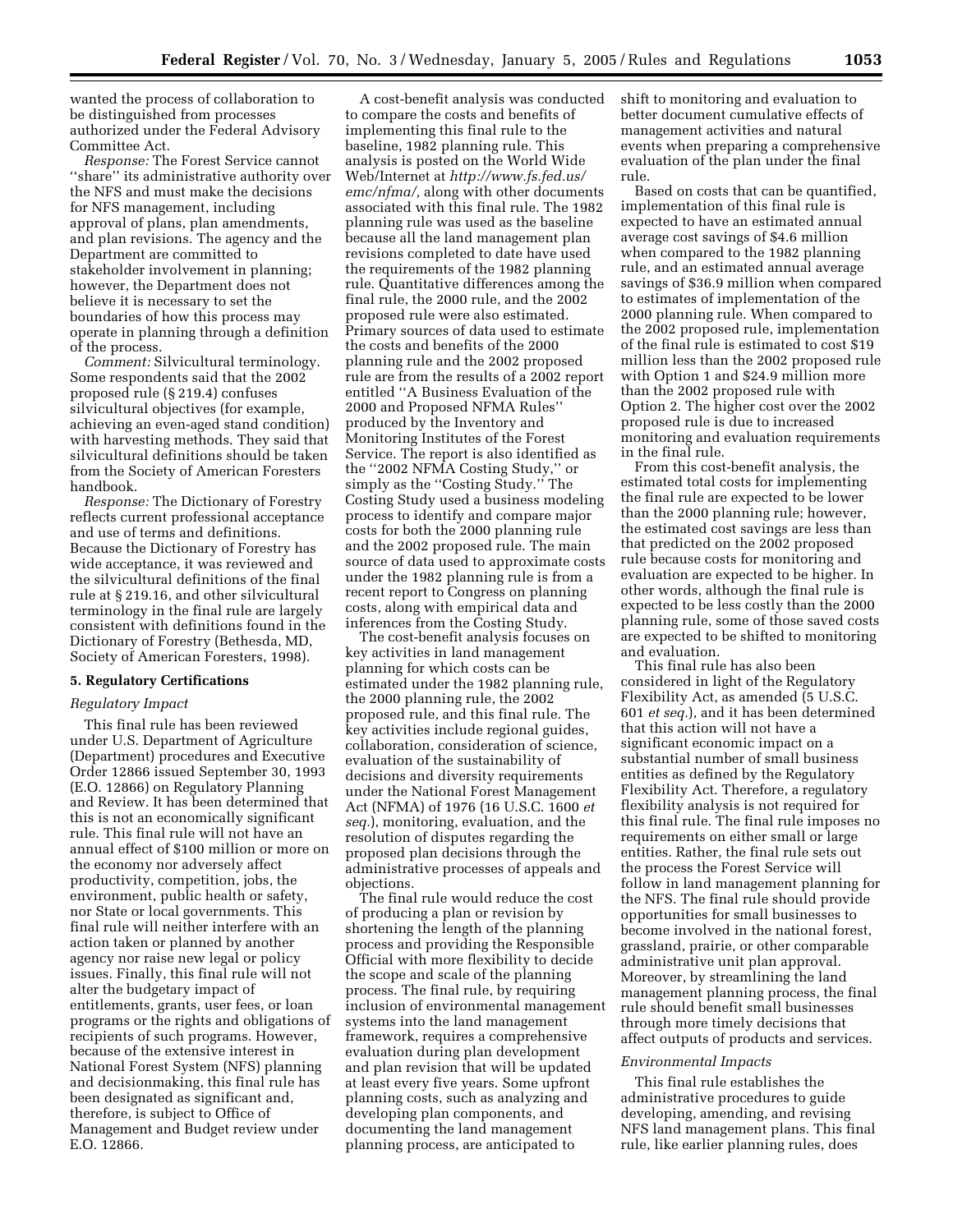**1054 Federal Register** / Vol. 70, No. 3 / Wednesday, January 5, 2005 / Rules and Regulations

not dictate how administrative units of the NFS are to be managed. The Department does not expect that this final rule will directly affect the mix of uses on any or all units of the NFS. Section 31.12 of FSH 1909.15 excludes from documentation in an EA or EIS ''rules, regulations, or policies to establish Service-wide administrative procedures, program processes, or instruction.'' This final rule clearly falls within this category of actions and the Department has determined that no extraordinary circumstances exist that would require preparation of an EA or an EIS.

## *Energy Effects*

This final rule has been reviewed under Executive Order 13211 issued May 18, 2001 (E.O. 13211), ''Actions Concerning Regulations That Significantly Affect Energy Supply, Distribution, or Use.'' It has been determined that this final rule does not constitute a significant energy action as defined in E.O. 13211. Procedural in nature, this final rule would guide the development, amendment, and revision of NFS land management plans. These plans are strategic documents that provide the guidance for making future project or activity-level resource management decisions. As such, these plans will address access requirements associated with energy exploration and development within the framework of multiple-use, sustained-yield management of the surface resources of the NFS lands. These land management plans may identify major rights-of-way corridors for utility transmission lines, pipelines, and water canals. While these plans consider the need for such facilities, they do not authorize construction of them; therefore, the final rule and the plans developed under it do not have energy effects within the meaning of E.O. 13211. The effects of the construction of such lines, pipelines, and canals are, of necessity, considered on a case-by-case basis as specific construction proposals are made. Consistent with E.O. 13211, direction to incorporate consideration of energy supply, distribution, and use in the planning process is being included in the agency's administrative directives for implementing the final rule.

# *Controlling Paperwork Burdens on the Public*

In accordance with the Paperwork Reduction Act of 1995 (44 U.S.C. 3501 *et seq.*), the information collection or reporting requirements for the objection process were previously approved by the Office of Management and Budget (OMB) and assigned control number

0596–0158, expiring on October 31, 2003 for the 2000 planning rule.

The OMB has extended this approval through December 31, 2006 for this final planning rule, using the same control number. This extension was made after the Forest Service provided the public an opportunity to comment on the extension as required by the Paperwork Reduction Act (68 FR 50512, August 21, 2003). The Forest Service received no comments regarding extension.

The information required by 36 CFR 219.13 is needed for an objector to explain the nature of the objection being made to a proposed land management plan, plan amendment, or plan revision. This final rule retains but simplifies the objection process established in the 2000 planning rule. The final rule removes the requirements previously provided in the 2000 planning rule for interested parties, publication of objections, and formal requests for meetings (36 CFR 219.32). These changes will result in a minor reduction in the number of burden hours approved by OMB.

## *Federalism*

The agency has considered this final rule under the requirements of Executive Order 13132 issued August 4, 1999 (E.O. 13132), ''Federalism.'' The agency has made an assessment that the final rule conforms with the Federalism principles set out in this Executive order; would not impose any compliance costs on the States; and would not have substantial direct effects on the States, on the relationship between the national government and the States, nor on the distribution of power and responsibilities among the various levels of government. Therefore, the agency concludes that the final rule does not have Federalism implications. Moreover, § 219.9 of this final rule shows sensitivity to Federalism concerns by requiring the Responsible Official to meet with and provide opportunities for involvement of State and local governments in the planning process.

In the spirit of E.O. 13132, the agency consulted with State and local officials, including their national representatives, early in the process of developing the proposed regulation. The agency has consulted with the Western Governors' Association and the National Association of Counties to obtain their views on a preliminary draft of the 2002 proposed rule. The Western Governors' Association supported the general intent to create a regulation that works, and placed importance on the quality of collaboration to be provided when the agency implements the regulation.

Agency representatives also contacted the International City and County Managers Association, National Conference of State Legislators, The Council of State Governments, Natural Resources Committee of the National Governors Association, U.S. Conference of Mayors, and the National League of Cities to share information about the 2002 proposed rule prior to its publication. Based on comments received on the 2002 proposed rule, the agency has determined that additional consultation was not needed with State and local governments.

#### *Civil Rights Impact Analysis*

A civil rights impact analysis was conducted for this final rule. This analysis is posted on the World Wide Web/Internet at *http://www.fs.fed.us/ emc/nfma/,* along with other documents associated with this final rule. The analysis found that there no adverse civil rights or environmental justice impacts anticipated to the delivery of benefits or other program outcomes on a national level for any underrepresented population or to other United States populations or communities.

# *Consultation With Indian Tribal Governments*

Pursuant to Executive Order 13175 of November 6, 2000, ''Consultation and Coordination with Indian Tribal Governments,'' the agency has assessed the impact of this final rule on Indian Tribal governments and has determined that the final rule does not significantly or uniquely affect communities of Indian Tribal governments. The final rule deals with the administrative procedures to guide the development, amendment, and revision of NFS land management plans and, as such, has no direct effect regarding the occupancy and use of NFS land. At § 219.9(a)(3), the final rule requires consultation with federally recognized Tribes when conducting land management planning.

The agency has also determined that this final rule does not impose substantial direct compliance cost on Indian Tribal governments. This final rule does not mandate Tribal participation in NFS planning. Rather, the final rule imposes an obligation on Forest Service officials to consult early with Tribal governments and to work cooperatively with them where planning issues affect Tribal interests.

#### *No Takings Implications*

This final rule has been analyzed in accordance with the principles and criteria contained in Executive Order 12630 issued March 15, 1988, and it has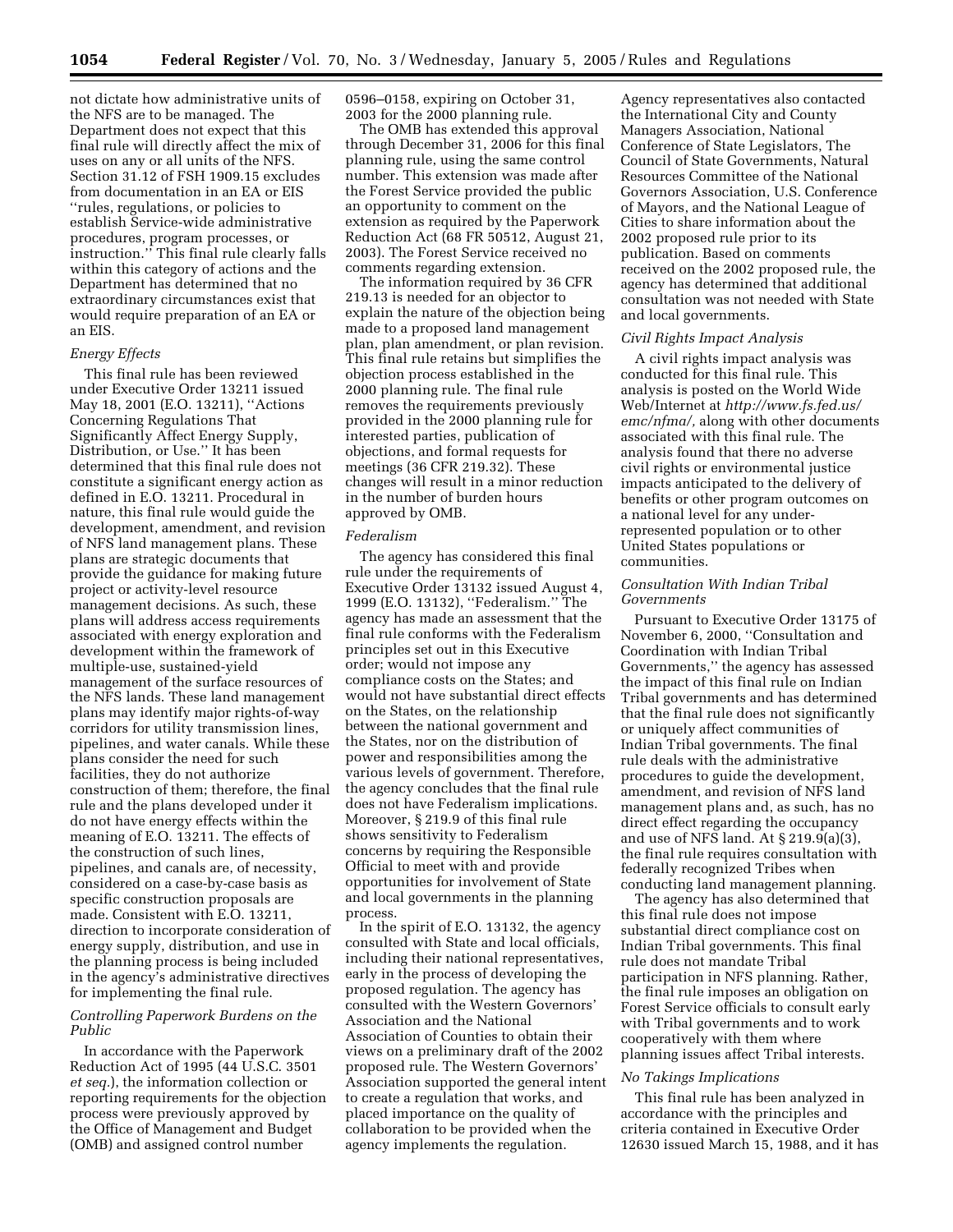been determined that the final rule does not pose the risk of a taking of Constitutionally protected private property.

## *Civil Justice Reform*

This final rule has been reviewed under Executive Order 12988 of February 7, 1996, ''Civil Justice Reform.'' The Department has not identified any State or local laws or regulations that are in conflict with this regulation or that would impede full implementation of this final rule. Nevertheless, in the event that such a conflict was to be identified, the final rule would preempt State or local laws or regulations found to be in conflict. However, in that case, (1) no retroactive effect would be given to this final rule; and (2) the final rule does not require the use of administrative proceedings before parties may file suit in court challenging its provisions.

## *Unfunded Mandates*

Pursuant to Title II of the Unfunded Mandates Reform Act of 1995 (2 U.S.C. 1531–1538), the agency has assessed the effects of this final rule on State, local, and Tribal governments and the private sector. This final rule does not compel the expenditure of \$100 million or more by any State, local, or Tribal governments or anyone in the private sector. Therefore, a statement under section 202 of the Act is not required.

# **List of Subjects in 36 CFR Part 219**

Administrative practice and procedure, Environmental impact statements, Indians, Intergovernmental relations, Forest and forest products, National forests, Natural resources, Reporting and recordkeeping requirements, Science and technology.

■ Therefore, for the reasons set forth in the preamble, add subpart A to part 219 of title 36 of the Code of Federal Regulations to read as follows:

## **PART 219—PLANNING**

# **Subpart A—National Forest System Land Management Planning**

- Sec.<br>219.1
- 219.1 Purpose and applicability.<br>219.2 Levels of planning and pla
- Levels of planning and planning authority.
- 219.3 Nature of land management planning.
- 219.4 National Environmental Policy Act compliance.
- 219.5 Environmental management systems.
- 
- 219.6 Evaluations and monitoring.<br>219.7 Developing, amending, or re Developing, amending, or revising a
- plan.
- 219.8 Application of a new plan, plan amendment, or plan revision.
- 219.9 Public participation, collaboration, and notification.
- 219.10 Sustainability.
- 219.11 Role of science in planning. 219.12 Suitable uses and provisions required by NFMA.
- 219.13 Objections to plans, plan
- amendments, or plan revisions. 219.14 Effective dates and transition.
- 219.15 Severability.
- 219.16 Definitions.

# **Subpart B [Reserved]**

**Authority:** 5 U.S.C. 301; 16 U.S.C. 1604, 1613.

#### **§ 219.1 Purpose and applicability.**

(a) The rules of this subpart set forth a process for land management planning, including the process for developing, amending, and revising land management plans (also referred to as plans) for the National Forest System, as required by the Forest and Rangeland Renewable Resources Planning Act of 1974, as amended by the National Forest Management Act of 1976 (16 U.S.C. 1600 *et seq.*), hereinafter referred to as NFMA. This subpart also describes the nature and scope of plans and sets forth the required components of a plan. This subpart is applicable to all units of the National Forest System as defined by 16 U.S.C. 1609 or subsequent statute.

(b) Consistent with the Multiple-Use Sustained-Yield Act of 1960 (16 U.S.C. 528–531), the overall goal of managing the National Forest System is to sustain the multiple uses of its renewable resources in perpetuity while maintaining the long-term productivity of the land. Resources are to be managed so they are utilized in the combination that will best meet the needs of the American people. Maintaining or restoring the health of the land enables the National Forest System to provide a sustainable flow of uses, benefits, products, services, and visitor opportunities.

(c) The Chief of the Forest Service shall establish planning procedures for this subpart for plan development, plan amendment, or plan revision in the Forest Service Directive System.

# **§ 219.2 Levels of planning and planning authority.**

Planning occurs at multiple organizational levels and geographic areas.

(a) *National.* The Chief of the Forest Service is responsible for national planning, such as preparation of the Forest Service Strategic Plan required under the Government Performance and Results Act of 1993 (5 U.S.C. 306; 31 U.S.C. 1115—1119; 31 U.S.C. 9703– 9704), which is integrated with the requirements of the Forest and Rangeland Renewable Resources Planning Act of 1974, as amended by

the NFMA. The Strategic Plan establishes goals, objectives, performance measures, and strategies for management of the National Forest System, as well as the other Forest Service mission areas.

(b) *Forest, grassland, prairie, or other comparable administrative unit.* (1) Land management plans provide broad guidance and information for project and activity decisionmaking in a national forest, grassland, prairie, or other comparable administrative unit. The Supervisor of the National Forest, Grassland, Prairie, or other comparable administrative unit is the Responsible Official for development and approval of a plan, plan amendment, or plan revision for lands under the responsibility of the Supervisor, unless a Regional Forester, the Chief, or the Secretary chooses to act as the Responsible Official.

(2) When plans, plan amendments, or plan revisions are prepared for more than one administrative unit, a unit Supervisor identified by the Regional Forester, or the Regional Forester, the Chief, or the Secretary may be the Responsible Official. Two or more Responsible Officials may undertake joint planning over lands under their respective jurisdictions.

(3) The appropriate Station Director must concur with that part of a plan applicable to any experimental forest within the plan area.

(c) *Projects and activities.* The Supervisor or District Ranger is the Responsible Official for project and activity decisions, unless a higher-level official chooses to act as the Responsible Official. Requirements for project or activity planning are established in the Forest Service Directive System. Except as specifically provided, none of the requirements of this subpart applies to projects or activities.

(d) *Developing, amending, and revising plans.* (1) *Plan development.* If a new national forest, grassland, prairie, or other administrative unit of the National Forest System is established, the Regional Forester, or a forest, grassland, prairie, or other comparable unit Supervisor identified by the Regional Forester must either develop a plan for the unit or amend or revise an existing plan to apply to the lands within the new unit.

(2) *Plan amendment.* The Responsible Official may amend a plan at any time.

(3) *Plan revision.* The Responsible Official must revise the plan if the Responsible Official concludes that conditions within the plan area have significantly changed. Unless otherwise provided by law, a plan must be revised at least every 15 years.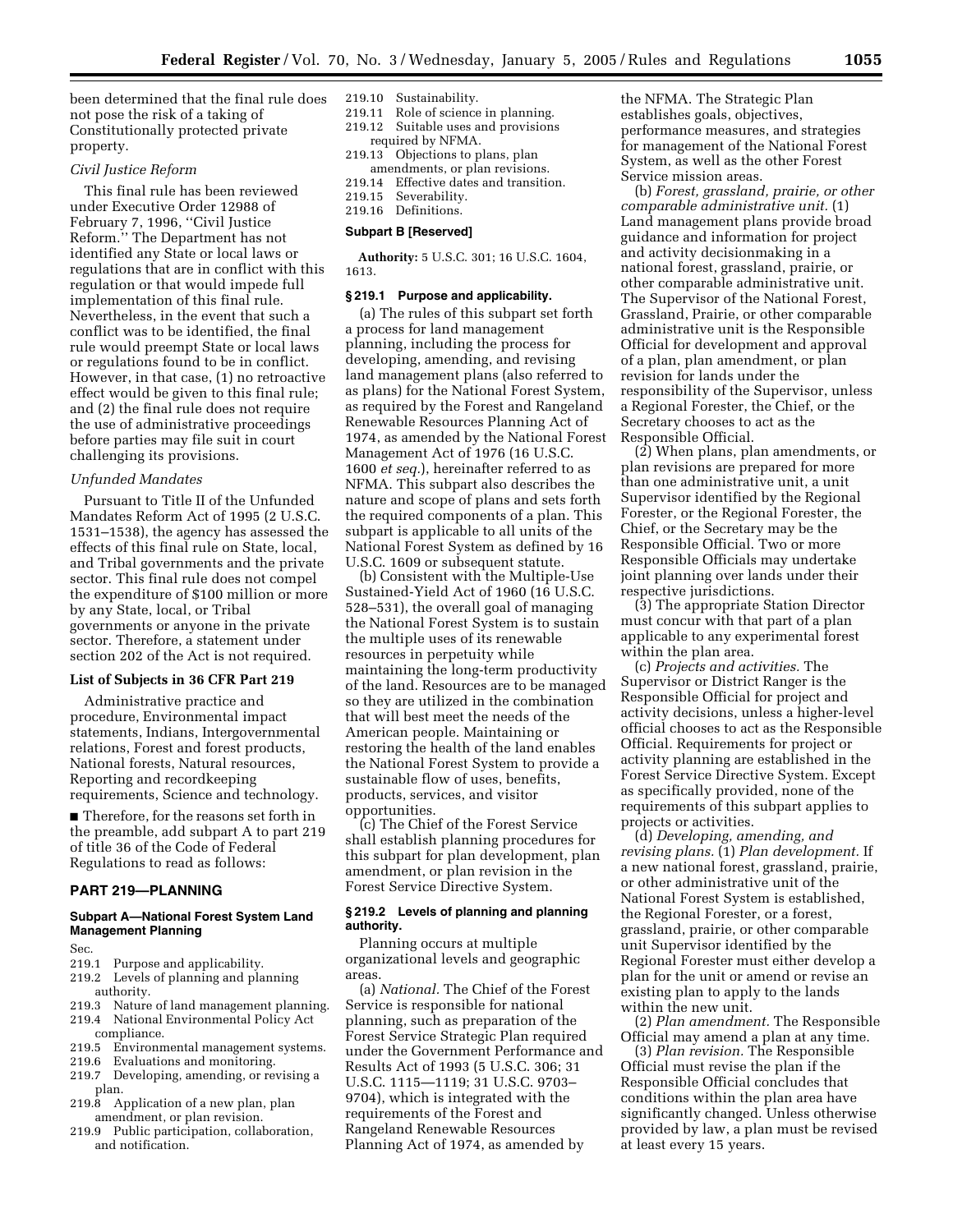#### **§ 219.3 Nature of land management planning.**

(a) *Principles of land management planning.* Land management planning is an adaptive management process that includes social, economic, and ecological evaluation; plan development, plan amendment, and plan revision; and monitoring. The overall aim of planning is to produce responsible land management for the National Forest System based on useful and current information and guidance. Land management planning guides the Forest Service in fulfilling its responsibilities for stewardship of the National Forest System to best meet the needs of the American people.

(b) *Force and effect of plans.* Plans developed in accordance with this subpart generally contain desired conditions, objectives, and guidance for project and activity decisionmaking in the plan area. Plans do not grant, withhold, or modify any contract, permit, or other legal instrument, subject anyone to civil or criminal liability, or create any legal rights. Plans typically do not approve or execute projects and activities. Decisions with effects that can be meaningfully evaluated (40 CFR 1508.23) typically are made when projects and activities are approved.

## **§ 219.4 National Environmental Policy Act compliance.**

(a) In accordance with 16 U.S.C. 1604(g)(1) this subpart clarifies how the National Environmental Policy Act of 1969 (42 U.S.C. 4321–4346) (hereinafter referred to as NEPA) applies to National Forest System land management planning.

(b) Approval of a plan, plan amendment, or plan revision, under the authority of this subpart, will be done in accordance with the Forest Service NEPA procedures and may be categorically excluded from NEPA documentation under an appropriate category provided in such procedures.

(c) Nothing in this subpart alters the application of NEPA to proposed projects and activities.

(d) Monitoring and evaluations, including those required by § 219.6, may be used or incorporated by reference, as appropriate, in applicable NEPA documents.

## **§ 219.5 Environmental management systems.**

The Responsible Official must establish an environmental management system (EMS) for each unit of the National Forest System. The scope of an EMS will include, at the minimum, the land management planning process

defined by this subpart. An EMS for any unit may include environmental aspects unrelated to the land management planning process under this subpart.

(a) Plan development, plan amendment, or plan revision must be completed in accordance with the EMS and § 219.14. An EMS may be established independently of the planning process.

(b) The EMS must conform to the consensus standard developed by the International Organization for Standardization (ISO) and adopted by the American National Standards Institute (ANSI) as ''ISO 14001: Environmental Management Systems— Specification With Guidance For Use'' (ISO 14001). The ISO 14001 describes EMSs and outlines the elements of an EMS. The ISO 14001 is available from the ANSI website at *http:// webstore.ansi.org/ansidocstore/ default.asp.*

(c) Pursuant to § 219.1(c), the Chief of the Forest Service shall establish procedures in the Forest Service Directive System to ensure that appropriate EMSs are in place. The Responsible Official may determine whether and how to change and improve an EMS for the plan area, consistent with applicable Forest Service Directive System procedures.

# **§ 219.6 Evaluations and monitoring.**

(a) *Evaluations.* The Responsible Official shall keep the Plan Set of Documents up to date with evaluation reports, which will reflect changing conditions, science, and other relevant information. The following three types of evaluations are required for land management planning: comprehensive evaluations for plan development and revision, evaluations for plan amendment, and annual evaluations of monitoring information. The Responsible Official shall document evaluations in evaluation reports, make these reports available to the public as required in § 219.9, and include these reports in the Plan Set of Documents (§ 219.7(a)(1)). Evaluations under this section should be commensurate to the level of risk or benefit associated with the nature and level of expected management activities in the plan area.

(1) *Comprehensive evaluations.* These evaluate current social, economic, and ecological conditions and trends that contribute to sustainability, as described in § 219.10. Comprehensive evaluations and comprehensive evaluation reports must be updated at least every five years to reflect any substantial changes in conditions and trends since the last comprehensive evaluation. The Responsible Official must ensure that

comprehensive evaluations, including any updates necessary, include the following elements:

(i) *Area of analysis.* The area(s) of analysis must be clearly identified.

(ii) *Conditions and trends.* The current social, economic, and ecological conditions and trends and substantial changes from previously identified conditions and trends must be described based on available information, including monitoring information, surveys, assessments, analyses, and other studies as appropriate. Evaluations may build upon existing studies and evaluations.

(2) *Evaluation for a plan amendment.* An evaluation for a plan amendment must analyze the issues relevant to the purposes of the amendment and may use the information in comprehensive evaluations relevant to the plan amendment. When a plan amendment is made contemporaneously with, and only applies to, a project or activity decision, the analysis prepared for the project or activity satisfies the requirements for an evaluation for an amendment.

(3) *Annual evaluation of the monitoring information.* Monitoring results must be evaluated annually and in accordance with paragraph (b)(2) of this section.

(b) *Monitoring.* The plan must describe the monitoring program for the plan area. Monitoring information in the Plan Document or Set of Documents may be changed and updated as appropriate, at any time. Such changes and updates are administrative corrections (§ 219.7(b)) and do not require a plan amendment or revision.

(1) The plan-monitoring program shall be developed with public participation and take into account:

(i) Financial and technical

capabilities;

(ii) Key social, economic, and ecological performance measures relevant to the plan area: and

(iii) The best available science.

(2) The plan-monitoring program shall provide for:

(i) Monitoring to determine whether plan implementation is achieving multiple use objectives;

(ii) Monitoring to determine the effects of the various resource management activities within the plan area on the productivity of the land;

(iii) Monitoring of the degree to which on-the-ground management is maintaining or making progress toward the desired conditions and objectives for the plan; and

(iv) Adjustment of the monitoring program as appropriate to account for unanticipated changes in conditions.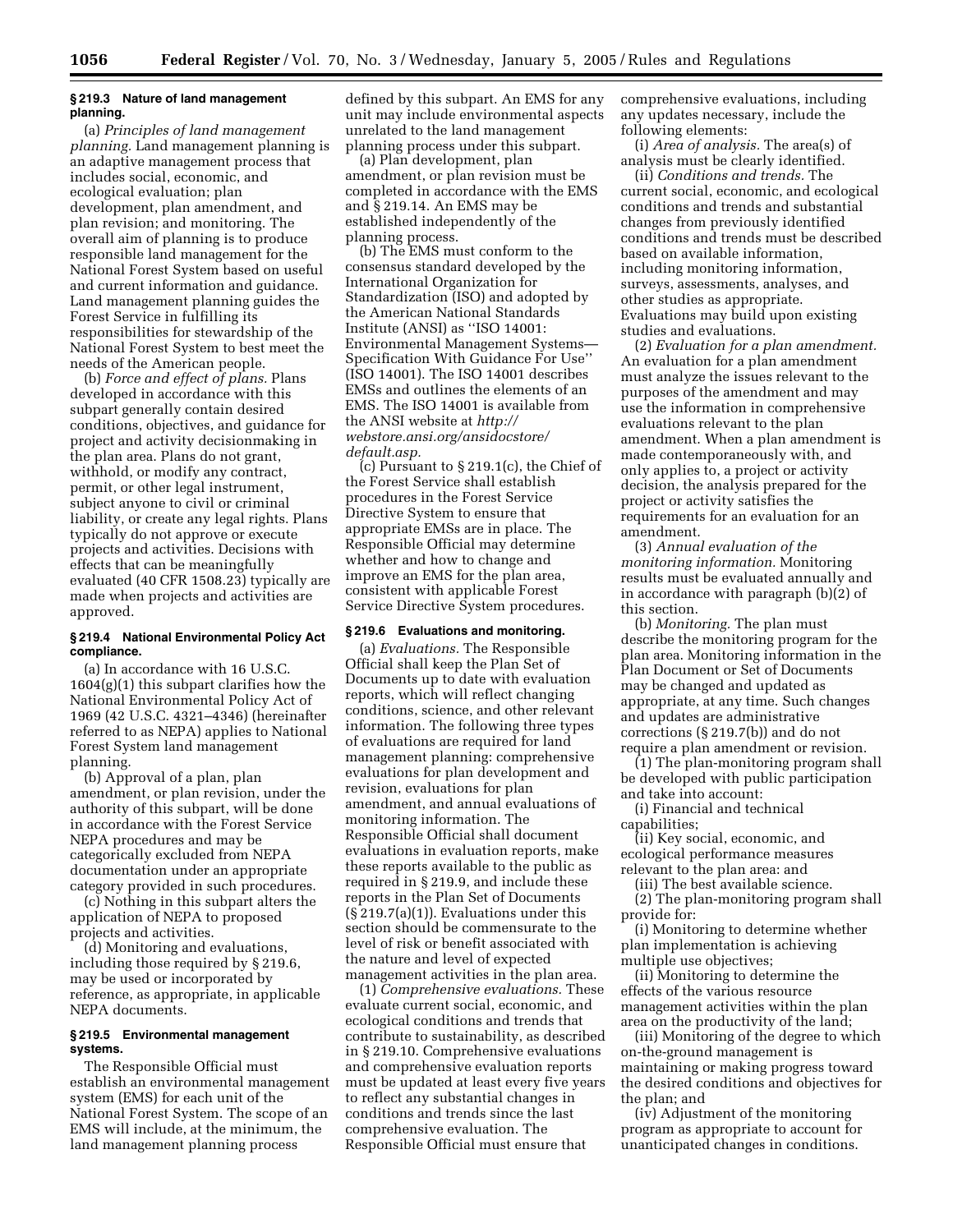(3) The Responsible Official may conduct monitoring jointly with others, including but not limited to, Forest Service units, Federal, State or local government agencies, federally recognized Indian Tribes, and members of the public.

# **§ 219.7 Developing, amending, or revising a plan.**

(a) *General planning requirements.* (1) *Plan Documents or Set of Documents.* The Responsible Official must maintain a Plan Document or Set of Documents for the plan. A Plan Document or Set of Documents includes, but is not limited to, evaluation reports; documentation of public involvement; the plan, including applicable maps; applicable plan approval documents; applicable NEPA documents, if any; the monitoring program for the plan area; and documents relating to the EMS established for the unit.

(2) *Plan components.* Plan components may apply to all or part of the plan area. A plan should include the following components:

(i) *Desired conditions.* Desired conditions are the social, economic, and ecological attributes toward which management of the land and resources of the plan area is to be directed. Desired conditions are aspirations and are not commitments or final decisions approving projects and activities, and may be achievable only over a long time period.

(ii) *Objectives.* Objectives are concise projections of measurable, time-specific intended outcomes. The objectives for a plan are the means of measuring progress toward achieving or maintaining desired conditions. Like desired conditions, objectives are aspirations and are not commitments or final decisions approving projects and activities.

(iii) *Guidelines.* Guidelines provide information and guidance for project and activity decisionmaking to help achieve desired conditions and objectives. Guidelines are not commitments or final decisions approving projects and activities.

(iv) *Suitability of areas.* Areas of each National Forest System unit are identified as generally suitable for various uses (§ 219.12). An area may be identified as generally suitable for uses that are compatible with desired conditions and objectives for that area. The identification of an area as generally suitable for a use is guidance for project and activity decisionmaking and is not a commitment or a final decision approving projects and activities. Uses of specific areas are

approved through project and activity decisionmaking.

(v) *Special areas.* Special areas are areas within the National Forest System designated because of their unique or special characteristics. Special areas such as botanical areas or significant caves may be designated, by the Responsible Official in approving a plan, plan amendment, or plan revision. Such designations are not final decisions approving projects and activities. The plan may also recognize special areas designated by statute or through a separate administrative process in accordance with NEPA requirements (§ 219.4) and other applicable laws.

(3) *Changing plan components.* Plan components may be changed through plan amendment or revision, or through an administrative correction in accordance with § 219.7(b).

(4) *Planning authorities.* The Responsible Official has the discretion to determine whether and how to change the plan, subject to the requirement that the plan be revised at least every 15 years. A decision by a Responsible Official about whether or not to initiate the plan amendment or plan revision process and what issues to consider for plan development, plan amendment, or plan revision is not subject to objection under this subpart (§ 219.13).

(5) *Plan process.* (i) Required evaluation reports, plan, plan amendments, and plan revisions must be prepared by an interdisciplinary team; and

(ii) Unless otherwise provided by law, all National Forest System lands possessing wilderness characteristics must be considered for recommendation as potential wilderness areas during plan development or revision.

(6) *Developing plan options.* In the collaborative and participatory process of land management planning, the Responsible Official may use an iterative approach in development of a plan, plan amendment, and plan revision in which plan options are developed and narrowed successively. The key steps in this process shall be documented in the Plan Set of Documents.

(b) *Administrative corrections.* Administrative corrections may be made at any time and are not plan amendments or revisions. Administrative corrections include the following:

(1) Corrections and updates of data and maps;

(2) Corrections of typographical errors or other non-substantive changes;

(3) Changes in the monitoring program and monitoring information (§ 219.6(b));

(4) Changes in timber management projections; and

(5) Other changes in the Plan Document or Set of Documents, except for substantive changes in the plan components.

(c) *Approval document.* The Responsible Official must record approval of a new plan, plan amendment, or plan revision in a plan approval document, which must include:

(1) The rationale for the approval of the plan, plan amendment, or plan revision;

(2) Concurrence by the appropriate Station Director with any part of the plan applicable to any experimental forest within the plan area, in accordance with § 219.2(b)(3);

(3) A statement of how the plan, plan amendment, or plan revision applies to approved projects and activities, in accordance with § 219.8;

(4) Science documentation, in accordance with § 219.11; and (5) The effective date of the approval

(§ 219.14(a)).

#### **§ 219.8 Application of a new plan, plan amendment, or plan revision.**

(a) *Application of a new plan, plan amendment, or plan revision to existing authorizations and approved projects or activities.* (1) The Responsible Official must include in any document approving a plan amendment or revision a description of the effects of the plan, plan amendments, or plan revision on existing occupancy and use, authorized by permits, contracts, or other instruments implementing approved projects and activities. If not expressly excepted, approved projects and activities must be consistent with applicable plan components, as provided in paragraph (e) of this section. Approved projects and activities are those for which a Responsible Official has signed a decision document.

(2) Any modifications of such permits, contracts, or other instruments necessary to make them consistent with applicable plan components as developed, amended, or revised are subject to valid existing rights. Such modifications should be made as soon as practicable following approval of a new plan, plan amendment, or plan revision.

(b) *Application of a new plan, plan amendment, or plan revision to authorizations and projects or activities subsequent to plan approval.* Decisions approving projects and activities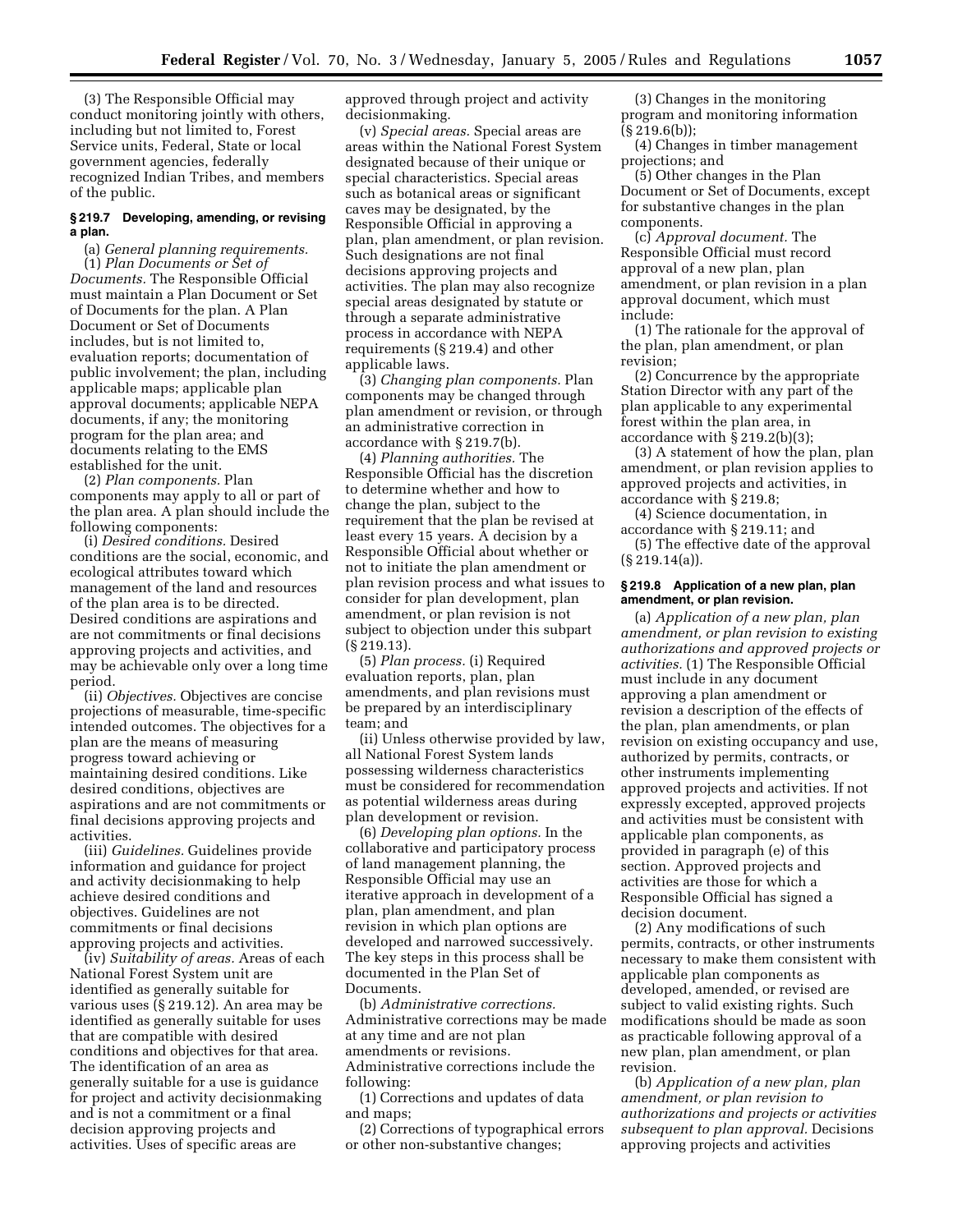subsequent to approval of a plan, plan amendment, or plan revision must be consistent with the plan as provided in paragraph (e) of this section.

(c) *Application of a plan.* Plan provisions remain in effect until the effective date of a new plan, plan amendment, or plan revision.

(d) *Effect of new information on projects or activities.* Although new information will be considered in accordance with agency NEPA procedures, nothing in this subpart requires automatic deferral, suspension, or modification of approved decisions in light of new information.

(e) *Ensuring project or activity consistency with plans.* Projects and activities must be consistent with the applicable plan. If an existing (paragraph (a) of this section) or proposed (paragraph (b) of this section) use, project, or activity is not consistent with the applicable plan, the Responsible Official may take one of the following steps, subject to valid existing rights:

(1) Modify the project or activity to make it consistent with the applicable plan components;

(2) Reject the proposal or terminate the project or activity, subject to valid existing rights; or

(3) Amend the plan

contemporaneously with the approval of the project or activity so that it will be consistent with the plan as amended. The amendment may be limited to apply only to the project or activity.

# **§ 219.9 Public participation, collaboration, and notification.**

The Responsible Official must use a collaborative and participatory approach to land management planning, in accordance with this subpart and consistent with applicable laws, regulations, and policies, by engaging the skills and interests of appropriate combinations of Forest Service staff, consultants, contractors, other Federal agencies, federally recognized Indian Tribes, State or local governments, or other interested or affected communities, groups, or persons.

(a) *Providing opportunities for participation.* The Responsible Official must provide opportunities for the public to collaborate and participate openly and meaningfully in the planning process, taking into account the discrete and diverse roles, jurisdictions, and responsibilities of interested and affected parties. Specifically, as part of plan development, plan amendment, and plan revision, the Responsible Official shall involve the public in developing and updating the comprehensive

evaluation report, establishing the components of the plan, and designing the monitoring program. The Responsible Official has the discretion to determine the methods and timing of public involvement opportunities.

(1) *Engaging interested individuals and organizations.* The Responsible Official must provide for and encourage collaboration and participation by interested individuals and organizations, including private landowners whose lands are within, adjacent to, or otherwise affected by future management actions within the plan area.

(2) *Engaging State and local governments and Federal agencies.* The Responsible Official must provide opportunities for the coordination of Forest Service planning efforts undertaken in accordance with this subpart with those of other resource management agencies. The Responsible Official also must meet with and provide early opportunities for other government agencies to be involved, collaborate, and participate in planning for National Forest System lands. The Responsible Official should seek assistance, where appropriate, from other State and local governments, Federal agencies, and scientific and academic institutions to help address management issues or opportunities.

(3) *Engaging Tribal governments.* The Forest Service recognizes the Federal Government's trust responsibility for federally recognized Indian Tribes. The Responsible Official must consult with, invite, and provide opportunities for federally recognized Indian Tribes to collaborate and participate in planning. In working with federally recognized Indian Tribes, the Responsible Official must honor the government-togovernment relationship between Tribes and the Federal Government.

(b) *Public notification.* The following public notification requirements apply to plan development, amendment, or revision, except when a plan amendment is approved contemporaneously with approval of a project or activity and the amendment applies only to the project or activity, in which case 36 CFR part 215 or part 218, subpart A, applies:

(1) *When formal public notification is provided.* Public notification must be provided at the following times:

(i) Initiation of development of a plan, plan amendment, or plan revision;

(ii) Commencement of the 90-day comment period on a proposed plan, plan amendment, or plan revision;

(iii) Commencement of the 30-day objection period prior to approval of a plan, plan amendment, or plan revision;

(iv) Approval of a plan, plan amendment, or plan revision; and

(v) Adjustment to conform to this subpart of a planning process for a plan, plan amendment, or plan revision initiated under the provisions of a previous planning regulation.

(2) *How public notice is provided.* Public notice must be provided in the following manner:

(i) All required public notices applicable to a new plan, plan revision, or adjustment of any ongoing plan revision as provided at § 219.14(e) must be published in the **Federal Register** and newspaper(s) of record.

(ii) Required notifications that are associated with a plan amendment or adjustment of any ongoing plan amendment as provided at § 219.14(e) and that apply to one plan must be published in the newspaper(s) of record. Required notifications that are associated with plan amendments and adjustment of any ongoing plan amendments (as provided at § 219.14(e)) and that apply to more than one plan must be published in the **Federal Register**.

(iii) Public notification of evaluation reports and monitoring program changes may be made in a manner deemed appropriate by the Responsible Official.

(3) *Content of the public notice.* Public notices must contain the following information:

(i) *Content of the public notice for initiating a plan development, plan amendment, or plan revision.* The notice must inform the public of the documents available for review and how to obtain them; provide a summary of the need to develop a plan or change a plan; invite the public to comment on the need for change in a plan and to identify any other need for change in a plan that they feel should be addressed during the planning process; and provide an estimated schedule for the planning process, including the time available for comments, and inform the public how to submit comments.

(ii) *Content of the public notice for a proposed plan, plan amendment, or plan revision.* The notice must inform the public of the availability of the proposed plan, plan amendment, or plan revision, including any relevant evaluation report; the commencement of the 90-day comment period; and the process for submitting comments.

(iii) *Content of the public notice for a plan, plan amendment, or plan revision prior to approval.* The notice must inform the public of the availability of the plan, plan amendment, or plan revision; any relevant evaluation report; and the commencement of the 30-day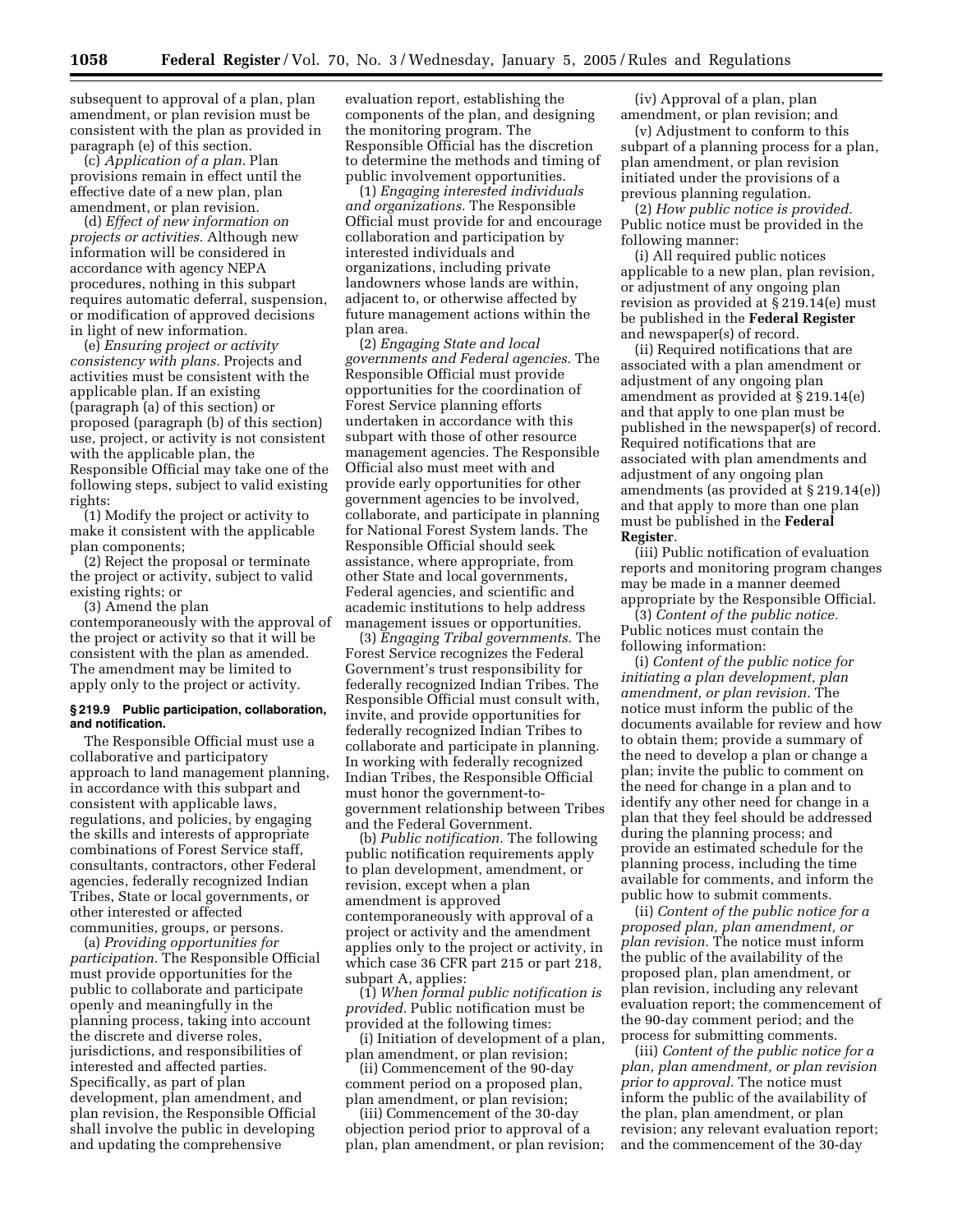objection period; and the process for objecting.

(iv) *Content of the public notice for approval of a plan, plan amendment, or plan revision.* The notice must inform the public of the availability of the approved plan, plan amendment, or plan revision, the approval document, and the effective date of the approval (§ 219.14(a)).

(v) *Content of the public notice for an adjustment to an ongoing planning process.* The notice must state how a planning process initiated before the transition period (§ 219.14(b) and (e)) will be adjusted to conform to this subpart.

# **§ 219.10 Sustainability.**

Sustainability, for any unit of the National Forest System, has three interrelated and interdependent elements: social, economic, and ecological. A plan can contribute to sustainability by creating a framework to guide on-the-ground management of projects and activities; however, a plan by itself cannot ensure sustainability. Agency authorities, the nature of a plan, and the capabilities of the plan area are some of the factors that limit the extent to which a plan can contribute to achieving sustainability.

(a) *Sustaining social and economic systems.* The overall goal of the social and economic elements of sustainability is to contribute to sustaining social and economic systems within the plan area. To understand the social and economic contributions that National Forest System lands presently make, and may make in the future, the Responsible Official, in accordance with § 219.6, must evaluate relevant economic and social conditions and trends as appropriate during plan development, plan amendment, or plan revision.

(b) *Sustaining ecological systems.* The overall goal of the ecological element of sustainability is to provide a framework to contribute to sustaining native ecological systems by providing ecological conditions to support diversity of native plant and animal species in the plan area. This will satisfy the statutory requirement to provide for diversity of plant and animal communities based on the suitability and capability of the specific land area in order to meet overall multiple-use objectives (16 U.S.C. 1604(g)(3)(B)). Procedures developed pursuant to § 219.1(c) for sustaining ecological systems must be consistent with the following:

(1) *Ecosystem diversity.* Ecosystem diversity is the primary means by which a plan contributes to sustaining ecological systems. Plan components

must establish a framework to provide the characteristics of ecosystem diversity in the plan area.

(2) *Species diversity.* If the Responsible Official determines that provisions in plan components, in addition to those required by paragraph (b)(1) of this section, are needed to provide appropriate ecological conditions for specific threatened and endangered species, species-of-concern, and species-of-interest, then the plan must include additional provisions for these species, consistent with the limits of agency authorities, the capability of the plan area, and overall multiple use objectives.

#### **§ 219.11 Role of science in planning.**

(a) The Responsible Official must take into account the best available science. For purposes of this subpart, taking into account the best available science means the Responsible Official must:

(1) Document how the best available science was taken into account in the planning process within the context of the issues being considered;

(2) Evaluate and disclose substantial uncertainties in that science;

(3) Evaluate and disclose substantial risks associated with plan components based on that science; and

(4) Document that the science was appropriately interpreted and applied.

(b) To meet the requirements of paragraph (a) of this section, the Responsible Official may use independent peer review, a science advisory board, or other review methods to evaluate the consideration of science in the planning process.

## **§ 219.12 Suitable uses and provisions required by NFMA.**

(a) *Suitable uses.* (1) *Identification of suitable land uses.* National Forest System lands are generally suitable for a variety of multiple uses, such as outdoor recreation, range, timber, watershed, and wildlife and fish purposes. The Responsible Official, as appropriate, shall identify areas within a National Forest System unit as generally suitable for uses that are compatible with desired conditions and objectives for that area. Such identification is guidance for project and activity decisionmaking, is not a permanent land designation, and is subject to change through plan amendment or plan revision. Uses of specific areas are approved through project and activity decisionmaking.

(2) *Identification of lands not suitable for timber production.* (i) The Responsible Official must identify lands within the plan area as not suitable for timber production (§ 219.16) if:

(A) Statute, Executive order, or regulation prohibits timber production on the land; or

(B) The Secretary of Agriculture or the Chief of the Forest Service has withdrawn the land from timber production; or

(C) The land is not forest land (as defined at § 219.16); or

(D) Timber production would not be compatible with the achievement of desired conditions and objectives established by the plan for those lands.

(ii) This identification is not a final decision compelling, approving, or prohibiting projects and activities. A final determination of suitability for timber production is made through project and activity decisionmaking. Salvage sales or other harvest necessary for multiple-use objectives other than timber production may take place on areas that are not suitable for timber production.

(b) *NFMA requirements.* (1) The Chief of the Forest Service must include in the Forest Service Directive System procedures for estimating the quantity of timber that can be removed annually in perpetuity on a sustained-yield basis in accordance with 16 U.S.C. 1611.

(2) The Chief of the Forest Service must include in the Forest Service Directive System procedures to ensure that plans include the resource management guidelines required by 16 U.S.C. 1604(g)(3).

(3) Forest Service Directive System procedures adopted to fulfill the requirements of this paragraph shall provide public involvement as described in 36 CFR part 216.

#### **§ 219.13 Objections to plans, plan amendments, or plan revisions.**

(a) *Opportunities to object.* Before approving a plan, plan amendment, or plan revision, the Responsible Official must provide the public 30 calendar days for pre-decisional review and the opportunity to object. Federal agencies may not object under this subpart. During the 30-day review period, any person or organization, other than a Federal agency, who participated in the planning process through the submission of written comments, may object to a plan, plan amendment, or plan revision according to the procedures in this section, except in the following circumstances:

(1) When a plan amendment is approved contemporaneously with a project or activity decision and the plan amendment applies only to the project or activity, in which case the administrative review process of 36 CFR part 215 or part 218, subpart A, applies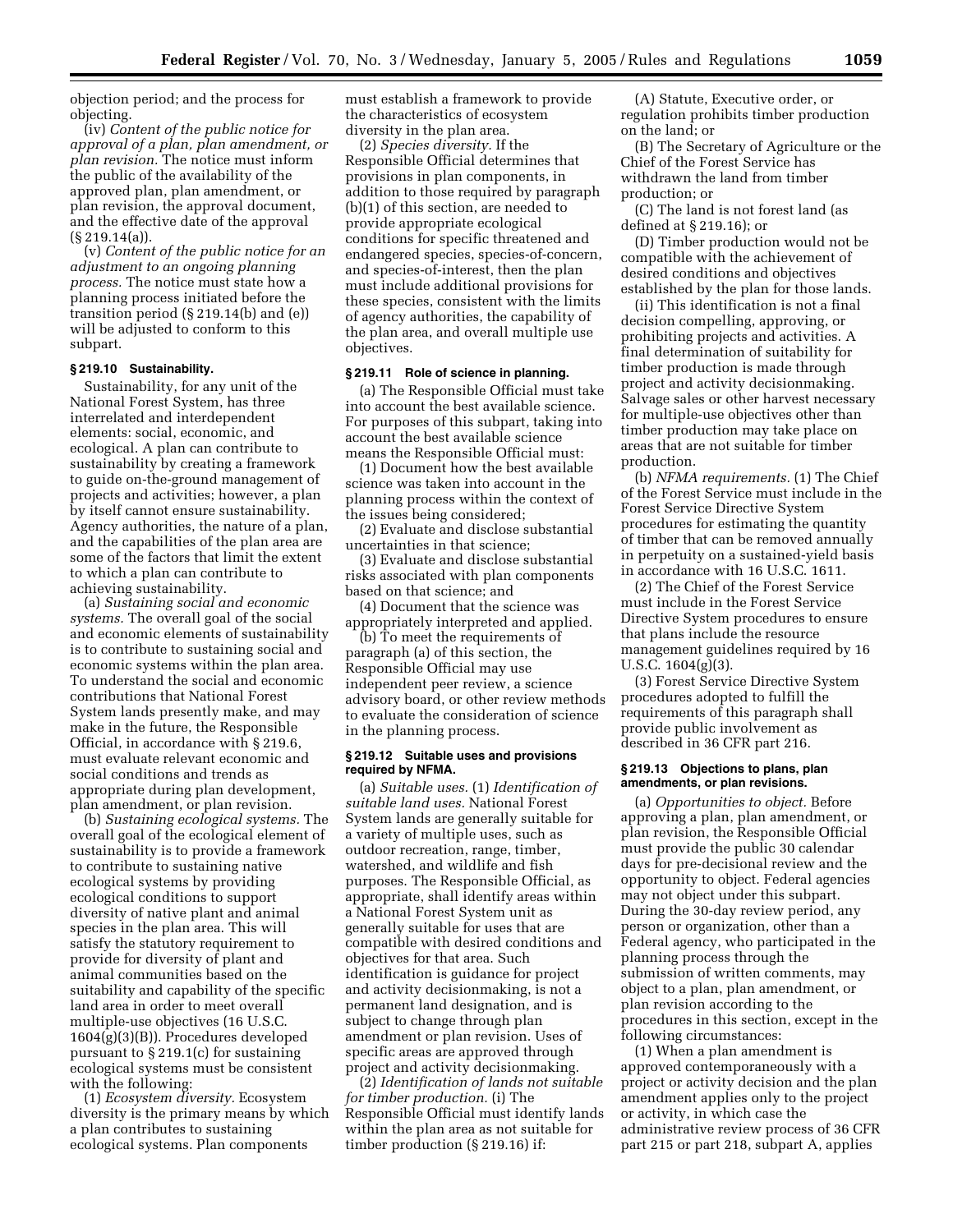instead of the objection process established in this section; or

(2) When the Responsible Official is an official in the Department of Agriculture at a level higher than the Chief of the Forest Service, in which case there is no opportunity for administrative review.

(b) *Submitting objections.* The objection must be in writing and must be filed with the Reviewing Officer within 30 days following the publication date of the legal notice in the newspaper of record of the availability of the plan, plan amendment, or plan revision. Specific details will be included in the Forest Service Directive System. An objection must contain:

(1) The name, mailing address, and telephone number of the person or entity filing the objection. Where a single objection is filed by more than one person, the objection must indicate the lead objector to contact. The Reviewing Officer may appoint the first name listed as the lead objector to act on behalf of all parties to the single objection when the single objection does not specify a lead objector. The Reviewing Officer may communicate directly with the lead objector and is not required to notify the other listed objectors of the objection response or any other written correspondence related to the single objection;

(2) A statement of the issues, the parts of the plan, plan amendment, or plan revision to which the objection applies, and how the objecting party would be adversely affected; and

(3) A concise statement explaining how the objector believes that the plan, plan amendment, or plan revision is inconsistent with law, regulation, or policy or how the objector disagrees with the decision and providing any recommendations for change.

(c) *Responding to objections.* (1) The Reviewing Officer (§ 219.16) has the authority to make all procedural determinations related to the objection not specifically explained in this subpart, including those procedures necessary to ensure compatibility, to the extent practicable, with the administrative review processes of other Federal agencies. The Reviewing Officer must promptly render a written response to the objection. The response must be sent to the objecting party by certified mail, return receipt requested.

(2) The response of the Reviewing Officer shall be the final decision of the Department of Agriculture on the objection.

(d) *Use of other administrative review processes.* Where the Forest Service is a participant in a multi-Federal agency

effort that would otherwise be subject to objection under this subpart, the Reviewing Officer may waive the objection procedures of this subpart and instead adopt the administrative review procedure of another participating Federal agency. As a condition of such a waiver, the Responsible Official for the Forest Service must have agreement with the Responsible Official of the other agency or agencies that a joint agency response will be provided to those who file for administrative review of the multi-agency effort.

(e) *Compliance with the Paperwork Reduction Act.* The information collection requirements associated with submitting an objection have been approved by the Office of Management and Budget and assigned control number 0596–0158.

#### **§ 219.14 Effective dates and transition.**

(a) *Effective dates.* A plan, plan amendment, or plan revision is effective 30 days after publication of notice of its approval (§ 219.9(b)), except when a plan amendment is approved contemporaneously with a project or activity and applies only to the project or activity, in which case 36 CFR part 215 or part 218, subpart A, apply.

(b) *Transition period.* For each unit of the National Forest System, the transition period begins on January 5, 2005 and ends on the unit's establishment of an EMS in accordance with § 219.5 or on January 7, 2008 whichever comes first.

(c) *Initiation of plans, plan amendments, or plan revisions.* For the purposes of this section, initiation means that the agency has provided notice under § 219.9(b) or issued a Notice of Intent or other public notice announcing the commencement of the process to develop a plan, plan amendment, or plan revision.

(d) *Plan development, plan amendments, or plan revisions initiated during the transition period.* (1) Plan development and plan revisions initiated after January 5, 2005 must conform to the requirements of this subpart.

(2) Plan amendments initiated during the transition period may continue using the provisions of the planning regulations in effect before November 9, 2000 (See 36 CFR parts 200 to 299, Revised as of July 1, 2000) or may conform to the requirements of this subpart if the Responsible Official establishes an EMS in accordance with § 219.5.

(3) Plan amendments initiated after the transition period must conform to the requirements of this subpart.

(e) *Plan development, plan amendments, or plan revisions previously initiated.* Plan development, plan amendments, or plan revisions initiated before the transition period may continue to use the provisions of the planning regulations in effect before November 9, 2000 (See 36 CFR parts 200 to 299, Revised as of July 1, 2000), or may conform to the requirements of this subpart, in accordance with the following:

(1) The Responsible Official is not required to halt the process and start over. Rather, upon the unit's establishment of an EMS in accordance with § 219.5, the Responsible Official may apply this subpart as appropriate to complete the plan development, plan amendment, or plan revision process.

(2) The Responsible Official may elect to use either the administrative appeal and review procedures at 36 CFR part 217 in effect prior to November 9, 2000, (See 36 CFR parts 200 to 299, Revised as of July 1, 2000), or the objection procedures of this subpart, except when a plan amendment is approved contemporaneously with a project or activity and applies only to the project or activity, in which case 36 CFR part 215 or part 218, subpart A, apply.

(f) *Management indicator species.* For units with plans developed, amended, or revised using the provisions of the planning rule in effect prior to November 9, 2000, the Responsible Official may comply with any obligations relating to management indicator species by considering data and analysis relating to habitat unless the plan specifically requires population monitoring or population surveys for the species. Site-specific monitoring or surveying of a proposed project or activity area is not required, but may be conducted at the discretion of the Responsible Official.

#### **§ 219.15 Severability.**

In the event that any specific provision of this rule is deemed by a court to be invalid, the remaining provisions shall remain in effect.

# **§ 219.16 Definitions.**

Definitions of the special terms used in this subpart are set out in alphabetical order.

*Adaptive management:* An approach to natural resource management where actions are designed and executed and effects are monitored for the purpose of learning and adjusting future management actions, which improves the efficiency and responsiveness of management.

*Area of analysis:* The geographic area within which ecosystems, their